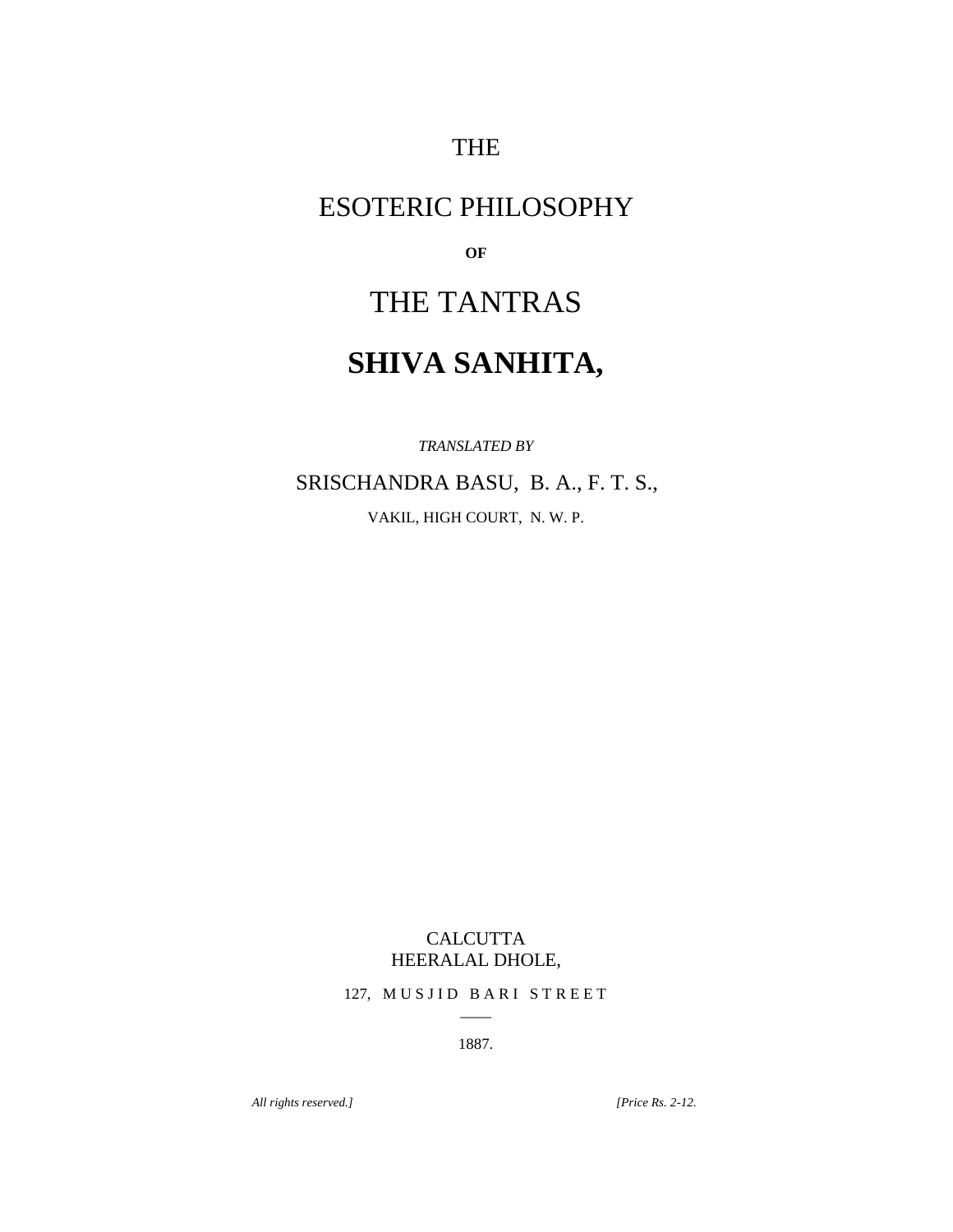Dedication  $\overline{\phantom{a}}$ 

# TO

MAHARSI H.S. OLCOTT, President-Founder, Theosophical Society THIS VOLUME IS MOST RESPECTFULLY DEDICATED, IN RECOGNITION OF HIS SERVICES FOR THE REVIVAL OF ARYAN RELIGION AND ANCIENT PHILOSOPHY BY THE TRANSLATOR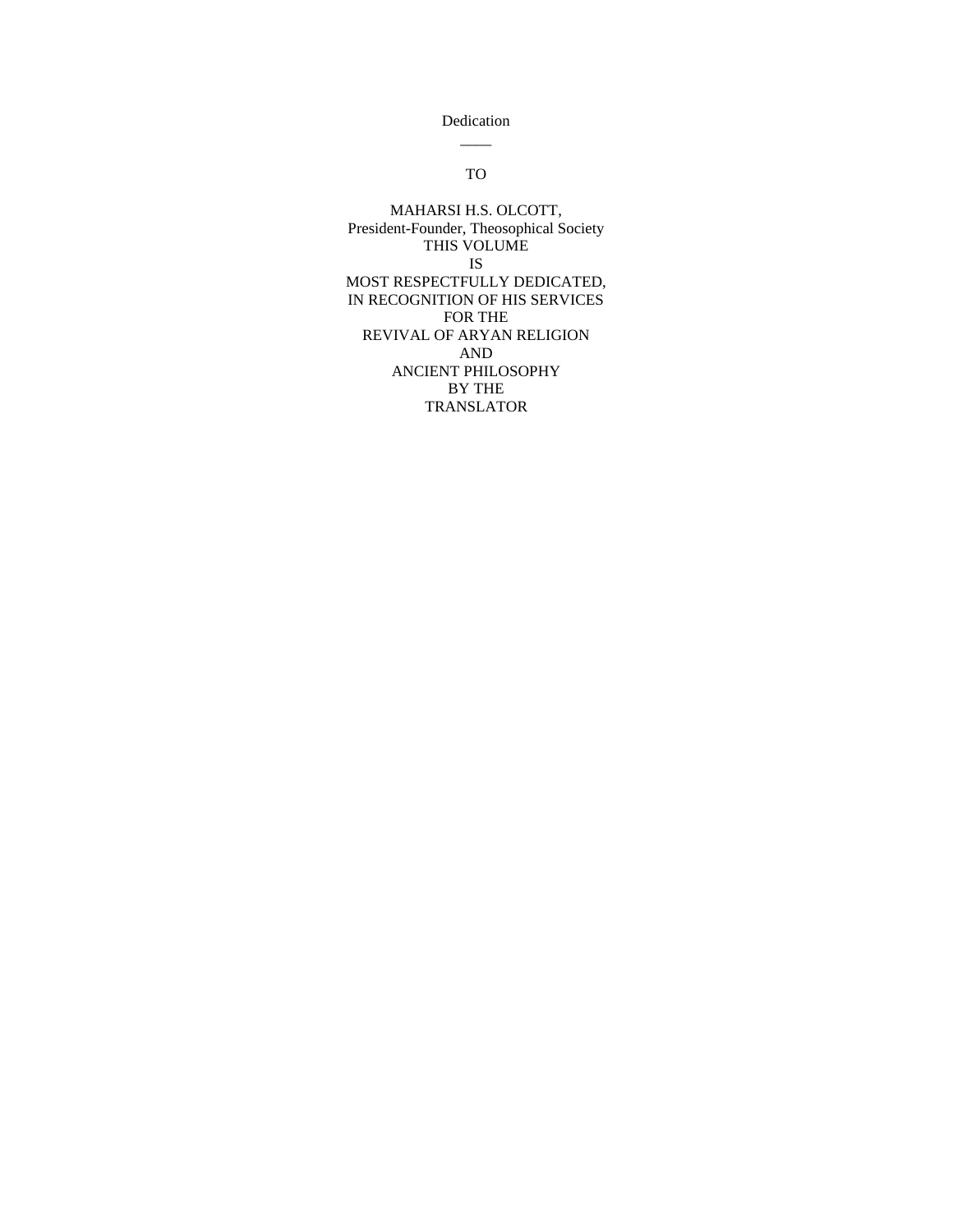#### INTRODUCTION  $\overline{\phantom{a}}$

#### PRELIMINARY

YOGA has been defined by Patanjali as the suspension of all the functions (*Vrittis*) of the mind. Any discussion of this subject, therefore, necessarily branches itself into three parts, viz., (1) *Mind*, (2) its *Vritttis*, (3) and the *mode* of suspending them. No treatise of yoga, we think, can be complete, which does not enter into these questions. The nature of mind is the first thing which aught to be explained. It would embrace an enquiry into all those hypotheses which philosophers have formed about this entity. Is it immaterial and self-existent, or is it material and perishing, subject to dissolution with the body? Is it the same as spirit or is it apart from it? Is it merely a dream, a shadow, a reflection of the Supreme; or is it a separate and entire entity by itself? Such and many other questions of this nature must be answered before one has done away with the subject of Chitta (Mind). The second part consists of the enumeration, classification and definitions of the various faculties of the mind. This part is generally free from controversy, as the faculties are facts more widely known and comprehended. This branch is what is known by the name of psychology. So far all the enquiry may be said to be preliminary:—but a preliminary absolutely necessary for the right understanding of the third part—viz., *Nirodh*. That division contains all those various methods adopted by the ancients as well as the moderns for the concentration of mind, which is the essence of yoga. All the questions of diet, sleep, exercise, posture, &c., facilitating concentration naturally fall in that subdivision. A comparative view may also be taken in that as to the various means adopted by yogis, saints, owliyas, &c., for this purpose, as well as the contrivances used by the modern mystics to bring about this state of mind. In conclusion we shall try to show what are the good results of yoga, what are the spiritual faculties which it develops, what new channels for the acquisition of knowledge it opens, what new powers of work it creates and what a source of innocent but sublime happiness it forms for its votaries.

In this introduction we shall treat of two things:—*First*, the importance of the study of this Science, and *Second*, the various objections which are generally raised against this subject.

## THE IMPORTANCE OF THE STUDY OF THIS SCIENCE AND OBJECTIONS

The usefulness of this science as a means of mental culture has been often questioned. There are to be found many who even deny it the title of *science*. To their minds, the art and philosophy of yoga have no better claims to be recognised as a branch of science, than alchemy or astrology. To them it is a dream of the poets, a hallucination of the enthusiasts. By what process of reasoning they have come to this conclusion, a conclusion contradicting almost all the religious as well as the philosophical convictions of the ancient and the modern times—is not very easy to decide. But so far as we can find, much of this disbelief and scepticism is to be attributed to the ignorance of the real truths of yoga. In India, many understand the word yogi, those hideous specimens of humanity who parade through our streets bedaubed with dirt and ash,—frightening the children, and extorting money from timid and good-natured folk by threats, abuse or pertinacity of demand. Of course all true yogis renounce any fraternity with these. If these painted dolls by any stretch of language can be called yogis, surely their yoga (communion) is with ash and dirt, with mud and money.

There is another class of persons who have assumed this honored and sacred title, and who by their bigotry and ignorance have proved a great stumbling-block to the progress of this science. I mean the Hatha yogis, those strange ascetics who by inflicting tortures and exquisite pains to their flesh, hope to liberate their spirits. Through a mistaken idea that mind and matter must necessarily be opposed to each other, they have evolved a philosophy of torture, whose fundamental doctrine seems to be:—the greater the power of spirit, the less you are pained by tortures. Some of these persons are seen sitting in the same posture for years together, their legs half paralised by unuse; some are seen with their hands upraised, which they never bring down, and which wither away and become a dead stalk; while others, in their supreme contempt of nature and every thing natural, prefer to pass severe winter among snows, and the burning days of summer surrounded by fire. These persons by their misdirected energy and enthusiasm have already done a good deal of mischief. They have engendered a belief among ordinary minds that yoga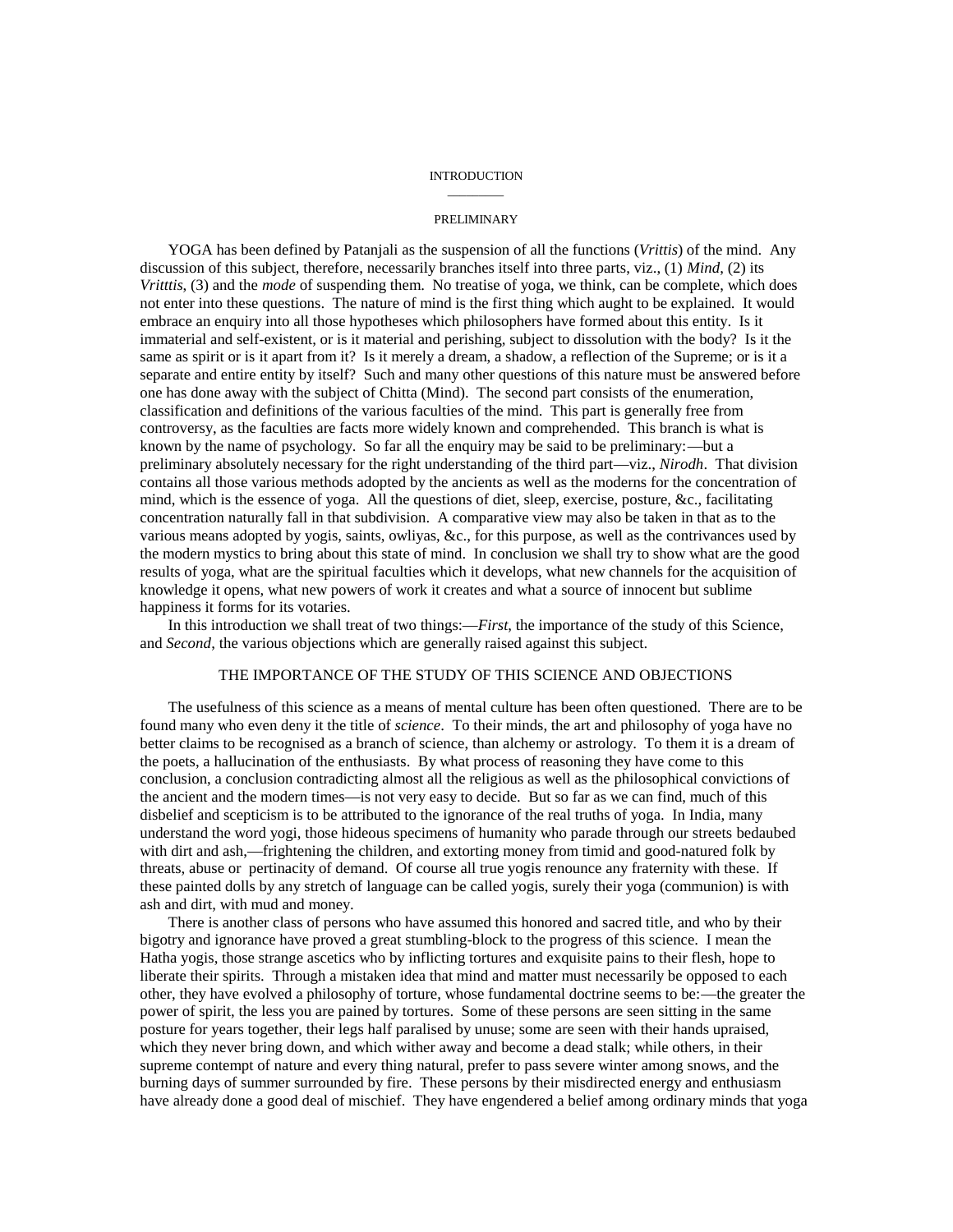is perfectly unattainable without austerities, that persons not prepared to fight with their physical nature such severe struggles as these Hatha yogis, should never expect to make any spiritual progress.

Another but far more gentle and rational class of yogis are those who might be called recluses. These persons are often very intelligent, and sometimes well-educated. But to us, these persons also seem to labor under a great error. By some false physical analogy they think that it is impossible to practise yoga in *grihastha ashrum*, that to attain psychic powers one must leave father and mother, wife and children, and fly to deserts or high mountains. According to such, the *magnetic and mental atmosphere* (?) of cities and inhabited places is not favorable for spiritual culture, and only the deep solitudes of a cave or a desert are the best helps for yoga. This belief that no *grihastha* can be a yogi, is one tacitly believed in by our spiritual-minded Hindu brothers, who would no more think practising yoga feasible without turning an ascetic than travelling to the moon. Nay this belief is carried to an absurd extent by some sentimental yogis of recluse type, who seriously maintain that the sacred and divine tie of marriage is an insuperable barrier in the path of a neophite.

Looking on the disgusting spectacle of the ash-besmeared and lazy beggar, the horrible self-inflictions of the Hatha yogi, and inhuman apathy of the recluse, no wonder that many should think that yoga is after all a great humbug, not worth the consideration of any sane man.

There is another class of objectors, who cannot bring their minds to believe the strange and weird powers which the practise of yoga gives to its votary. Such are the scientists of our day—men of eminent learning and clear understanding, persons fitted by their education and pursuits for the proper investigation of such a complicated subject as Yoga. It is a pity that they should look with sublime disdain on the claims of Yoga to be recognised as a science. Powers such as those possessed by Sankaracharya and Guru Nanak—fore-sight transference of their *souls* into other bodies, projecting their Kama-Rupa to distant places, healing the sick &c., are so many stumbling-blocks to the modern scientist. Brought up in a school of severe reasoning, and strict and accurate observation and experiment, the scientist is unwilling to give his credence to the high pretensions of the Yogi without convincing proofs. Nor do we think that the demand is unnatural. But we had hoped, that his own good sense would have shown the scientist the futility of his objection. He ought to have known, that while his science deals with things which can be perceived by our senses, and therefore can be demonstrated to the greatest ignoramus even, the very alphabets of Yoga are Jivatma and Paramatma—things essentially immaterial. In fact, there can be no analogy between physical sciences and Yoga in this respect. The study of both physical and mental sciences must, no doubt, be conducted through experiment and observation, but the objects of one are all tangible and outside of us, while the other has its materials in inward ideas and thoughts. Mathematics is perhaps the only science which can afford any slight analogy to Yoga. As it would be impossible for a common boor to understand the calculations by which an astronomer predicts an eclipse, unless he goes through years of mental training in Mathematics, so it is much more impossible to make ordinary scientific minds to grasp the conclusions of Yoga unless they are regularly initiated. As to the question why Yogis do not show *phenomena*, it might be answered in two ways. All Yogis have not the *power* of producing the visible manifestation of invisible forces. By far the great majority of Hindu Yogis practice it for the sake of spiritual development, and serenity and calmness of mind. *Siddhis* (psychic powers) are no ambition of their souls, they do not court them, nor are they elated if the produce some phenomena now and then. Their eyes bent upon mokhsha, these students of Yoga do not tarry in their course to pick up these baubles of *siddhis*. Such persons though never showing a single phenomenon in the course of their whole lives, intuitively produce conviction to our hearts by the purity, nay, almost the divinity of their lives. You can distinguish a real Yogi out of thousands, by that inexpressible serenity of his countenance, that nameless something about his look, voice, and every movement of his limb, which are the invariable results of Shama and Dama. Wherever a Yogi goes, he carries happiness and purity with him. It is impossible to see a Yogi, and not to be pleasantly influenced by him. He is the natural leader of humanity; his intense selfcommunion and concentration make him honored and respected without courting on his part. In short, a Yogi carries his credentials on his face. Such are the Yogis with whom , some of our readers might have had the pleasure of passing the happiest periods of their life; and if we are convinced of anything it is this that, be Yoga a delusion or hallucination, it *certainly* makes one *happy*.

That class of Yogis, who are called *Siddhas*, and who can produce phenomena extremely rare; or at least they do not mingle much with mankind. But they are not so rare as diligent search may not reveal them to the enquirer. It is these *Siddhas* only who can satisfy the experimental spirit of the scientist. It is they who at will can produce those spiritual phenomena which cannot but convince the most confirmed sceptic. But for reasons, best known to them, *Siddhas* are always much more reserved in displaying their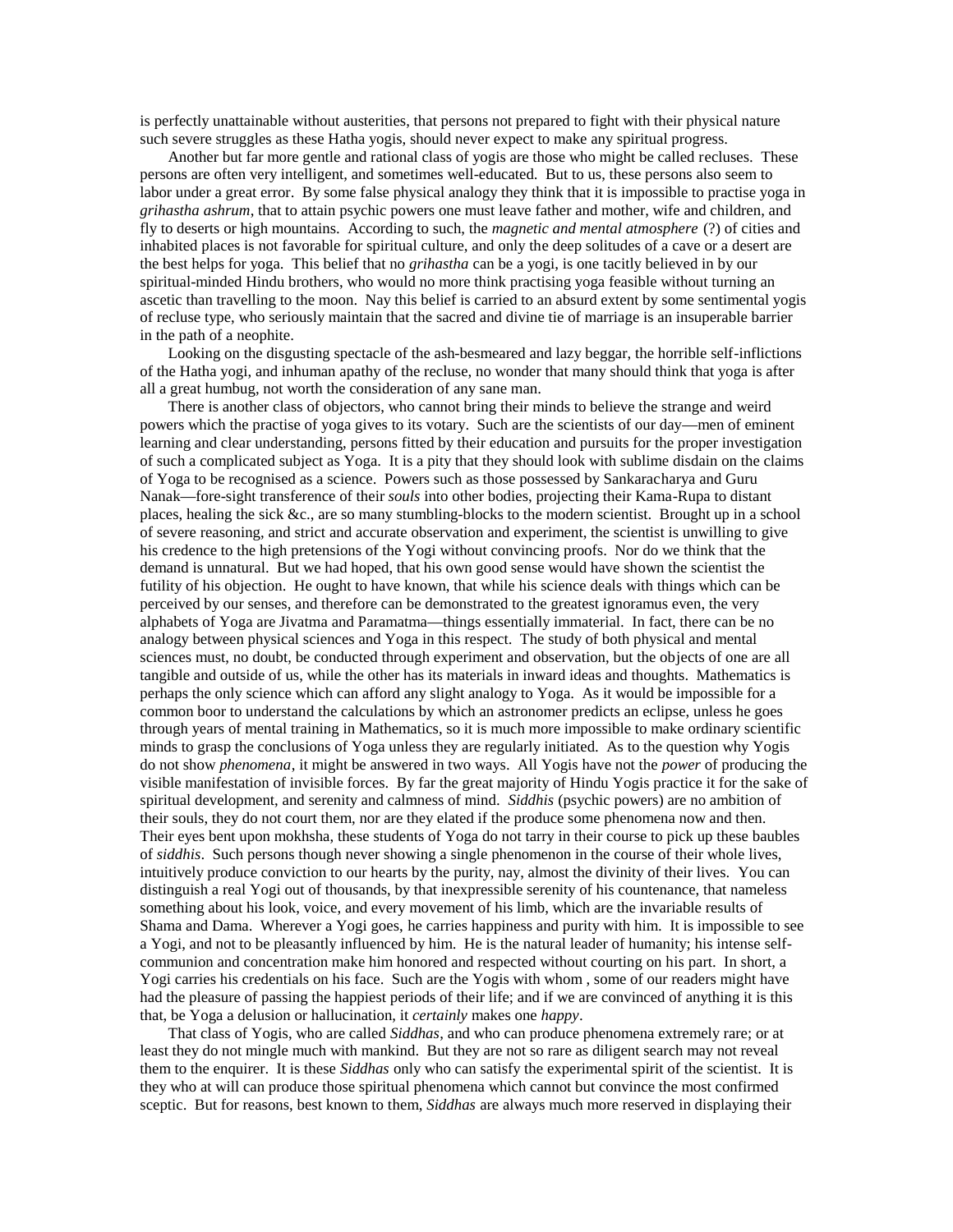powers to strangers. Long acquaintance and great intimacy can only break their reserve. Our scientific reader my very justly wonder at this and think it rather inexplicable that persons knowing such a strange science should hesitate to establish its truth to the satisfaction of the outside world.

But this conduct of the Siddhas is not at all so inexplicable and mysterious. Now, if we mistake not, a majority of the Siddhas are Aryas or belong to races nearly allied to the Aryas. The Aryas. As is wellknown, are the most jealous people on earth as regard their sciences. It is very hard to gain their confidence. Oppressed by successive races of invaders, the people of India have learned that the only means of preserving their sciences and sacred scriptures is in keeping them in strict secrecy. And it was no doubt a very safe means of preservation in old times. And we cannot but approve the policies of our ancestors in this respect. Certainly the world would not have appreciated the merits of our Shastras and Vedas had they been made public earlier. We are certain that many of our scientific works would not have been understood by the world two centuries before, even if made known to it. Even now with all the advances which the sciences of language and grammar have made, we find how great injustice is done to our literature by occasional misinterpretation. It is only of late that our Panini's grammar has been acknowledged as the best treatise on the subject, nay we may go even so far as to assert, that it is to the discovery of this book that we see all the attempts of modern Europe for the construction of a Universal Grammar. Well, when even Indian Pandits, who are anything but Yogis, were so very jealous with regard to those secular sciences, shall we blame the *Siddhas* that they are not more explicit and open. Surely they must have very good grounds for keeping their powers concealed from the gaze of the uninitiated profane. Surely we have no right to call them imposters and their science a moonshine, if they do not comply with our idle importunities. To sincere seekers after knowledge, to those who pant for spiritual regeneration, they are always accessible. They are ready to teach their science; they but seek persons who deserve that high gift. Where is the *adhikari*? Where is he who has fitted himself by mental training to pursue and understand the process of the processes by which a Yogi acquires these mental powers? Where is the person who has the firmness of will, earnestness of purpose, doggedness of perseverance, by which alone success in any undertaking can be ensured? We know how few are the men who make any marked success in the ordinary human sciences. We do not see Newtons, Franklins, Tyndalls and Darwins everywhere, and must we expect to see Yogis and Siddhas made out of ordinary men—men whose spirituality is altogether dormant or dead.

# CHAPTER I.

#### DEFINITIONS.

For ready reference and elucidation of the terms in constant use in the course of the present work, we shall give the definitions of all the important words. These definitions, as far as possible, are in the words of the great *Yogi* Patanjali.

1. YOGA is the restraining of the modification of the thinking principle.

2. SAMADHI (Meditation) is the intentness on a single point; or that state of knowledge in which the mind, having avoided the obstacles, is well fixed on, or confined to, one object only. It is a continual concentration of thought, by means of which all external objects, and even one's own individuality, are forgotten, and the mind fixed completely and immovably on the One Being.

3. SAMPRAJNATA-SAMADHI (Meditation *with* distinct recognition) is that form of meditation which arises from the attendance of argumentation (*vitarka*), deliberation (*vichara*), beatitude (*ananda*), and egotism (*asmita*).

4. ASAMPRAJNATA-SAMADHI (Meditation *without* distinct recognition) is independent of any fresh antecedent, being in the shape of the self-reproduction of thought, after the departure of all objects. 5. ABHYASA (Practice) is the repeated effort that the internal organ—Chitta—shall remain in its unmodified state, and in a firm position observed out of regard for the end in view, and perseveringly adhered to for a long time unintermittingly.

6. VAIRAGYA (Indifference) is the consciousness of having overcome one's desires; this consciousness is of one who neither thirsts after the objects that are seen on earth no those that are heard of in the Scriptures. 7. VRITTI (Modification of the internal organ) is the modification produced from either of the following five causes:—

*a.Pramana* (Evidence or right notion) that which arises from perception, inference and testimony.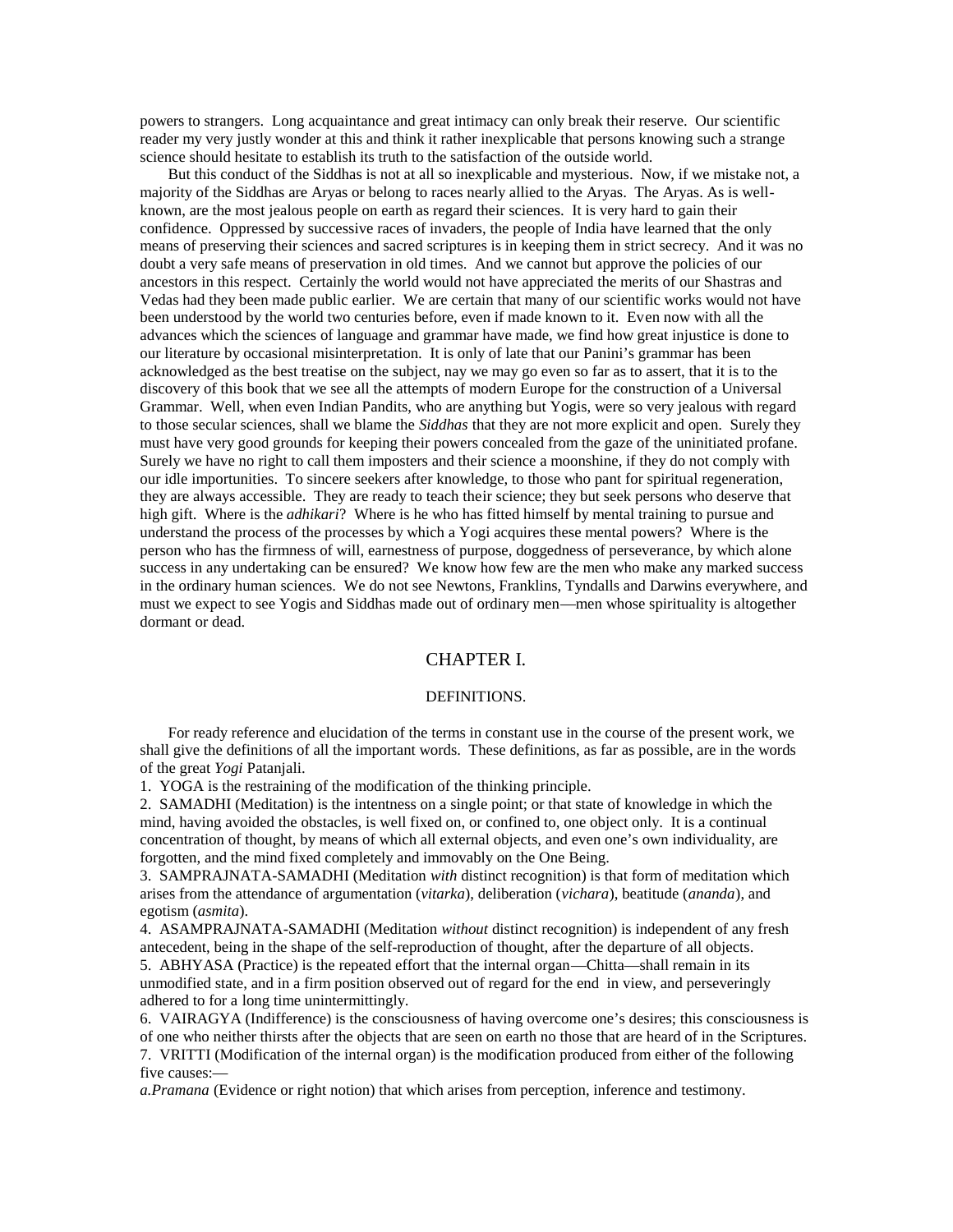*b.Viparyaya* (Misconception) is incorrect notion, not staying in the proper form of that in respect whereof the misconception is entertained.

*c.Vikalpa* (Doubt);—a notion devoid of a thing in reality corresponding thereto, following upon knowledge produced by words.

*d.Nidra* (Sleep) depends on the conception of nothing.

*e.Smriti* (Memory) is the not letting go of an object of which the mind has been aware.

8.ISWARA (Lord) is a particular Spirit (Purusha) untouched by troubles, works, fruits, or deserts, in whom the germ of the omniscient becomes infinite, who is the preceptor even of the first, for he is not limited by time, and whose name is Glory.

9. DRASHTA (Seer, soul) is vision simply, though pure, looking directly, it is spectator merely through proximity. It is mere thought. It alone is the experiencer.

10. AVIDYA (Ignorance) is the notion that the uneternal, the impure evil and what is not-soul, are severally eternal, pure, joy and soul.

11. ASMITA (Egotism) is the identifying of the power that sees with the power of seeing.

12. RAGA (Desire) is that which dwells on pleasure; it is longing for the means of enjoyment.

13. DWESHA (Aversion) is that which dwells on pain.

14. ABHINIVESA (Tenacity of life) is the attachment which every one feels naturally to the body through dread of death.

15. YAMA (Forbearance) consists of not killing, veracity, not stealing, continence, and not coveting.

16. NIYAMA (Religious observances) are purification, contentment, austerity, inaudible mutterings, and persevering devotion to the Lord (ISWARA).

17. ASANA (Posture) is the position which one sets himself to. It must be steady and pleasant.

18. PRANAYAMA (Regulation of the breath) is the cutting short of the motion of inspiration and expiration.

19. PRATYAHARA (Restraint) is the accomodation of the senses to the nature of the mind, in the absence of the concernment with each one's own object. It is the complete subjugation of the senses.

20. DHARANA (Attention) is the fixing of the internal organ (Chitta) to a place.

21. DHYANA (Contemplation) is the course of uniform (fixed only on one object) modification of knowledge at that place where the internal organ is fixed in Dharana.

22. SAMADHI (Modification) [see Def. 2] is the same contemplation or Dhyana when it arises only about a material substance or object of sense, and therefore it is then like non-existence of itself and like ignorance.

23. SANYAMA is the three, Dharana, Dhyana and Samadhi operating on only one object; or the technical name for the above three taken together is Sanyama.

24. ANTARANGA (Interior) is the name applied in Samprajnata Samadhi to the three Yogangas: Dharana, Dhyana, and Samadhi.

25. BAHIRANGA (Exterior) is the name applied in Samprajnata Samadhi to the five Yogangas: Yama, Niyama, Asana, Pranayama and Pratyahara.

26. DHARMA is that which follows upon, or has the properties in, the shape of Santa (tranquil), Udita (risen), and Avyapradesya (incapable of denomination). In other words, Dharma means substance in which the properties adhere.

27. SIDDHIS are the superhuman or psychic faculties developed from the practice of the Yoga.

# CHAPTER II.

THE student of Yoga should, as far as possible, make up his mind what kind of Yoga method he is going to adopt. For through the aim of the various systems of Yoga is the concentration of the mind, yet some are more difficult than the others, some lead to the attainment of Yoga earlier than the rest. Even there is difference in the capacity of the students which ought to be taken into consideration. There cannot be given any hard and fixed method for all. All that can be done is to give the first principles, the primary truths, and leave the rest to the intelligent student to evolve out for himself. Difference of age, difference of education, religion, race and nationality, require different treatments from the hand of the master. Thus the methods of *Hath* Yoga are such which an adult, after the age of twenty, can master with extreme difficulty, while to the plastic and supple limbs of a child or a boy of ten and twelve they are very easy of attainment. Similarly, a man whose mind is well cultivated with philosophy and poetry, whose fancy is vivid, whose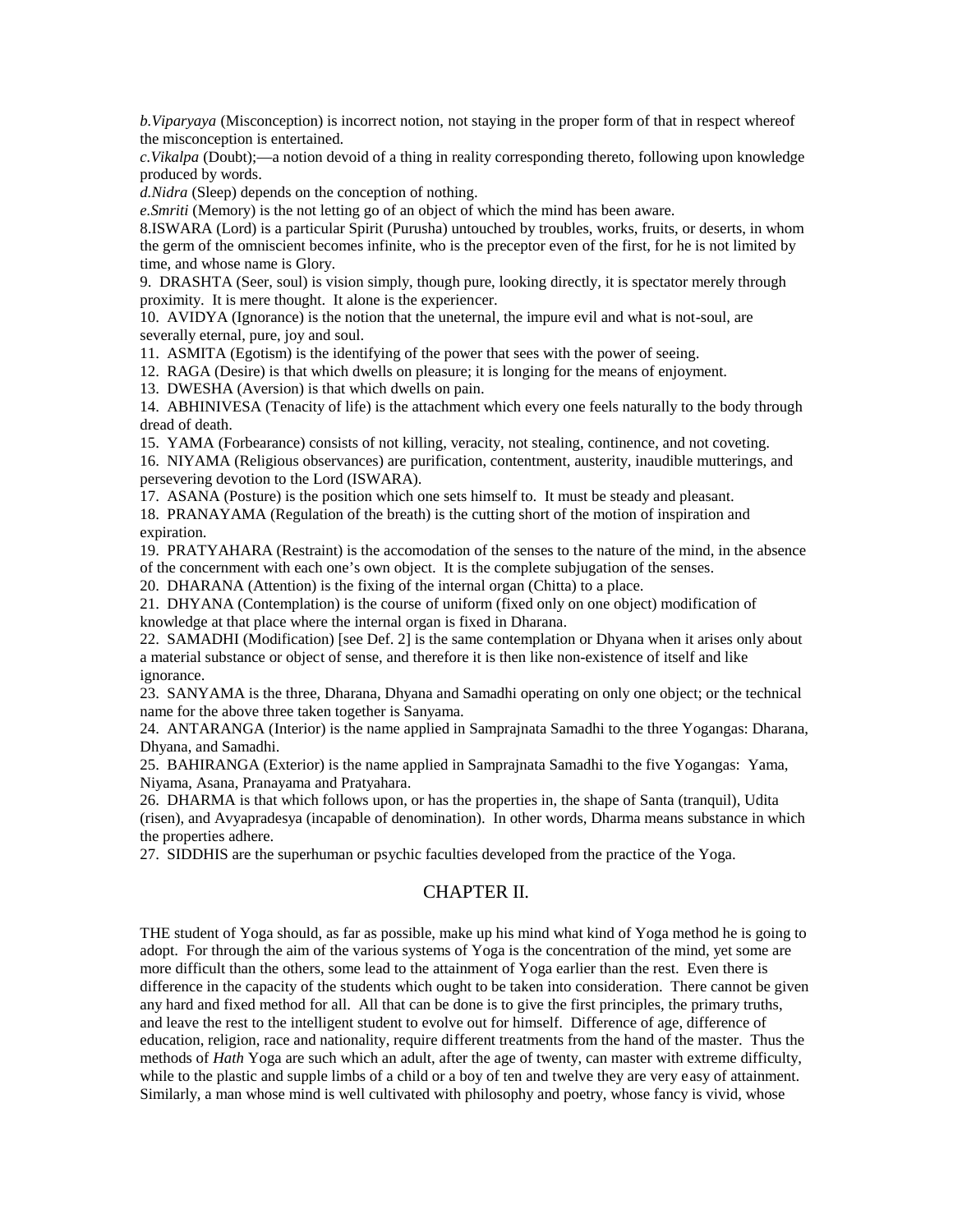imagination quick and creative, need not undergo any of those preliminary methods laid down in the treatises of Yoga for the development of imagination.

The period within which success in Yoga is acquired by the student also has proportional variation. To an energetic and enthusiastic nature success may crown his efforts very soon, while a dull fellow may pass years ere he understands the first principles of this mind-regulating philosophy. The treatises of Hindu Yoga are full of dissertations about the various kind of persons fitted to acquire Yoga. In fact the chapter on *Adhikaris*, persons fitted for Yoga forms the first in all systems of Yoga. The father of Yoga philosophy disposes of this question with his characteristic brevity and universality by two *sutras* or aphorisms. That which puzzled the brains of the later-day Yogis, and on which so much ingenuity has been mis-spent, has been compressed likewise by Patanjali within the narrow but all-embracing compass of two lines. Aphorism twenty-two, book first, enunciates:—"According to the nature of the methods—*the mild, the medium, and the transcendent*—adopted, the ascetics who adopt method, are of nine kinds."

In accordance with this division, there are nine classes of the followers of the Yoga. In the mild variety there are three sub-divisions, and similarly with the medium and the transcendental methods. The following table will show the different kinds of followers of Yoga:—

| <b>METHODS</b>                                                      | <b>CLASSES OF FOLLOWERS</b>          |                                                |                                     |
|---------------------------------------------------------------------|--------------------------------------|------------------------------------------------|-------------------------------------|
|                                                                     | Mildly impetuous<br>(Mridu samvega). | Moderately imp-<br>etuous (Madhya<br>samvega). | Hotly impetuous<br>(Tivra samvega). |
| Mild $(Mridu)$<br>Medium<br>(Madhya)<br>Transcendent<br>(Adhimatra) |                                      |                                                |                                     |

Patanjali promises speedy success to him who is hotly impetuous and follows the transcendental method *i.e.*, he who comes under the ninth class of transcendent, hotly impetuous. Thus there is ample room for the student of Yoga Vidya to select from. He may follow the mild method, which is the lowest, or he may, if he can, take up the *Adhimatra* method. An explanation of these methods will be given further on. Now we shall speak of some of the preliminary things conducive to the concentration of the mind, and thereby unfolding the spiritual powers latent in every human soul. In this chapter we intend to dwell on the following points—*food, dress, habits, and place*.

Patanjali in his aphorism does not touch on any of these points. He takes it for granted that the followers of Yoga have this requisite knowledge. In fact the directions which the later authors on Yoga have given are such as are applicable not only exclusively to the student of occultism, but to every description of students. Nevertheless, we shall give here some short hints on the subject.

As regards dress, it must be borne in mind that the concentration is best facilitated when one is warmly dressed, and his attention is not distracted by the changes of weather. We think it highly unphilosophical to renounce all dress in the first stage of *Yoga abhyas*, as many of the Shadhus are seen to do. Instead of helping in any way the fixing of attention, their naked bodies continually divert their thought. No doubt the master Yogi needs no external help to protect his body from the inclemencies of temperatures. He can throw around him an impenetrable veil of *akasa*, and defy the forces of nature; but what a master may do with impunity can never be done by a neophyte without injury. The dress should not be too tight nor too loose, and, as far as possible, it should not be sewn by a tailor. If sewn-cloth cannot be dispensed with, let it be well purified of all foreign magnetism as far as possible. The clothes should be washed well every day by the student himself if possible, and it should be made a rule to change the lower garment at least once a day, and in no case to keep it on for two days. The material of which the dress of a Yogi should be made ought to be of non-conductors like silk, straw, wool, or of leaves.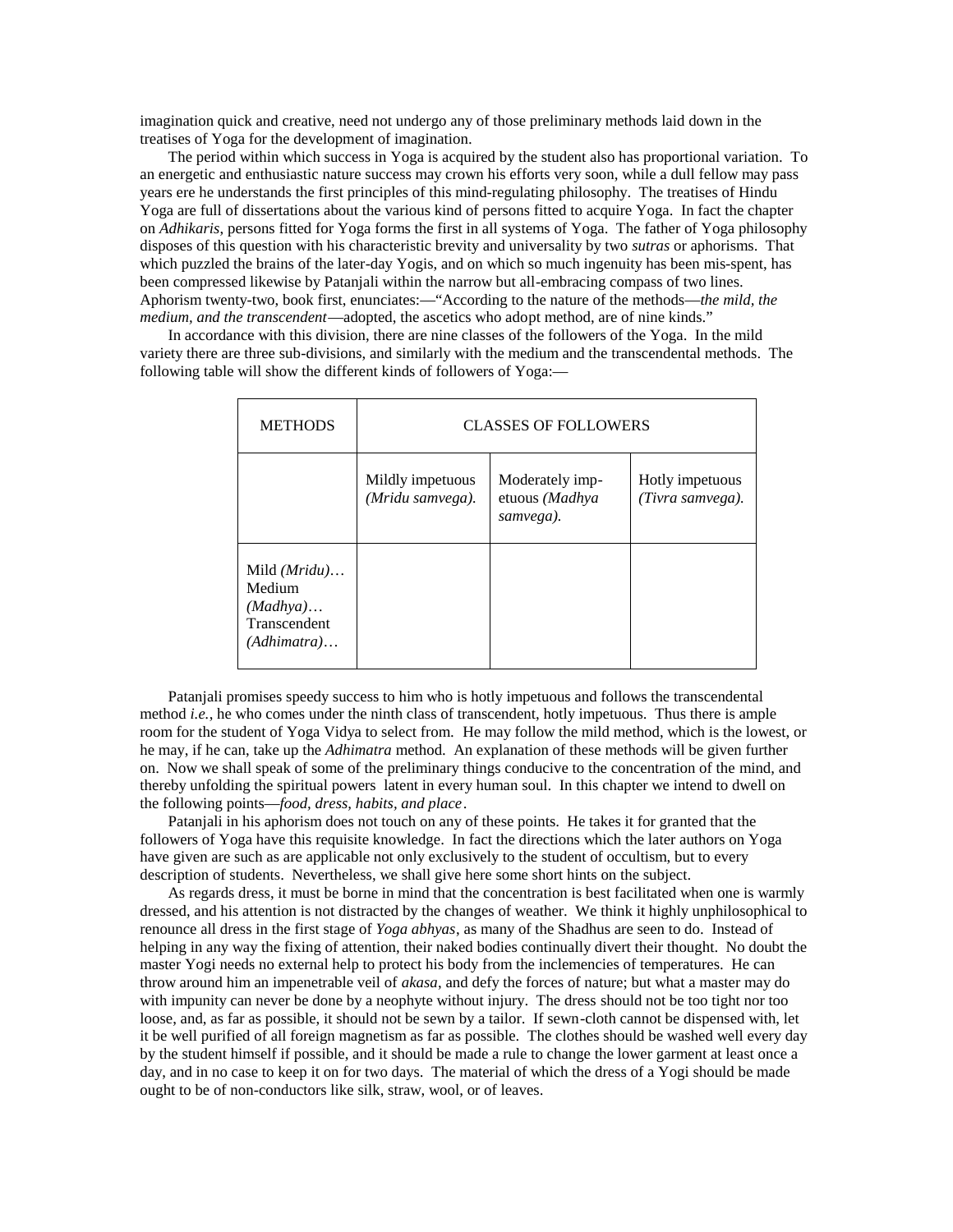As to the food most conducive to the spiritual and psychic development, the authorities are unanimous in favor of a vegetarian diet, not that there were no Yogis who were meat-eaters, but it has been found by the concurrent experiences of ages that meat, while it increases animal activity, decreases the intellectual power. All races of meat-eaters are physically active and strong, but the same cannot be predicated with regard to their spiritual state. Animal passions and appetites become doubled by subsisting on a carnivorous diet, and the natural and constant restlessness of carnivorous animals is diametrically opposed to those conditions which favor quietness and abstraction. All hibernating animals, says Dr. N.C. Paul in his "Treatise on Yoga Philosophy", prefer vegetable food, and Yoga is a kind of hibernation according to him. In recommending a vegetable diet for the student of the Yoga, we need not enforce our doctrine from consideration of occult philosophy, which he would not be in a position to understand were we to do so. In the very first stage of Yoga *viz*., *Yama*, the student is exhorted to practice *maitri*, universal kindness, and how can this be consistent with the cruel system of butchering innocent creatures for satisfying one's taste. We need not disprove the position of those who jesuitically try to equivocate with their own conscience, by saying that it is not they who kill but the butchers, for they ought to remember the aphorism of Patanjali, which says that—"The things questionable", *e.g.*, killing, stealing, &c., whether done, caused to be done, or *approved of*, whether resulting from covetousness, anger, or delusion, whether slight, of intermediate character, or beyond measure, have no end of fruits in the shape of pain and ignorance." In fact, vegetable world can supply all the constituents which healthy human organism requires. As to the quality of food, the Yogis of India have all shown a great love for milk and rice. The chemical analysis of milk shows that it contains all the ingredients which a human body requires, while rice is to be recommended chiefly on account of its containing proportionately smaller amount of stimulating nitrogenous matter which abounds so much in meats of every description. It must be all the while remembered, that the food above recommended is for Rishis and Yogis, and such persons whose habits are sedentary, and require intense mental abstraction; and therefore, this kind of diet has been *called sawta-guni-bhojan*. For warriors and mechanics employed in physical active duties of life *Rajaguni* food is the one to be recommended. Next as to the quality of food to be taken let the student beware of gluttony; he should eat just enough for livelihood—for the support of life. But let him not at the same time starve himself to emaciation. It is desirable that he should eat less than usual, and rise from the table with appetite remaining than fully satisfied. Let him also decrease the quantity of food slowly, steadily, but imperceptibly. In fact his progress through the several stages of Yoga will of itself tend towards decreasing the amount of food but let him nevertheless help nature. In no case should the student of Yoga indulge in alcoholic or any other intoxicating drug or liquor, &c. The practices of some class of inferior Yogis of stimulating psychic development by opium, bhang, charas, and ganja, are to be strongly denounced by every sane and reasonable creature: for these, though inducing momentary or temporary trance by their skilful administration, yet invariably are followed by terrible reaction, and make the divine temple of the soul a ruin for the vampires, spooks and elementals to take possession of and prey upon.

The student of Yoga, like his fellow-student of physical sciences, should cultivate regular habits. He should attend to all the rules of health and sanitation. Early rising and the Yoga abhyasa for an hour or so before sun-rise has been often recommended. The would-be Yogi must attend to the purity of body as well as soul. Let him bathe twice daily, in the morning and evening, and, if his constitution would allow, with cold water at all seasons of the year. Several Yogis of the Sikh school, as well as the Theosophists, maintain that keeping long hair, and preserving the animal electricity, facilitates Yoga. And in truth the majority of Saint, Rishis, and Prophets are generally represented with flowing hair.

The Yogi should choose a retired and unfrequented spot for practising Yoga. A league or two away from the bustle of active life, let the contemplative student select his retreat. The place should be such as to call up pure and divine thought. But it is also possible for a student to live in the city and acquire Yoga. And as the majority of our readers, I fear, are *Grihastis*, house-holders, and family-men, let them, therefore, set apart a room in their house sacred and secret for holy meditation. Let it never be entered by anybody and every-body; and it should be so situated or constructed as effectually to exclude all outside noise and commotion. If he likes, he may burn incense, like *dhoop*, &c., to make the atmosphere of the room pleasant and agreeable. The Buddhist scripture enjoins the following particulars about the choice of place by the ascetic:—"It is a place where no business is transacted, and where there are no contentions or disputes. There are three descriptions of such places: (1) in some deep mountain ravine, remote from human intercourse; (2) in some forest resort (Aranya), at least a mile or two from a village, so as to be removed from any sound of worldly business or convention; (3) in a spot at a distance from a place where laymen live, in the midst of a quite Sangharama." This precept of the Buddhist school is, however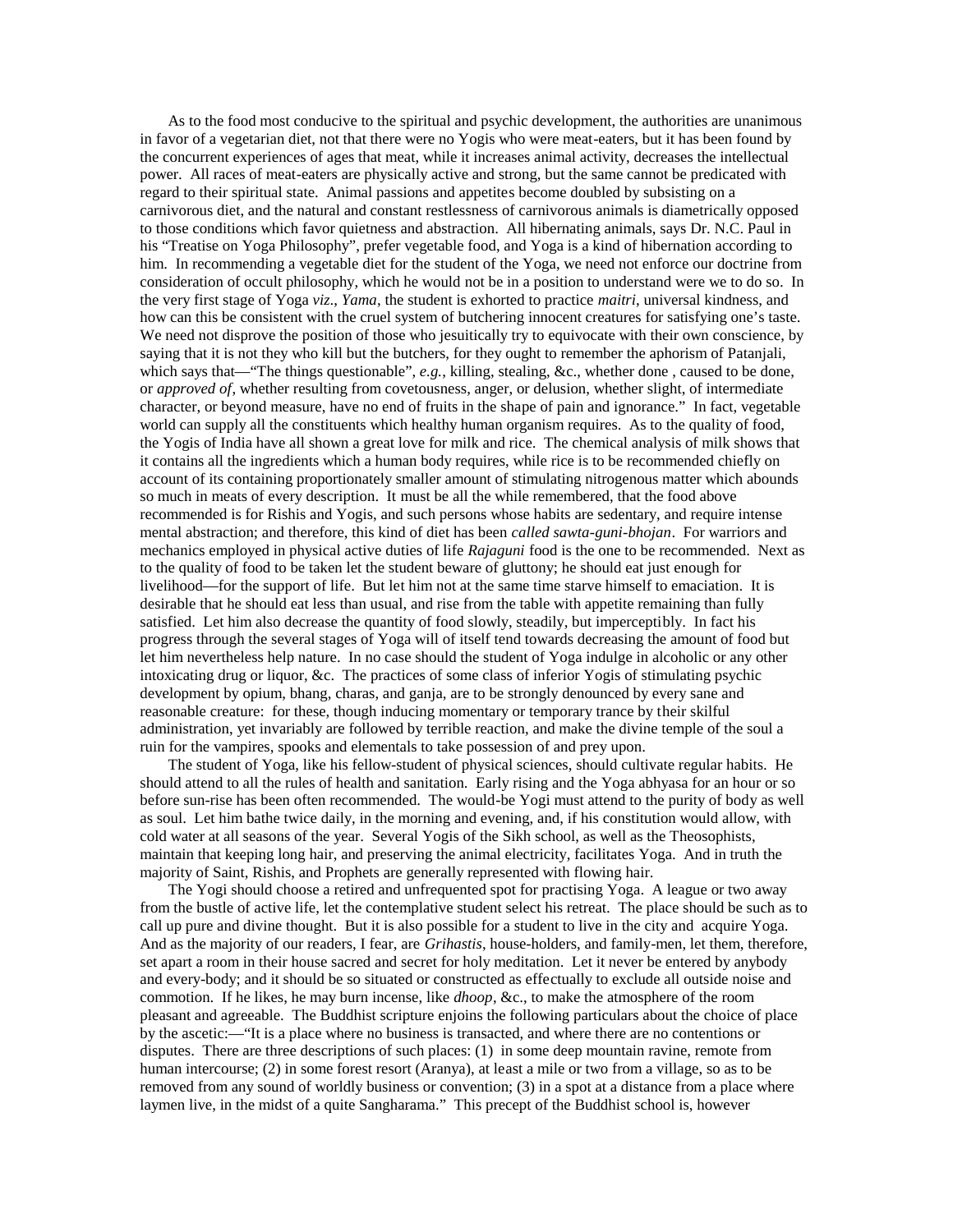practicable only to the ascetic who has renounced all the concerns of the world. But as we tried to show in our preliminary remarks Yoga is not meant only for the ascetic, but is a common heritage of the *Grihasta* and *Sanyasi*, rich and poor.

"Next as to the time of practising Yoga. Every person who has a sound mind and a healthy body is capable of attaining Yoga. The training should be begun as early in life as possible. In old age, when habits are crystallized into second nature, it becomes almost impossible for a student to shake off the old Adam and to turn over a new page in life. Our countrymen have imbibed certain mistaken and erroneous notions as to the proper age when Yoga should be begun, from the works of the latter-day poets." They assert that great kings, &c., practised Yoga in the last part of their lives when they had completed their worldly career, had children and grand-children, and had been satiated by satisfying all their carnal appetites. The great poet Kalidasa in his *Raghuvansa* says of the kings of the solar dynasty:—*Yogenante tanu taijam, i.e.*, they (the kings) left their bodies (*i.e.*, died) by practising Yoga. But it must be remembered that Janaka also was a great king and a great Yogi too; similarly Dhruba and Prahlad were children when

# **PAGES XVII, XIX (17 - 19) MISSING**

The first and foremost temptation which he meets with is from his passion, particularly from that of lust. Sexual desires will overcome him with irresistable force, vague yearnings will torture his every-day existence, and they will be the more powerful, the more idle he is. The common proverb, that Satan finds some mischief for idle hands to do, is nowhere so well illustrated as in the case of the young Yogi. His sedentary habits, if not well regulated, peculiarly predispose him to these temptations, and it is to guard against them that such minute details are often given about food, regimen, posture, &c. To prevent distraction proceeding from this cause, the Sikh Guru Arjun advised his *chelas* to be married. He knew that though Yoga, like poetry, is a very jealous mistress, and that for the highest development of psychic powers, celibacy or at least chastity was an important condition, still he had well probed the depth of the human heart, and by his own example of married life showed that it is compatible with Yogic education.

Patanjali enumerates the following nine obstacles;—Sickness, langour, doubt, carelessness, laziness, addiction to objects of sense, erroneous perception, failure to attain any stage of abstraction, and instability in it when attained. These are the primary distractions; there is yet another class which I may call secondary, *viz*., grief, distress, trembling, and sighing. The method of overcoming these obstacles is through *abhyasa* and *Vairagya*. In fact, *Vairagya* (indifference) will be of the greatest help to the student. If he is grieved at the death of a dear friend, let him betake to *Vairagya*, take shelter under its shade and hear its sweet and solemn admonitions, saying—"nothing is permanent in this transitory world." If suffering from the excruciating pains of sickness and disease, let him resort to this never-failing doctor *Vairagya*, and his pains will vanish. Martyrs have died on the stake without showing the slightest sign of pain, though their flesh was torn from the body by inches. What was it that supported them through this horrible trial of physical nature? Their mind no doubt. Is it then too much to expect from the aspirant of the heavy lore of our adepts that he should conquer his nerve-life by the indomitable strength of *Vairagya*? Truly there lies hid innumerable wonderful potencies under the covering of *Vairagya*. Learn, therefore, betimes to practise this virtue, thou would-be gymnosophist.

Besides Vairagya there are enumerated by Patanjali some five or six other methods of eliminating the evil consequences of the above-mentioned obstacles. Firstly by profound devotedness towards the Lord Iswara. We have already defined the term *Iswara*. This devotedness to God is an easy method of attaining Yoga. Those who adopt this system are called followers of *Bhaktimaryga*. The majority of the Aryans of India now know no other method than this. It is very popular with the masses; and that it is a very successful method is proved beyond doubt by the lives of religious saints and *fakirs* who perform miracles, so to speak, by their faith in the Lord God. By devotedness is not to be understood the hypocritical system of prayers which passes by that name. It must be entire resignation to God accompanied with intense love. It must be the forgetfulness of self,—living in the Lord. We must worship the Lord not with flowers and incense, but with "repeating his name and reflecting on its signification." He has got many names amongst different nations, but the Aryas have assigned most mystical powers to the word "*Om*." This word is called *pranava* (glory), and its repetition is enjoined as a help to concentration. The Mahomedans use *Allah-hu*, the Sikhs *Vah-Guru*, the Buddhists *Om mani padm hum*, the Jews *Jah-ve*. The proper pronunciation of the *pranava* and reflecting on its signification brings with it the knowledge of the Lord.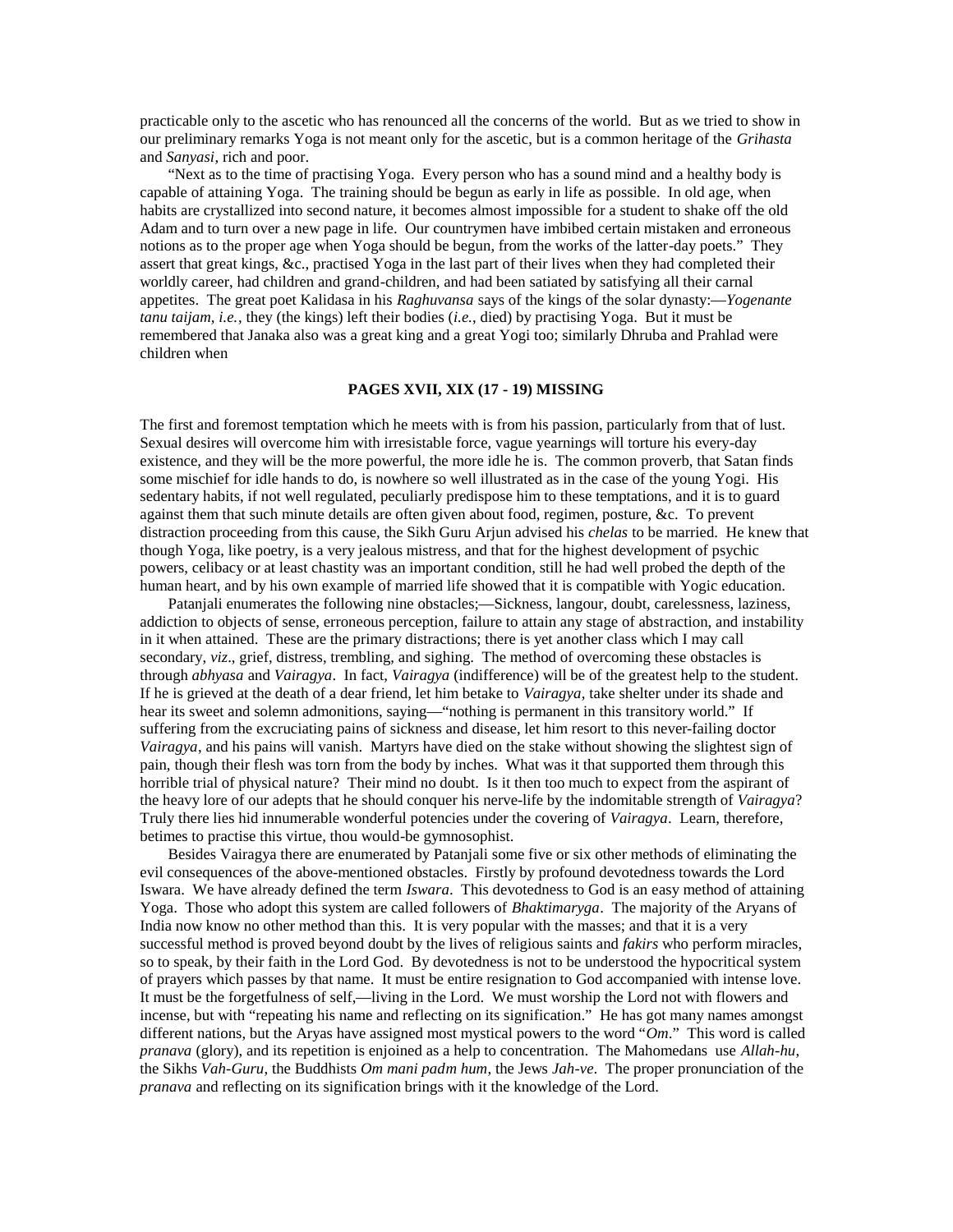The second method of over-powering these obstacles is "Dwelling upon one truth." We must fix our attention again and again upon some one accepted truth; we must concentrate our mind upon *one* point, and allow it under no circumstance to wander from it. Another method is "through the practising of benevolence, tenderness, complacency, and disregard towards objects of happiness, grief, virtue and vice." Benevolence but half represents the meaning of the original Sanskrit word *Maitri*. It is a term of larger signification than even charity. It is good-heartedness and love confined not within the limited circle of humanity, but extending to all animate creation, friendliness towards the creatures of God,—something more than philanthropy. "Tenderness" is showing compassion to the unfortunate, the wretched and the poor, while "complacency" is that state of sympathy which feels joy in the happiness of a fellow-creature. The whole essence of this method may be summed up in the comprehensive word "Sympathy,"—universal sympathy, sympathy for the animate and inanimate creation. The fourth expedient of combating mental distraction is "by forcibly restraining the breath," *i.e.*, *Pranayama*. We will treat of it in detail in the next chapter. The fifth method mentioned by Patanjali is "by fixing the attention on any object cognizable through the senses." The student may fix his attention on the tip of the nose, the center of the tongue, &c. Another method is by fixing the attention on a luminous object." This is more active, and produces, in certain constitutions, the trance state sooner than other methods. Placing a luminous object a yard or so at a distance, and looking at it steadily for some minutes, keeping the head all the while at an angle of 45 degrees will almost induce hypnotic trance. The mystic needs no external luminous object to fix his eyes upon; he sees a pure steady light in the lotus of his heart. The seventh means of combating distraction is by "fixing the mind on some person whose life is holy and devoid of passion." This method is in great favor with the Jains and Buddhists. Many followers of those persuasions, keep the images of their *gurus* in their houses, and in ordinary parlance are said to worship them, and are consequently branded by bigots as idolaters and hero-worshippers; but to those who know rightly they do no such thing; they only contemplate the image of their *guru* as a means of facilitating mental concentration.

The eighth method of Patanjali is:—

"By dwelling on knowledge that presents itself in dream or in sleep." What is the meaning of this aphorism is not very clear. It is perhaps to be understood in the sense of suggesting an object of contemplation in our dreaming state. When we sleep, many ideas pass through our brain, and ordinary men have no command over the succession or cessation of these ideas. But a Yogi should try to regulate even his dreams and fix his mind upon any *one* idea which presents itself in that state. And, like a true philosopher, Patanjali, after enumerating these details, rises to a higher generalization, and says:—

"*Concentration of the mind may be effected by pondering on anything that one approves*." Different persons have different states, and no hard and fast rule can be laid down for this purpose to fit them all, Thus the Tantriks have their own ways, the Sufis their own, and the Buddhists their particular system.

# **CHAPTER IV.**

IN the last chapter we dealt on the theoretical side of the question of steadying the mental function; in the present, we shall consider the practical means of bringing it about, Practically the subject consists on three divisions—(1) *tapa* (reflection; as well as mortification of the flesh); (2) *sevadhyaya* (repeating of some sacred formulae or mantra); and (3) *pranidhana* (resignation or consigning unto the Lord all the fruits of one's works, without expecting any reward, here or hereafter).

By this practice, different kinds of afflictions, such as ignorance, egotism, desire, aversion and tenacity to mundane existence, are removed. Ignorance is in fact the parent of all the rest, and when that is removed, the extinction of others is but a matter of time, and comparatively easy. We have defined them before, and we may say that they can be got rid of by meditation. Our *karma* owes its origin to these afflictions, which result in constant re-births. The fruits of the *karma* are received sometimes in this life, but generally in the next. The *karma* is the root, while the fruits which it produces are—(a) rank (raised or lowered such as that of angel, planetary spirit, mahatma, man, elemental, bird or beast); (b) years (duration in which the spirit is confined in body); (c) enjoyment (sensation or experience of pleasure or pain). The fruits of good *karma* are joyful, and of the vicious, painful. Even this suffering and enjoyment must be taken in their relative signification, for to a truly discriminating philosopher *all* is grief. For what ordinary men consider pleasure is but a modification of grief,—for it is never lasting. Being but transitory, its absence causes pain. The more we enjoy the more we become miserable, for with the increment of the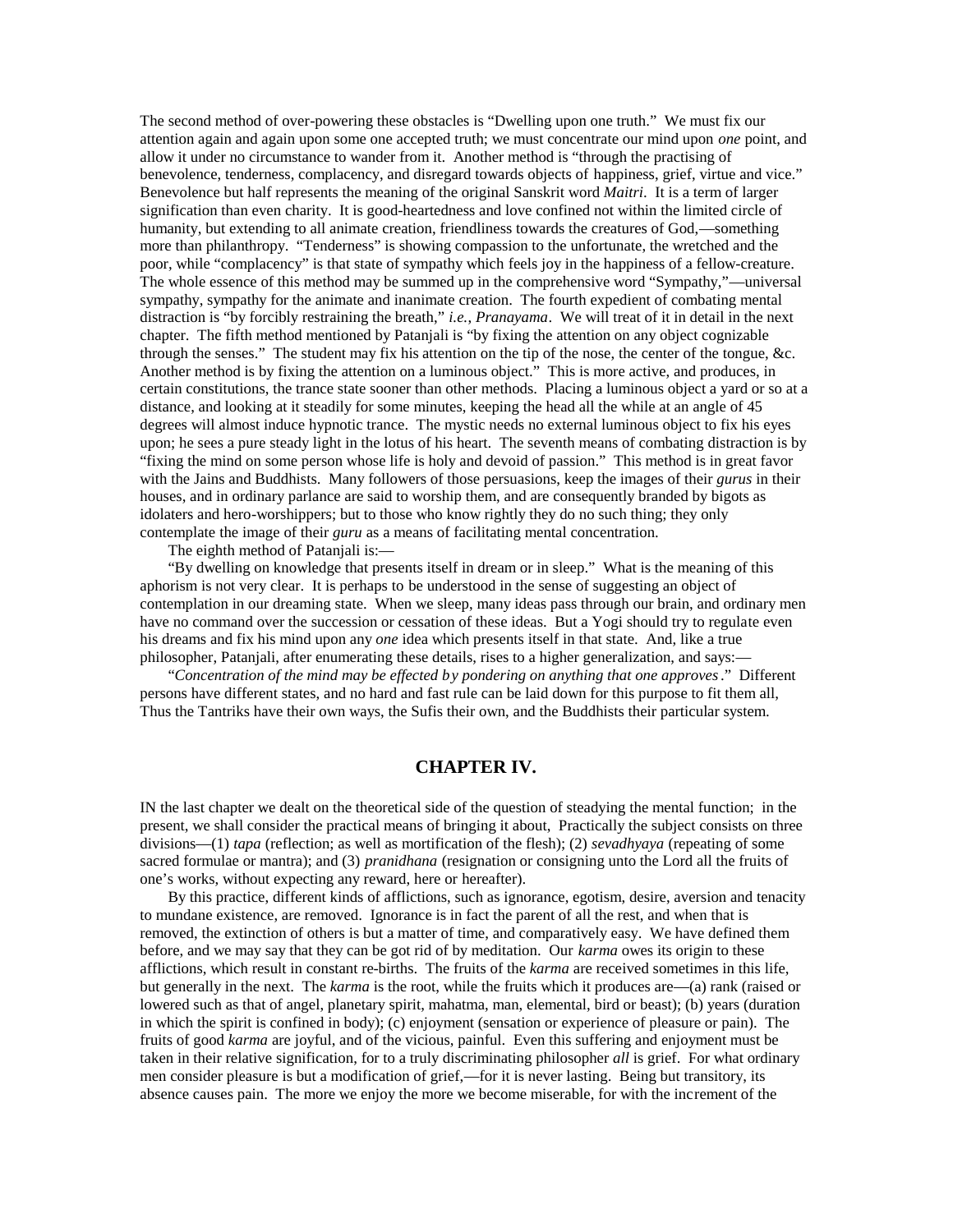sources and objects of pleasure our desires and wants no increase, and the more disappointment at the nonattainment of those wants. Real wisdom does not consist in increasing our corporeal wants, which the civilization of the present age has been at pains to multiply, but in the opposite direction. The fewer our wants, the happier we shall ultimately be.

Vexation and anxiety will ever be the lot of those who hunt after pleasure and temporal happiness, instead of philosophy and quietism. Let it be clearly realised by the student of Yoga that the great secret of true happiness consists in considering all objects as sources of grief. It is through ignorance, that man thinks one thing pleasant and another painful; but let the curtain of *Avidya* be removed away from his mind, and he will see that all objects are equally painful or pleasant, in fact he will be indifferent to them all. Let a wise man, therefore, shun the pain which has not yet come, and the fear of future pain will hold him back from present pleasure: for he will understand that every pleasure has in it the nidus of pain. If you ask whence this evil which we see in this world? We reply that there is no such thing as evil; what appears so is due to *Avidya*. To the philosopher who has attained right knowledge all is equal. The origin of evil lies in the relationship of the seer with the seen, soul and non-soul, spirit with nature (material), experiencer with the experienced. The idea that soul is different from nature is the cause of all evil:—It arises from confounding the attributes with their substratum or receptacle in which they adhere. All grief vanishes when the Yogi clearly understands the grand truth that matter exists but through the spirit; that nature has no real existence of its own, but has its being through the entity, spirit—in fact matter is dependent on spirit for its existence, and not the latter on the former. Or as Patanjali has it:—"For the sake of it (soul) alone is the entity of the visible (matter)." The soul reaches the state of *kaivalyam* (isolation) when it separates itself from matter and dwells in its own pure light. To such a soul, even on earth, mundane existence ceases, to have any tangible reality though to others who have not elevated themselves by this consideration the world might possess an existence, too gross to be safely ignored.

But let us not be understood from the foregoing remarks that we recommend anything like the misanthropic asceticism and inhuman self-mortification. These practices we have all along strongly denounced, and we think it our duty to enter our protest against them in this place. Let a Yogi be *unselfish*, but not inhuman; let him search real happiness in his soul, and not in the world; let him move through the scenes and vicissitudes of life, as a calm witness (intelligence), seeing all, feeling all, enjoying all, neither absorbed in any one, nor engrossed by them. To quote an old maxim; let him be a pearly liquid-drop on a lotus-leaf, moving on it but not adhering to it, ever keeping his soul free from all selfish anxieties and cares of the world, but taking nevertheless active and earnest interest in the welfare of humanity. Let him conquer sorrow, grief and pain by contemplating upon the following sublime words of one of the brightest—if not the brightest—gem of humanity, Lord Buddha:—

"The first truth is of *sorrow*. Be not mocked ! Life which ye prize is long-drawn agoing : Only its pains abide ; its pleasures are Like birds which light and fly.

The second truth is *sorrow's cause*. What grief Springs of itself and spring not of desire ? Senses and things perceived mingle and light Passion's quick spark of fire.

The third is *sorrow's ceasing*. This is peace To conquer love of self and lust of life, To tear deep-rooted passion from breast, To still the inward stife;

For love to clasp eternal beauty close ; For glory to be Lord of self, for pleasure To live beyond the gods ; for countless wealth. To lay up lasting treasure.

Of perfect service rendered, duties done. In charity, soft speech, and stainless days,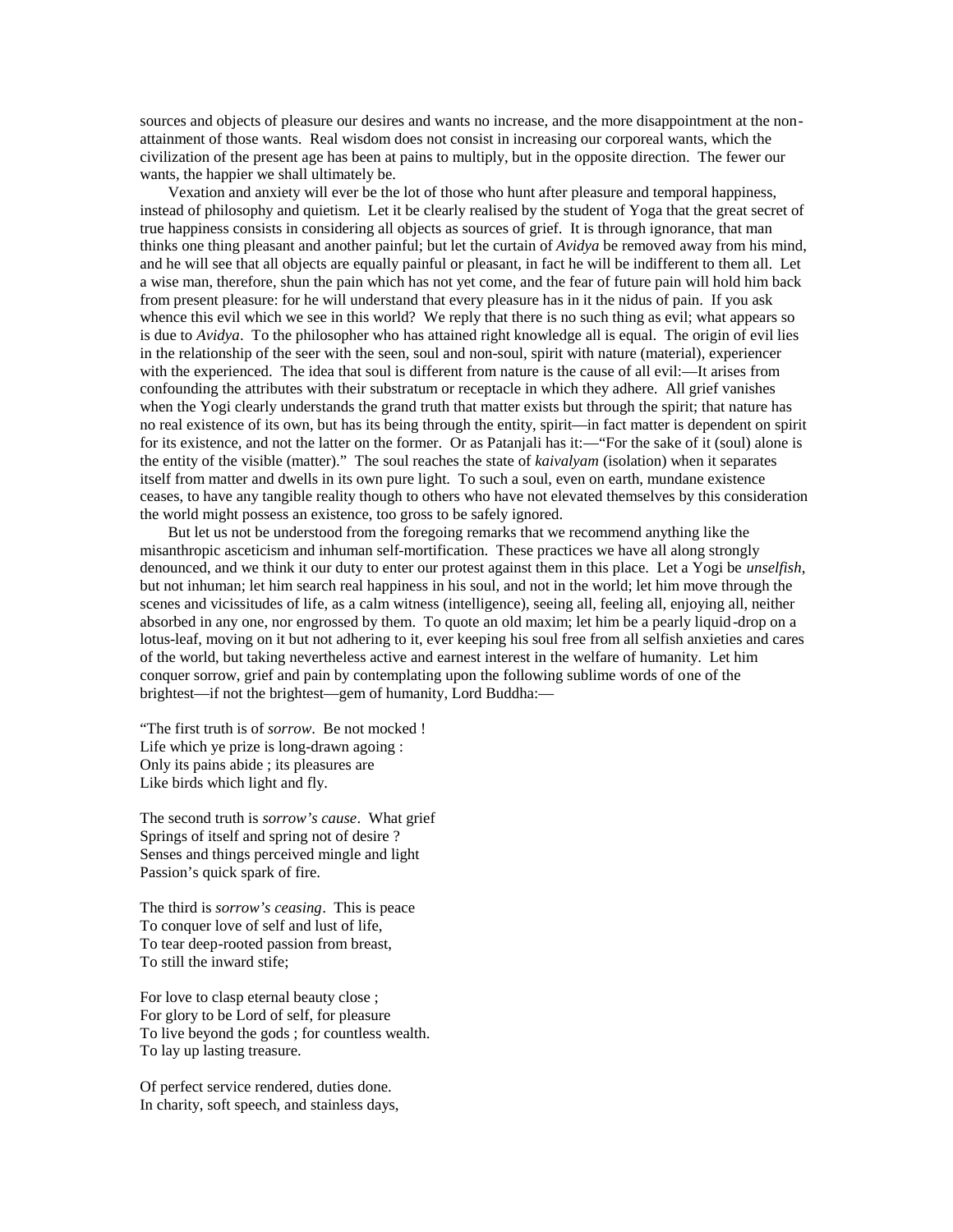The riches shall not fade away in life, Nor any death dispraise.

The sorrow ends for life and death have ceased, How should lamps flicker when their oil is spent ? The old sad count is clear, the new is clean, Thus hath a man content."

Arnold's *Light of Asia.*

# **CHAPTER V**

"The fourth truth is the way. It openeth wide, Plain for all feet to tread, easy and near, The noble eight-fold path, it goeth straight To peace and refuge, Hear !\*

\* Arnold's *Light of Asia*.

NOW we enter upon the most well known and practical part of Yoga, *viz*., *Yama*, *Niyama*, *Asana*, *Pranayama*, *Pratyahara*, *Dharana*, *Dhyana*, and *Samadhi*, The five first belong to the Bahiranga, *i.e.*, external Yoga, while the latter three to internal Yoga. These eight steps lead to the final goal of *Kaivalyam* or *isolation*, otherwise called emancipation, *Mokhsha* or *Nirvana*.

1.—Yama.

It consists of five parts, and is the universal duty of all. It enjoins *ahinsa* (not-killing), *satya* (truth), *asteya* (not-stealing), *Brahmacharya* (continence, and perfect chastity), *aperigraha* (not coveting). It is a duty incumbent on all persons whatever be their rank, nationality or country. It forms the first step of the universal code of morality. Almost all the evils of the world may be traced, directly, or indirectly, to a breach of some one of these laws. Strict observance of these rules bring with it its own reward; however, we shall mention some of the perfections which a Yogi acquires, who adheres firmly to them. When a Yogi becomes completely harmless and has no *hinsa* whatever, then in his presence all ferocious animals forget their ferocity, none of them dare injure him, nor cause harm to each other while under his influence. When a Yogi becomes a perfect lover of truth, and practises always veracity, he amasses a good store of *karma* without performing the usual sacrifices, alms, &c. When his abstinence from theft is complete, all jewels of the earth, in whatever quarter they may be hid, come to him unasked, that is, he can command wealth if he leaves off totally the desire of wealth. If he practises perfect *Brahmacharya*, he gains strength. And it is but reasonable that it should be so: for every act of unchastity is destructive to self and power. If his un-covetousness is complete, he regains the knowledge of all his former states of existence. That this should be so is mystery apparently. But the word covetousness should be taken in its largest sense, *i.e.*, the soul should not covet the body, which is its tabernacle and temporary home, and thus when it becomes free from the body by discarding it, it gains the knowledge of its past lives and deaths, and of the bodies of which it had once filled. Of course virtue must be practised for its own sake without looking to any ulterior end, but in the economy of nature good acts are ever followed by good fruits. Nor must the above perfections, resulting from the practice of Yama, be regarded as fictitious and imaginary. Lives of holy Rishis and saints, hierophants and adepts of every country and age, bear ample testimony to the truth of this doctrine. A person who loves all creatures, whose soul is in sympathy with all animate creation, emits a magnetic aura of great potentiality, and every creature, however ferocious, must feel its influence. The most ferocious brute dares not lift its eyes in his presence, for the law of sympathy requires it so. Thus *ahinsa* made Pythagoras and Buddha tamers of the brute creation. We read in Manu:—"He who injures no animated creature shall attain without hardship whatever he thinks of, whatever he strives for, whatever he fixes his mind on."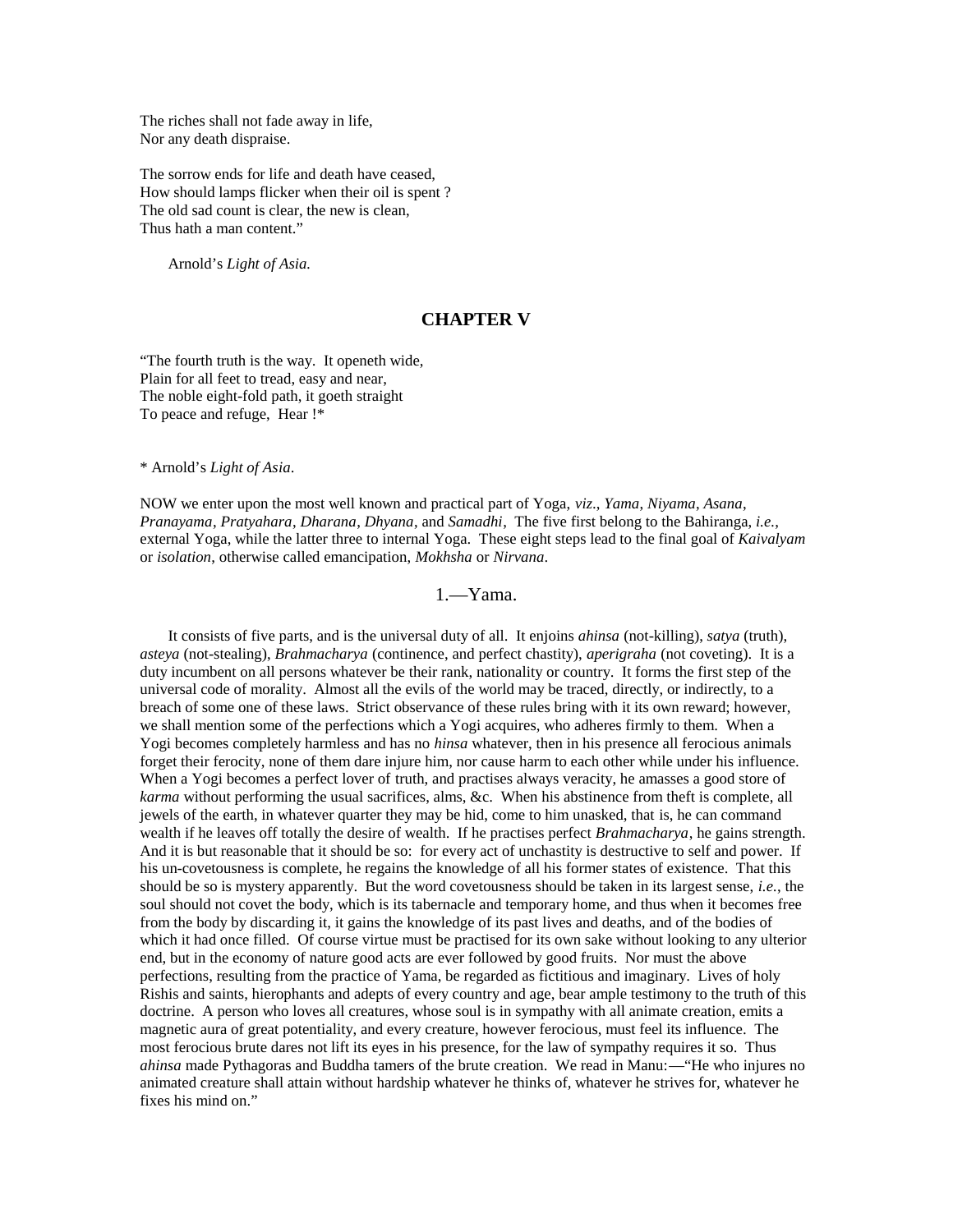Similarly, we can understand that a person who practices veracity acquires a store of good *karma*, though he may not perform a single *yajna*. Of all virtues, truth is the most divine, and one who adheres to it has no need of sacrifices and ablutions. He will never do wrong or injustice, and thus, though not performing *karma*, will get its fruits.

"When abstinence from theft is complete, all jewels come near him." Let it not be thought to be an inducement for not-stealing; non-commission of theft is after all not a great virtue. But what the author means is probably this, that a Yogi should not even entertain the thought of possessing, by unlawful means, the property of another. The word *steya*, translated into theft, includes fraud, misrepresentation, cheating, and even adultery; for wife is said to be property of her husband.

Similarly, that the practice of *Brahmacharya* (chastity) should give strength is very clear. There is a class of medical men who think total abstinence from sexual intercourse is productive of as injurious results as excessive venereal or sexual indulgence. They argue that every organ must have its normal and healthy usage, while disuse must result in the atrophy of that part. From considerations like these they assert that celibacy is prejudical to longevity and *Brahmacharya* a violation of the creative and reproductive law of nature. There is much truth in these remarks; but do we not think that celibacy is meant by the word *Brahmacharya*? Though for our own part, we believe celibacy unnatural, yet we are not prepared to admit that it is injurious to longevity. We have seen perfect celibates enjoying the best health possible and attaining old age. However, we think with Manu that it is not total abstinence only which constitutes *Brahmacharya*, but moderation. "He who abstains from conjugal embraces on the six reprehended nights and on eight others, is equal in chastity to a Brahmachari, in whichever of the two next orders he may live." Nor is total abstinence a *sine qua non* of *Yoga*. We can enumerate scores of Hindus, Sikhs, Mahomedans and who were married men with wives and children as Yogis. The best of them, in fact the teacher and discoverer of Yoga, the very ideal of a Yogi—stands the sublime picture of Shiva. Him the students of the Indian Yoga worship as the *param guru*—the great teacher—and a large class of people contemplate nothing but his attributes in their *Dhyan*. He, the founder and discoverer of this spiritual science, showed by his life that marriage, instead of being an obstacle in the path of spiritual enlightenment, positively facilitates the development. He is represented not only as a Yogi-raj, but the most loving of husbands and the kindest of fathers. Therefore it is but reasonable to conclude that by *Brahmacharya* the author Patanjali, does not mean celibacy but continence.

The fifth part of *Yama* is "non-coveting." Its fruit is the knowledge of past lives. It has been already explained what is meant by *aperigraha*, whose English equivalent, in the absence of anything better, we have given as above. It is that state in which the soul does not desire to have anything which is not its own; and as body is no part of the soul, but is only a temporary house in which the soul resides, or rather a wonderful instrument on which the soul plays, a love therefore of body is a love of a thing which is notsoul, and therefore amounts to *perigraha*, or covetousness. That *aperigraha* produces knowledge of past existences, establishes through implication a much contested point in metaphysics, *viz*., that the human soul had to pass through successive stages before it becomes human. Many of us have been nurtured in the belief that the soul is created with the body, and thus though it has a beginning, it is nevertheless eternal. The position taken up by Patanjali and almost every school of Indian philosophy is that not only the soul has no end, but it has no beginning as well. It had experienced many existences before it became human. The Yogi knows his pas lives, which an ordinary man does not. But the question arises—did our souls exist before as human, or had it any other body, *e.g.*, of beast or brute? The principal of progress, as evidenced throughout the works of nature, proves to demonstration that human soul has become so by passing through the lower stages of existence,—stages of mineral, vegetable, and animal and that this progress is in a spiral line, and not in a circle. The theory of transmigration is reasonable only in so far as it propounds the doctrine of previous and subsequent existences, but it is grossly in error if it inculcates that man, however depraved, will ever revert to a brute of beast again. Those who quote Patanjali in support of the latter doctrine seem not to have grasped the full spirit of his philosophy. He, no doubt, believes in the previous existences of the soul, but there is no mention in his writings of this retrogression. The soul of a beast after a course of ages may become human, it can under no circumstances ever revert to beasthood. Taking it then as reasonable that man had previous existences in the shape of lower animals, the next difficulty that arises is how does one gain back the reminiscences of those long forgotten ages by simple non-coveting of his body. To understand this properly the enquirer should realize that there is no past, present, or future in eternity; nothing perhaps explains it so clearly as the phenomena of light. Suppose two persons A and B quarrel in a dark room, and A strikes down B dead. Just at the moment when B falls, a light is brought into the room, when a third person C, whom we suppose to be standing near the door of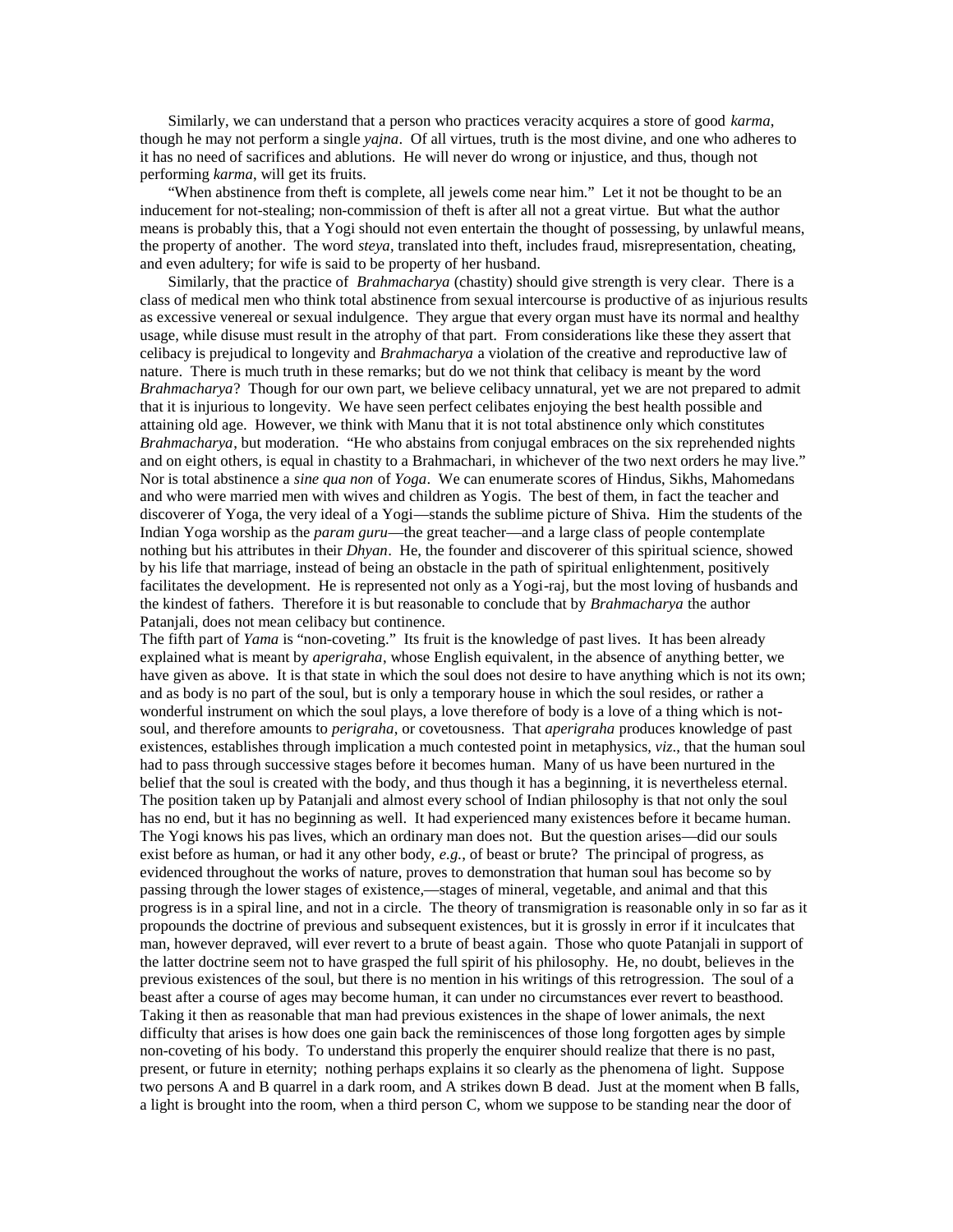the room, will see B fall just actually at the very moment when B fell. How did he see it? Because the light, which was introduced into the room, carried with it the picture of B from the room into the eye of C standing outside. Suppose the distance from B to the eye of C to be 18 feet, the time which light will take to travel from B to C will be so very inappreciable that we may call it instantaneous. But suppose C is situated at the distance of 180,000,000 miles instead of 18 feet, now the light which will reach his eyes will do so, ten seconds after it was brought into the room, and C will see B falling ten seconds after the actual event. Again, suppose C is standing on the star named Serius, and looking towards the room in which A and B fight. Now astronomers have calculated that light takes about three years to travel from Serius to earth and *vice versa*. So C will see B falling some three years after the event *i.e.*, if B was killed in 1880, C will see it in 1883. Thus what passed with us three years ago will be present to C. To take another example,— Suppose we wish to see the Durbar of Delhi which took place in 1879, in the month of January. On our earth it is past six years. If we go to a distance of about twice that of Serius and then look towards the spot on the earth where Delhi is, we shall see the whole Durbar passing before our sight. In fact light carries for ever through space the pictures of things, and it is a calculation involving simple multiplication to find out at what distance a particular picture will be found at a particular time. The original may have perished long ago, but its picture is retained for eternity in light. Under certain circumstances the picture of the past is possible to be seen on this earth. Taking the above example of the Durbar, light travelled from the Earth to the Serius in three years, and reached that star in 1880; if this light be reflected from it by some polished surface back towards three years after 1880, that is, in 1883, so that even in this earth, if we will know the proper ray and catch it, we shall see the Durbar of Delhi six years after it actually took place. Thus by reading the pictures of the *akas* (ether) one can know the past. Physical science may perhaps discover some day the means of developing these pictures impressed in the *akas*; but spiritual science has already attained it. Psychometry is a standing proof of this. And the means for attaining this end, as proposed by Yoga, is "no-covet to the body." Let the human soul free itself from this mortal coil this prison house of body, and in its *Linga sarira* (the etherial duplicate), it will be enabled as easily to read pictures impressed in ether, as in its material body it perceives phenomena.

Thus we have enumerated all the five parts of *yama*. They have been very aptly called the *maha vratas* or the great duties. These *vratas* must have precedence over all other *vratas*. Those ceremonies which we now-a-days call *vratas*, such as fasting on the eleventh day of the moon, giving alms to Brahmans, &c., are all inferior to them. One who does not kill the most insignificant of the living creatures of God, commits no theft, violates not the law of chastity, tells no falsehood, and covets not anything of the world, needs not perform any other *vrata* or ceremony. He needs not the guidance of priests, for he is a guide to himself. He may defy all the opposition of the ignorant so-called Brahmans of the age, and bravely go on in his path of duty.

# CHAPTER VI

# 2.—*Niyama*.

THE second part of Yoga is *niyama* or religious observances. It consists of five parts *viz*., (1) *saucha* (purification); (2) *santosha* (contentment); (3) *tapa* (austerity); (4) *swadhyaya* (inaudible and incessant repetition of the word); and (5) *Iswara pranidhana* (persevering devotion to the Lord). These form the second step of the ladder of Yoga. When one has got complete mastery in the practice of the five *mahavratas*, then he should turn his attention towards gaining perfection in these five religious observances. They all relate to practices calculated to bring about a calm and equilibrized state of mind, and thereby prepare it for concentration.

We shall now enumerate the fruits of this five-fold observance. The result of purification, which means mental as well as bodily purification (*a*) is two-fold:—"It produces a loathing for one's own members and non-intercourse with others, and (*b*) produces the purity in the quality of goodness, complacency, intentness, subjugation of the senses, and fitness for beholding the soul." A clean body can only contain a pure soul, and if the bodily tabernacle be kept unclean and impure, the indwelling soul receives the taint. We cannot believe that a person who swalters in impurities of the flesh can possess a pure soul. A filthy body must have a filthy tenant. It is from this consideration that we condemn those Hathi Yogis, who live a filthy physical life, whose bodies smell of odours inexpressible, and many of whom glory in the command over their nerves as expressed in swallowing filth and ordure of every kind. Such practices are simply disgusting and not countenanced by true Yoga. Purification of the body produces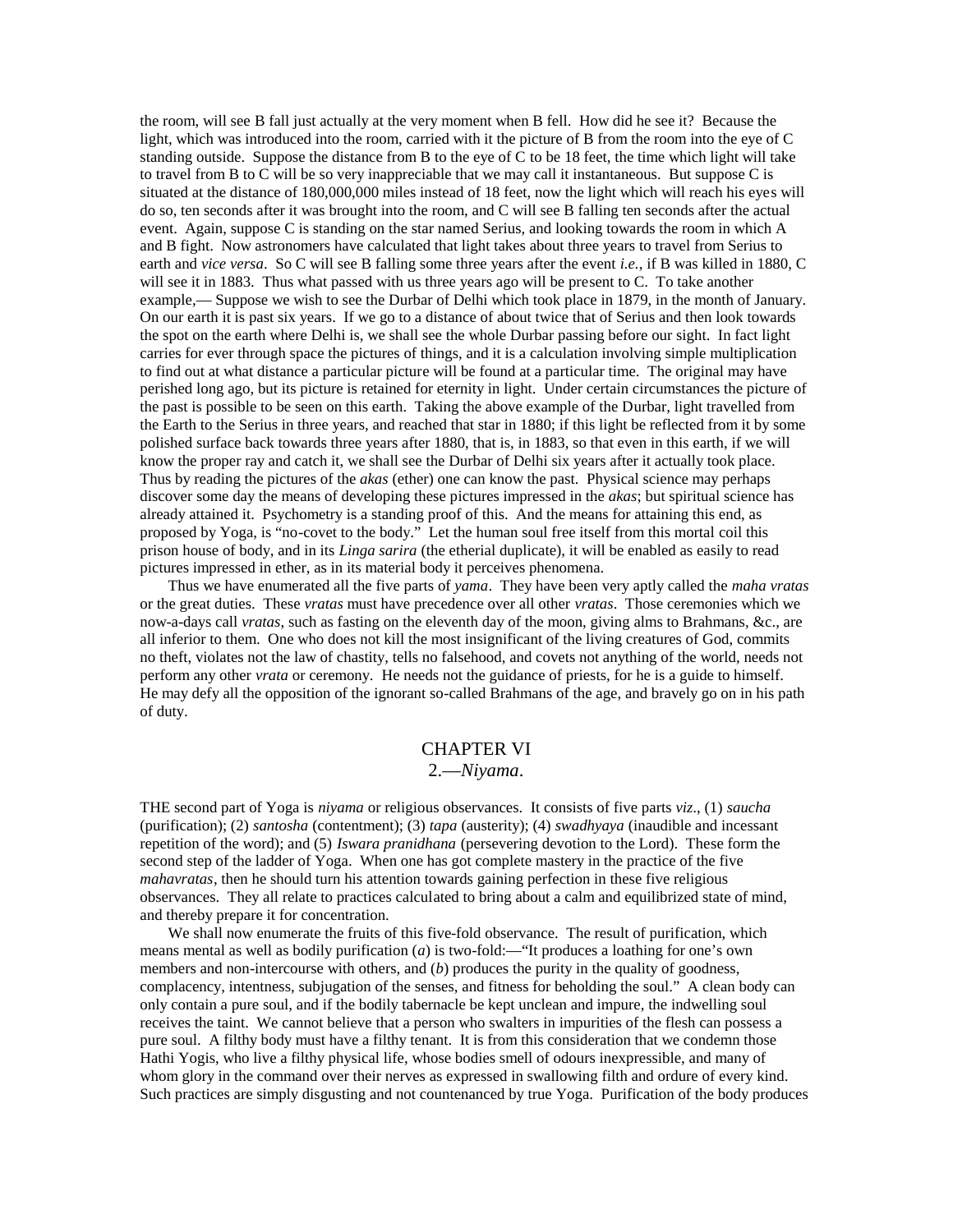mental purification, which in itself is not a small gain. But besides that, it produces, as said above, a loathing for one's own members and that of others too. When we vividly and clearly see before our mental sight what a sack of foulness and filth our body is, what a veritable dung-hill of nuisance is contained within it, we cannot but feel disgusted with it, and begin to love our bodies less and our souls more. This purification also means our souls away from the love of women and beautiful faces. It at once reminds us that physical beauty is but a painted sepulchre containing within it abominations, and that our souls should not be ensnared in the meshes of outward charms, but piercing through the fleshy curtain, look into the soul within and fall in love with that; if it be beautiful. Beautiful souls let us love by all means, but not allow ourselves to be mislead by beautiful bodies. This is one result of *saucha*. It shows our own foulness as well as that of others; and inasmuch as it produces disgust of physical bodies, it indirectly helps the mind in the attainment of concentration. But it also has direct bearing on the subject.

Our bodies are made up of three qualities—goodness, passion, and darkness. Health is the result when the quality of goodness (*satwa guna*) is predominant, and disease when darkness predominates. By *saucha* the quality of goodness is made pure, it is freed from the two other qualities—*Rajo* and *Tama*, (passion and darkness); in other words,—and to use modern phraseology—*saucha* produces health. When there is health, there is cheerfulness and complacency. The unhealthy are generally moping and melancholy; but sound physical health engenders buoyancy and elasticity of spirit. When there is cheerfulness, it brings intentness, (*ekagrata*). It is the fixing of the mind to one train of ideas; but when the mind is not cheerful, it is impossible so to fix it. When there is *ekagrata*, and the mind is intent on one subject, then there is *indria jaya* (subjugation of the senses). For all of us have seen that when deeply engaged in one thought, we are not conscious of any external event, our senses are abstracted from the performance of their functions, and we are said to be in abstraction. Where there is subjugation of the senses and perfect abstraction, the mind sees the soul. For what must one be cognizant but of his own soul when one has made himself totally unconscious to the impressions conveyed by the senses? And seeing one's soul is Yoga. Thus we see how *saucha* through an unbroken chain of effects leads to Yoga.

Next to purification comes *santosha* (contentment). "The fruit of *santosha* is superlative felicity." Contentment is the fountain of true happiness. Our desires are infinite and insatiable, and lead but to sorrow. Happiness for which every one strives is not the result of enjoyment but of contentment. There is a Persian saying "Contentment makes one rich" nay, we say it makes one more than kings. A person is rich who has more than he desires, and as one who is contented has few desires, he is rich. Contentment is the true philosopher's stone. It diminishes our wants and multiplies our happiness. But we hear some to object that contentment is the bane of progress; a contented people are always stationary; that multiplication of our wants is a sign of civilization, and it is only among less advanced nations that we see the so-called virtue of contentment: civilized nations are ever progressive, never content. To this we reply—What is after all the result of your vaunted civilization? Has it not made men heartless, greedy and selfish? Has it not sewn discontent broad and wide? Does it not give rise to pains, envy and heart burnings? Has it not turned all our energies to material improvements, external progress, and made us forget that we have a soul to save, immortality to achieve? Has materialistic philosophy made a single soul happy, or has it not cast a gloomy shroud of sadness and doubt over all our spiritual aspirations of futurity? No, this philosophy stands self-condemned, as it has failed to achieve its object, *viz*., the increase of the sum total of human happiness. Nor do we admit that because a nation practices contentment it becomes incapable of progress and enterprise. Contentment only purges away the dross of self from our actions, and makes all our deeds shine with a lustre divine. It inspires the nation with love of justice and fair-play; and since it takes away the petty, cold-calculating greediness, which is the characteristic of most of the civilized nations of the West, it makes us truly noble. Contentment is not a foe to progress, but it offers the necessary counterbalance to that spirit of insatiate hunger which progress tends to generate.

Now we return to the fruit of *tapa*. "The perfection of the bodily senses by the removal of impurity is the fruit of austerity." It is a well-known law of nature that exercise strengthens our bodily organs; and that if an organ is not properly exercised it becomes imperfect. The system of *tapa* lays down minute rules for the perfection of the bodily senses. By a course of severe and rigorous discipline all our senses are sharpened and perfected. *Tapa*, during the latter days of Indian history, had degenerated into physical pennance and mortifications totally unfruitful of the beneficial results contemplated. For a description of the various kinds of *tapa*, the reader is referred to treatises like Manu Sanhita, Yajnyavalkya, &c. Any book of gymnastic will give more about the rules of *tapa* than we can do within the short space at our command. But in passing, we may be allowed to remark that our *tapa* should not be confined to any one bodily organ, but to all. Thus we should try to improve the keenness of our sight by looking steadily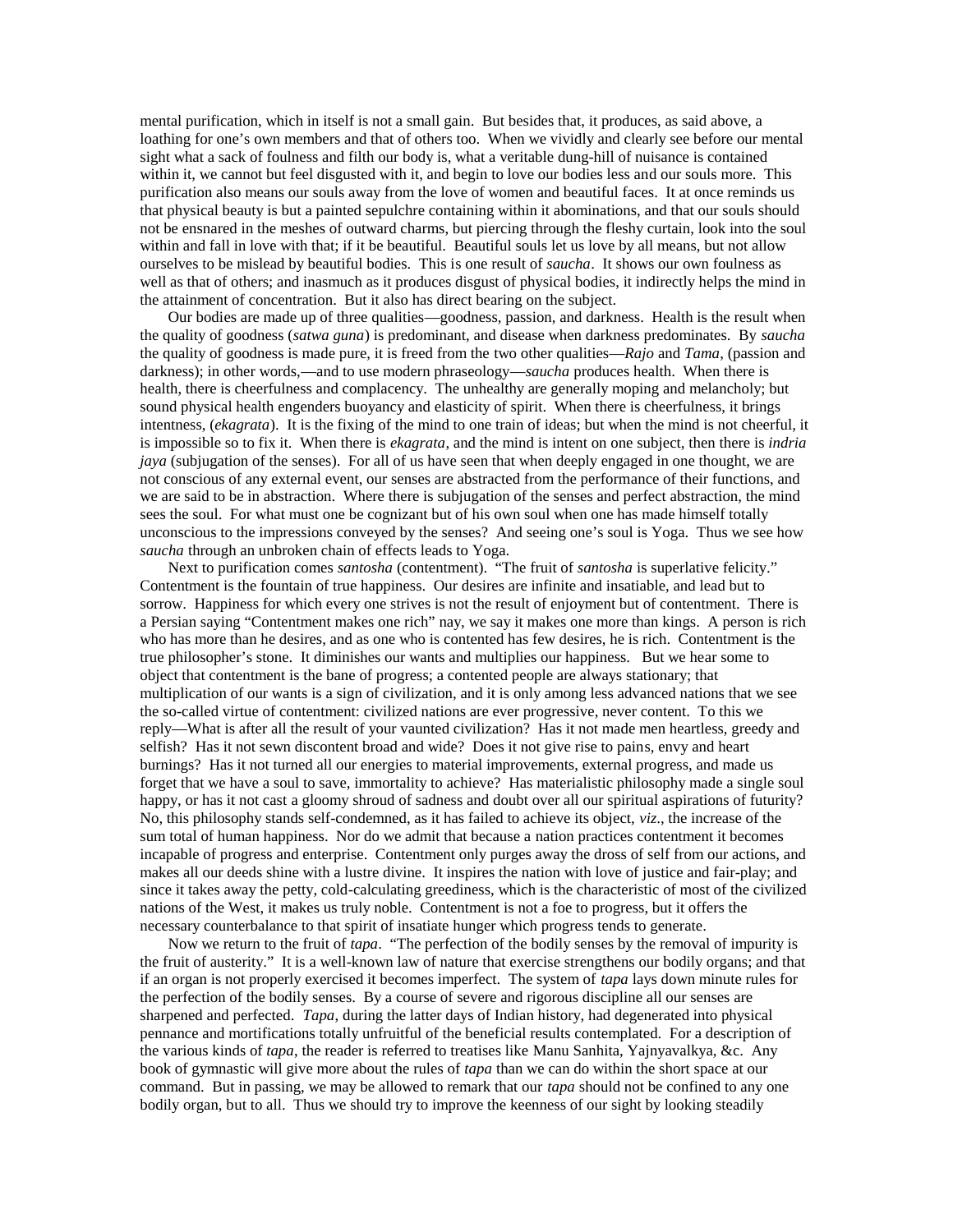toward the stars, to make ourselves proof against heat and cold by sitting in iced water during winter and near the fire during summer, and so on. In fact any practice tending towards the perfection of bodily senses is *tapa*.

Fourthly, as to the fruits of incessant repetition of the words:—"Through *swadhyaya* there is meeting with one's favorite deity." This requires no explanation. If we constantly and earnestly call upon a person, and if such a person does exist, it is but rational to suppose that he will answer our call. Deities or Devas are higher than *pitras* or spirits. Modern theology has named them angels, seraphs, cherubs, &c., while modern theosophy is pleased to call them elementals, spirits and elementaries. Some of these Devas are beneficient and others malignant; however both classes possess powerful attributes. In India, we have a class of religionists who are known as *devatasiddhas*, i.e., those who have met with their special deity. Some worship Durga, others Kali; some Siva and so on. These persons, from intently repeating the name of a particular deity for a certain number of times (say two billion or so), at last see that deity and receive certain powers as a reward of their labour. Some can cure peculiar diseases, others can find lost treasure, &c. That there is a good deal of imposition among them and that all their vaunts and pretensions may not be true, is proved beyond doubt. But that there are genuine and real *devata siddhas* is equally certain. But it is not a very high order of perfection after all, that we should aim at it. Rather, we should leave the Devatas to themselves, for they are potent to do evil as well as good, and it is not always easy to invoke them. Instead of worshipping any of these secondary deities, we should try to invoke none but the only one without a second, and devote to Iswara pranidhana, the fruit of which is as follows—

"Perfection in meditation (*samadhi siddhi*) comes from persevering devotion to the Lord." In fact, as we have said in the previous chapter, this path is the easiest, most simple, and pleasantest of all. "Love thy God with all thy heart, soul, and with all thy might", is the formula which explains the adeptship of Lord Jesus and other saints. *Jnana Yogis* are very few, but the *Bhakti Yoga*, being simple in theory and easy of practice, has been always popular with the masses. The essence of this system of Yoga is faith—faith in one's own God. But the path, though less difficult, is not after all smooth travelling. While *Jnana Yoga* is definite and certain of its results, the *Bhakti Yoga* is vague, indefinite and uncertain. Trance and ecstacy are the states which sometimes so fascinate the imagination of the *Bhakta*, that he thinks it the ultimatum of *samadhi*, and does not wish to progress further. Moreover there is more discordance of views among religionists than among philosophers. For, religion appeals more to the feelings than intuition, and consequently there is seldom found harmony among the saints of the world. No doubt both lead to the same goal, and it is a matter of choice, which of these one prefers.

## CHAPTER VII. 2.—*Asana*

THE third *anga* of Yoga is *asana* (posture). The best posture is that which is steady and pleasant. If we be uncomfortably seated, it is clear that our thoughts will be never collected. A good conscience which follows from the practice of *yama* and sound health which is the result of *niyama*, are no doubt very necessary. But given a clear conscience and sound health, the third requisite is good posture while practising *yama*. The later authors on Yoga mention some eighty-four different postures, *e.g.*, *Padmasana*, *Yogasana*, *Siddhasana*, *Sukhasana*, and so on. But Patanjali is very wisely silent on this point, and leaves the question of *asana* to be settled by every body for himself. He only points out the conditions of good *asana*, and does not enter into details. As a guide for the beginner, we here quote some few of the postures. The *Vishnu Puran* gives the following directions—Sitting with the feet stretched out and so crossed as to touch the thighs, with the right hand stretched out and resting on the left, with the tongue fixed in the palate, and without bringing one row of teeth in contact with the other, with the eyes directed to the tip of the nose, and without glancing at any of the four quarters of the sky, let him meditate, &c.

The Buddhist method is—If the mode called *pwan-kea* be adopted, then the left leg is placed above the right and drawn close into the body, so that the toes of the left foot be placed evenly on the right thigh and those of the right foot on the left thigh. But if the *ts'inen-kea* mode of sitting be preferred, then the right leg is to be put uppermost. The palm of the left hand should be placed in the hollow of the right, corresponding to the position of the legs. The next requirement is to straighten the body. Having first of all stretched the joints seven or eight times, let the spine be perfectly straight, neither curved nor humped, the head and neck upright, the nose exactly plumb with the navel, neither awry, nor slanting, nor up, nor down, but the whole face straight and perfectly fixed.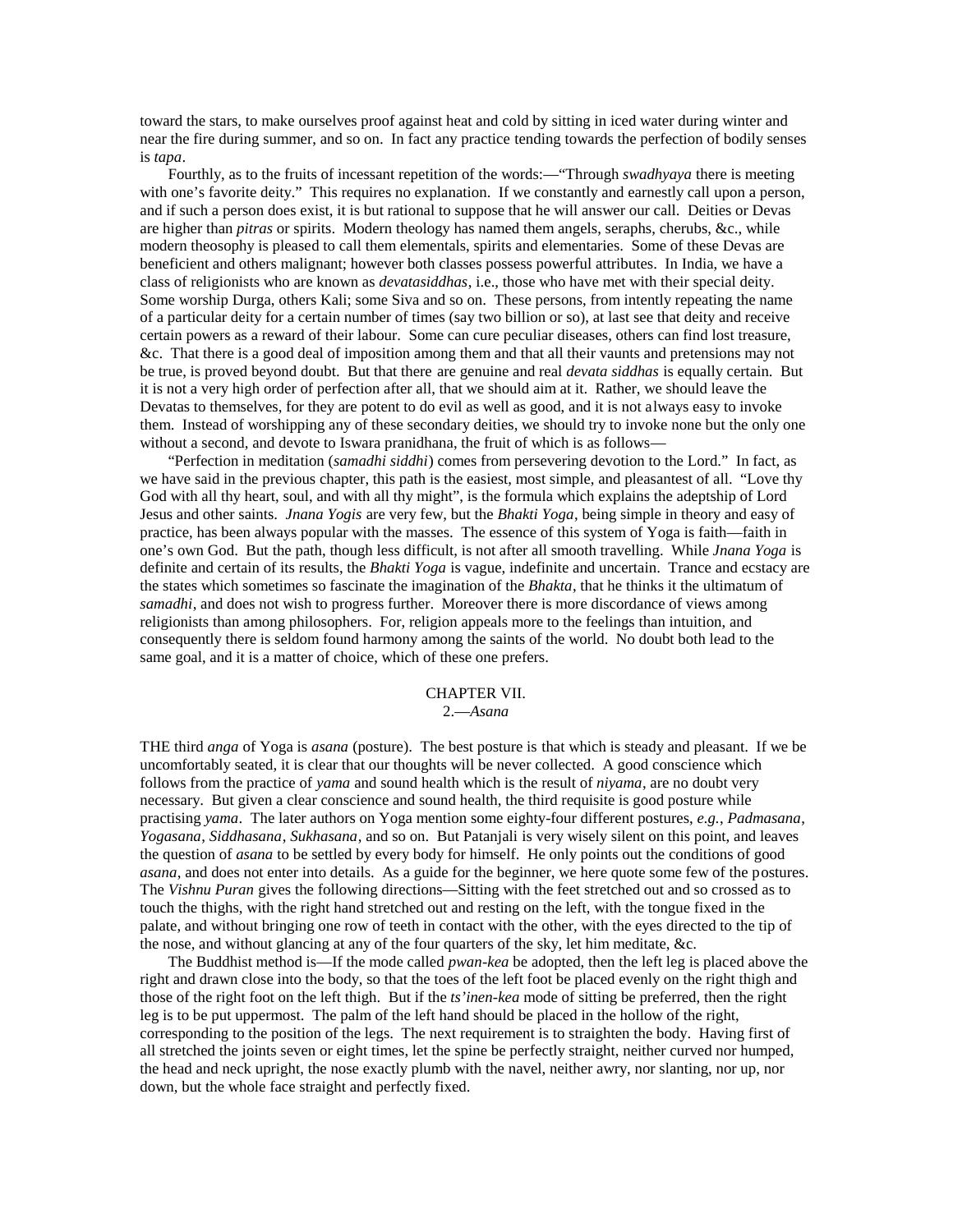According to the Persian method the devotee sits on his hands, cross-legged, passing the outside of the right foot over the left thigh, and that of the left foot over the right thigh; he then places his hands behind his back, and holds in his left hand the great toe of the right foot, and in the right hand the great toe of the left foot, fixing his eyes intently on the tip of the nose.

The aim of Yoga being to train the will-power, a steady posture should never be neglected. Determination and firmness of will appear as much from actions as from the outward demeanour of the person. A strong-willed person will always sit upright, and walk with upraised head straight and steadily; while a weak person will always be changing his posture, whether sitting or standing; his gait in motion is shambling, wavering and zigzag, and his very step betrays infirmity and want of resolution of the mind. Such a one can never sit at his ease in any length of time in one posture, but will be constantly shifting it. Therefore it is of great importance to learn "asana." No doubt it will be found irksome to a degree in the beginning to be sitting like a statue without motion, in one posture, but habit will make it pleasant.

The result or fruit of practising asana is:—"There is no assault from the pairs", i.e., heat and cold, hunger and thirst &c. By assuming a steady manly posture, our nerves are braced and tightened with the tightening of the body, and enable the body to resist heat and cold better, than a loose and weak one. Now for an example: if on a cold day, you sit shivering and trembling and contorting yourself in diverse postures to feel warm, ten to one you will feel more cold; but if, on the contrary, you tight yourself up, erect your spine, and sit steadily in any one of the asanas mentioned before, or in fact in any posture, you will at once feel a considerable diminution of cold an a pleasant increase of heat. The reason may be, that in sitting with our chest straight we inhale more oxygen and our blood is more completely aerated than otherwise; and so enables us to keep up the normal temperature. In summer, when one is perspiring profusely, and finds little relief from the *pankha*, let him assume a good *asana*, and witness with what a magic effect all the sweat vanishes and he feels comfortably cool. A steady *asana* produces mental equilibrium, and thus explains some of the results which follow from its mastery. We can resist the claims of hunger and thirst for a long time if we turn away our thoughts from them; and asana, by diverting our minds from them and strengthening our will, produces the desired result.

The postures should be continued not only while practising Yoga, but always. While walking, let our steps fall firm and steady, and so in sleep, &c. We should regularly drill ourselves to perfection, and never lose sight of these apparently trifling things.

## CHAPTER VIII. 4.—*Pranayam*.

PRANAYAM is to restrain the inspiration and expiration. Prana is synonymous with breath and life. It has both these meanings. The ancient philosophers of India had, at a very early period of their investigation, discovered the grand truth that life, as found in higher animals, is dependent upon oxygen. Modern science but confirms their view. Of the "tripod of life", composed of lungs, heart, and brain, the latter two are ordinarily beyond the control of our direct volition. The heart will beat, and the hemispheres of the celebrum will go on with their work giving birth to thoughts, &c., (as a rule) independent of will. The heart is the principal organ which, by propelling the blood through the lungs aerates and purifies it and by distributing it through the arteries, keeps up the animal life. To suspend animal life, therefore, we must suspend the action of the heart, so that the various organs, such as the eye, the ear, &c., may become for the time being paralysed, and the spirit liberated. All the senses work harmoniously so long as they receive a pure blood supply from the heart, and when that is stopped or vitiated, their action also stops or becomes dull or deadened. But as the action of the heart has been shown to be involuntary, to influence it we must act through the lungs,—in other words, through the breath. Pranayam (or regulation of the breath) treats consequently of all those methods which temporarily suspend the functions of animal life, and thereby facilitates the liberation of the spirit. There are different modes of bringing about this result but the one proposed by the Yogi through the regulation of the breath, is the easiest, and safest, and what is its greatest recommendation, requires no external accessories. Fumigation, dancing, music &c., have been employed by various mystics to bring about trance, but all these mean the help of external adjuncts. The Aryan mind, panting after absolute liberty, would never be indebted to anything beyond its own soul. It always strove to find all its resources within itself, and thus it became really, and in the true sense of the word, free. Music and fumigating pastilles or essences and spirits, balsams and ointments, may not always be with you, and if by Pranayam you can bring about the same result as the Magi by his incense, or the wizard by his ointment, or the *Faqir* by his music, where then is the necessity of all these appliances? They seem to a true Yogi as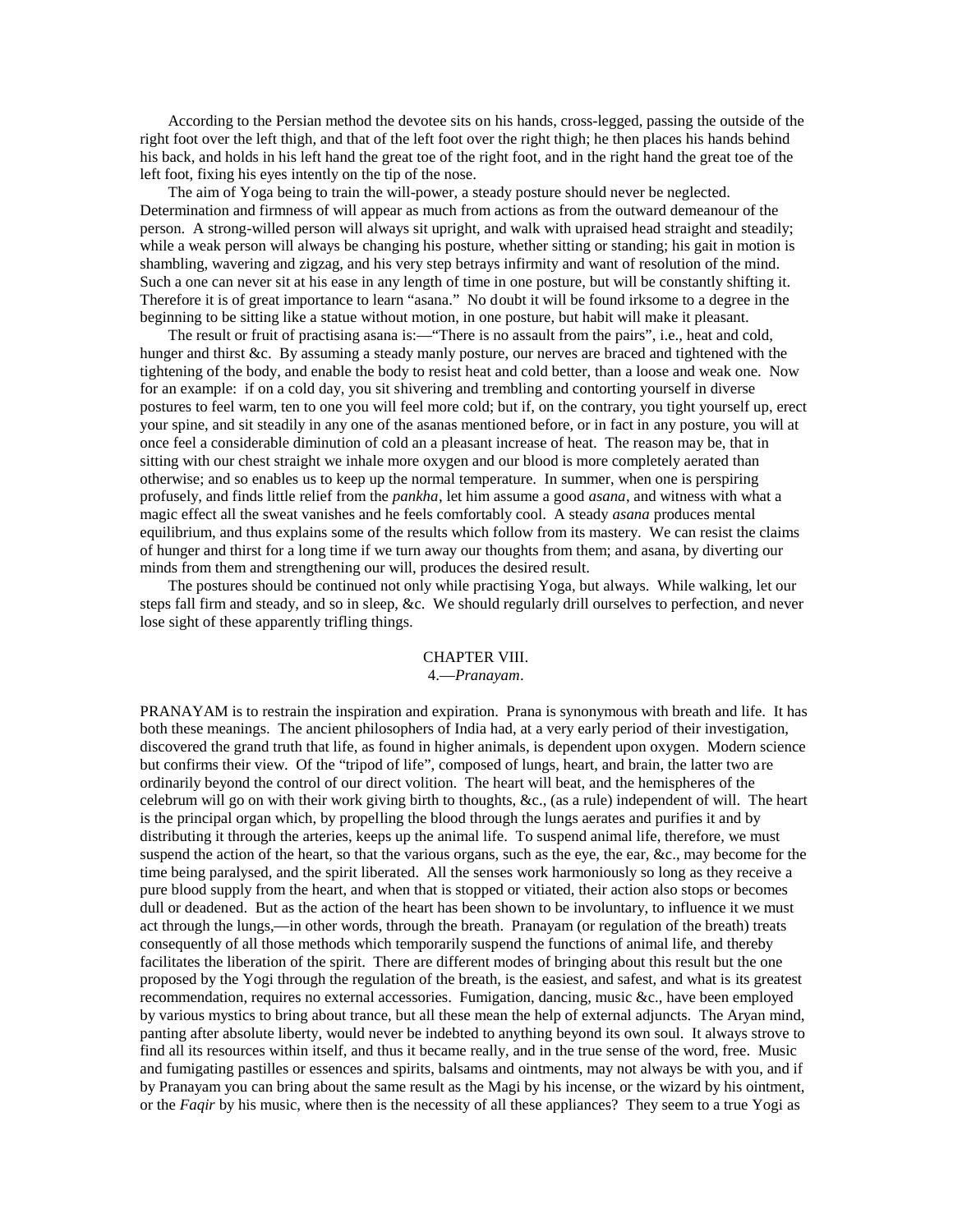so many fetters and hindrances rather than helps. Thus the extreme simplicity of the methods employed by our forefathers strikes us at every turn, and gives ample proof of their wisdom and knowledge of psychology.

To understand fully the action of respiration on life, some knowledge of physiology is absolutely necessary. With this purpose we give below a short account of the three organs—the heart, lungs and brain—and shall try to show their relation with each other and action and inter-action.

To begin with the heart:—It is a small muscular sac of the size of the human fist inclined to the left side of the chest, underneath the ribs. Its apex corresponds with the left nipple and is broad at the base resembling in form a betel leaf. Its colour is dark purple. The inside of the sac is divided into two chambers, by a muscular wall running mid-way and called the right and left divisions. The impure blood, which is of a dark color, comes, through the various veins of the body into one principal vein, which discharges its contents into the right half of the heart. From the right chamber the impure blood goes to the lungs, where, being purified by absorbing oxygen, it comes to the left side of the heart, and is thence driven to the whole body by the arterial system. The two chambers of the heart contain different kinds of blood the right half containing the dark, purple, venous blood; and the left bright, crimson arterial blood. The effect of the dark venous blood on the nerves is to deaden their susceptibility, while that of the bright arterial blood is to quicken the vitality; the venous blood produces asphyxia, because it contains a good deal of carbonic acid, the product of muscular waste; while the arterial blood sustains life, because it contains a greater proportion of oxygen. In the economy of the human system, the heart serves as a general caterer which supplies nourishment to the whole body.

The lungs are intimately related to the heart. They are two large organs situated in the thoraxic cavity containing air-cells. Under a microscope a small section of the substance of the lungs, if examined, will be found to consist of infinite minute cavities, lined with a very thin membrane. The blood remains outside of these cavities, which are full of air. The exchange of the carbonic acid of the blood with the oxygen of the air does not take place direct but through the intervention of this thin membrane.

The brain is the organ of the mind, the seat of intellect and ideas. The center whence the nerve-force for the production of combined respiratory movement appears to issue is situated in the interior of that part of medulla oblongata from which the pneumongastric nerves arise. This part of the medulla oblongata is the nerve centre which gives rise to the respiratory movements and through which impulses conveyed from distant parts are reflected. With every beating of the heart and the heaving of the breath the brain celebrates. The effect of breathing on thought is very well explained by Swedenborg, which we quote below:—"Thought commences and corresponds with respiration. The reader has before attended to the presence of the heaving over the body; now let him *feel* his *thoughts*, and he will see that they too heave with the mass. When he entertains a long thought, he draws a long breath; when he thinks quickly, his breath vibrates with rapid alterations; when the tempest of anger shakes his mind, his breath is tumultuous; when his soul is deep and tranquil, so is his respiration; when success inflates him his lungs are as timid as his concepts. Let him make trial of the contrary; let him endeavour to think in long stretches, at the same time that he breathes in fits, and he will find that it is impossible; that in this case the chopping will needs mince his thoughts. Now this mind dwells in the brain, and it is the brain, therefore, which shares the varying fortunes of the breathing. Inward thoughts have inward breaths, and purer spiritual breaths hardly mixed with material."

We have said before that *pranayam* aims at suspending the functions of the physical and mental bodies, and that it tries to do so, among other things, by reducing the beating of the heart through restraining the breath. This is the highest aim of *pranayam*. But now-a-days those who practise Yoga and *pranayam* generally do not think of reducing the normal action of the heart. They wish to harmonise the faculties by slow, steady and synchronous breathing. The mind may be compared to a gas flame, which is being constantly agitated by the uneven flow of gas from the pipe, and not being well protected by properly constructed chimneys and shades from external air; the blood which the heart sends to the brain is the gas which sustains the flame of the mind; and owing to the various passions and feelings, the supply of blood to the brain is not always constant; and the mind flickers and flutters, and sheds but a tremulous light. Therefore, by the practice of the *pranayamic* method, the Yogi, consciously or unconsciously, sends a constant, uninterrupted and equable stream of blood to the brain, and tries to keep the flame ever steady.

The methods of *pranayam* are infinite, and a vast majority of them very difficult to practise. Among the Persians, it is known by the name of *habs-i-dam*—confining of breath. The technical name of inspiration is *puraka*; expiration is called *rechaka*, and restraining of breath is known as *kumbhaka*. One of the methods in general practise is the following:—Close with the thumb of the right hand the right nostril,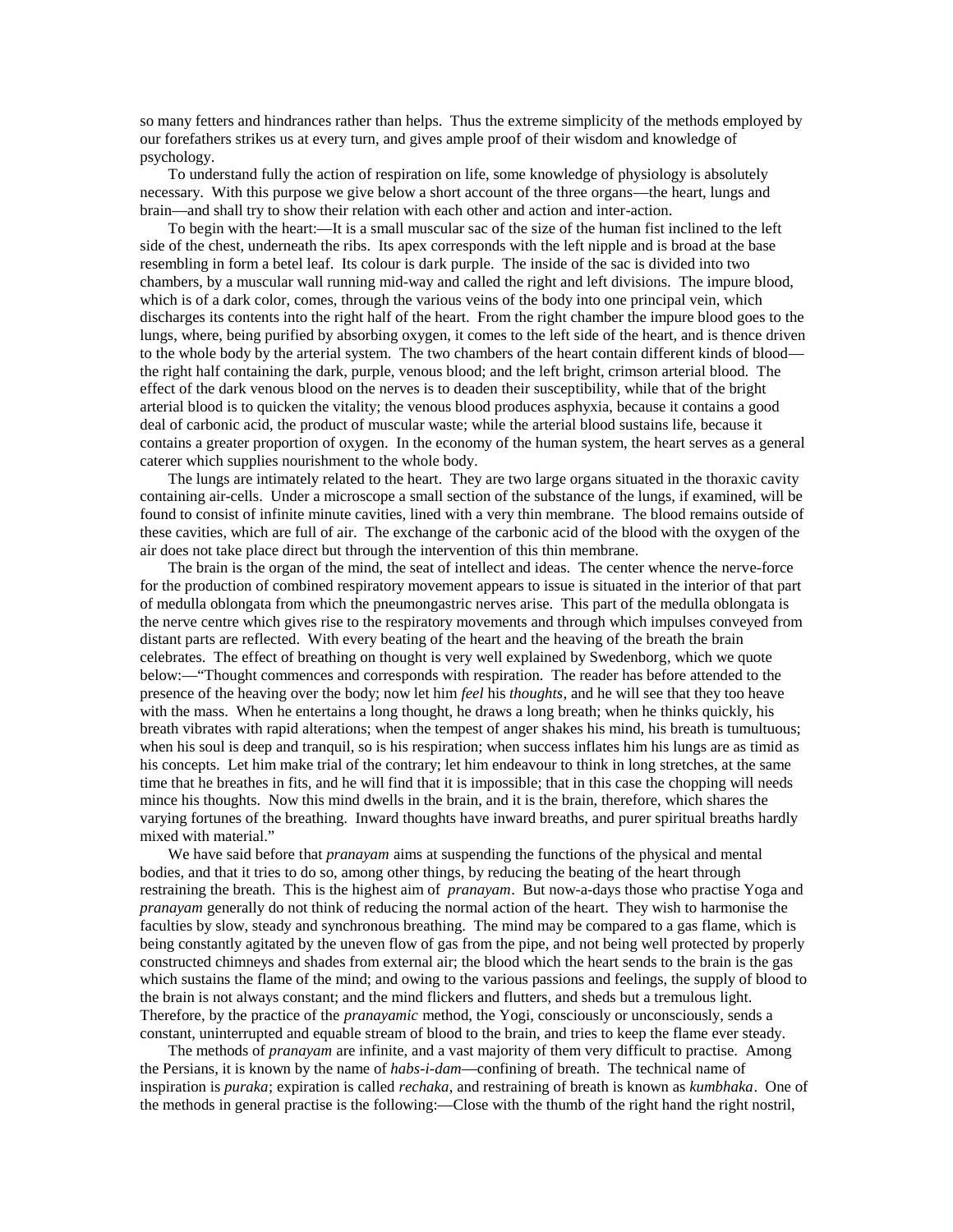and breathe slowly through the left one, repeating seven times the word OM; then close both the nostrils and restrain the breath for a space of time sufficient for repeating the sacred formula *Om tat sat* (or any other favourite mantra) fourteen times; and then breathe out through the right nostril, repeating the mystic syllable seven times. This should be practised continually until the Yogi can sit in *kumbhaka* for minutes together. It can be done by slowly increasing the period of *kumbhaka* by increasing the duration from fourteen to twenty-one times, and so on by every increment of seven. There are ordinary *grihastas* even, who have carried the practise of *kumbhaka* to such lengths that they can easily restrain their breath for five or six minutes. A beginner needs not despair if he can, after the practise of a month, withhold his breath for a minute:—as a minute will seem like an hour.

Another method peculiar to the Persian is the following:—Sitting in a good *asana*, inspire slowly, repeating the word *nest* till the lungs are so much filled that the pressure of the diaphragm is felt at the navel; then incline the head towards the right breast reciting the word *hasti*, and expel the breath; and raise the head up, take a deep inspiration, repeating the word *magar*; afterwards uttering *yezdan*, and inclining the head on the left side expel the breath. "The devotee makes no pause between the words thus recited." The formula is *nest hasti, magar yezdan* "There is no existence save God." In this system, there is no *kumbhaka* but *rechaka* and *puraka* only, and the period between them is gradually lessened, so that in one minute the devotee repeats the formula more than a hundred times. We saw a Mahomedan friend of ours practising this method; but he had substituted, instead of the above words, the formula *Allah Hu*,—raising his head with *Allah* and throwing it down with *Hu*. He repeated them so very quickly and threw his head from side to the other so incessantly that within a short time he felt exhausted, and afterwards informed us that he could go into a trance within five minutes by continuing it. Another modification of the same method is that in which the devotee raises and drops his head and utters several formulae in one breath, gradually increasing their number. This latter method is more calm and less exciting, and the duration of *kumbhaka*, being continually increased, approaches more to the Hindu system, and is the real *habs-i-dam* the restraining of the breath.

Another Persian method is:—"The worshipper, having closed the right nostril, enumerates the names of God from one to sixteen times, and whilst counting draws his breath upwards, after which he repeats it twenty-two times, lets the breath escape out of the right nostril, and whilst counting propels the breath aloft, thus passing from the six *khans* or stages to the seventh; until from the intensity of imagination he arrives at a state in which he thinks that his soul and breath bound like the jet of a fountain to the crown of the head." After this there follows a very peculiar and mystical passage:—"As causing the breath to mount to the crown of the head is a power peculiar to the most eminent persons, so whoever can convey his breath and soul together to that part becomes the viceregent of God." We do not say that we have fully understood the above passage, but having some knowledge of the symbolical writings of our forefathers, we think that the above sentence should be construed not in its literal sense but occult signification. Breath is the vehicle of thought, soul or *jivatma*; this *jivatma* must be purified and united with the *paramatma*, whose seat is represented to be the crown of the head, and which is the seventh principle in man. When this unification is complete, man becomes one with Brahma.

The seven stages alluded to above are the following:—(1) first between the organ of generation and anus; (2) the root of the organ; (3) navel; (4) heart; (5) throat; (6) between the eyebrows; and (7) the crown of the head. The first is the seat of the earth; the second, water; the third, fire; the fourth, air; the fifth, ether; the sixth, mind; and the seventh of Paramatma. The human soul must pass through all these stages before it can join with its original source. The first is the cause of the physical body, the second of vital force, the third of astral body or *Linga Sarira*, the fourth of aerial body or *Kamrup*, the fifth of etherial body or elemental spirit, the sixth is the human soul, and the seventh needs no explanation. A Yogi, as long as he does not conquer the first step, stands in need of solid food; when he reaches the second stage, he can disperse with it, and would require only liquid food; and the more he progresses the more immaterial and subtle becomes his nourishment. We have rather digressed from our subject intentionally, in order to warn the unguided reader of Yoga not to take literally whatever he finds in those ancient occult books. Nay, he may meet with some misled and misleading Yogis who will seriously tell him to practise pranayama by drawing his breath forcibly up to Brahmarandhra,—a feat which under the present constitution of our body is simply impossible. Ignorant, self-taught Yogis are always exposed to the danger of degenerating into Hath Yoga. We know of a lady who, putting a wrong interpretation on a passage in the "Bhagvat Gita", practised pranayama all night and went mad; and it was after many days that she regained her intellect after being daily mesmerised by her brother.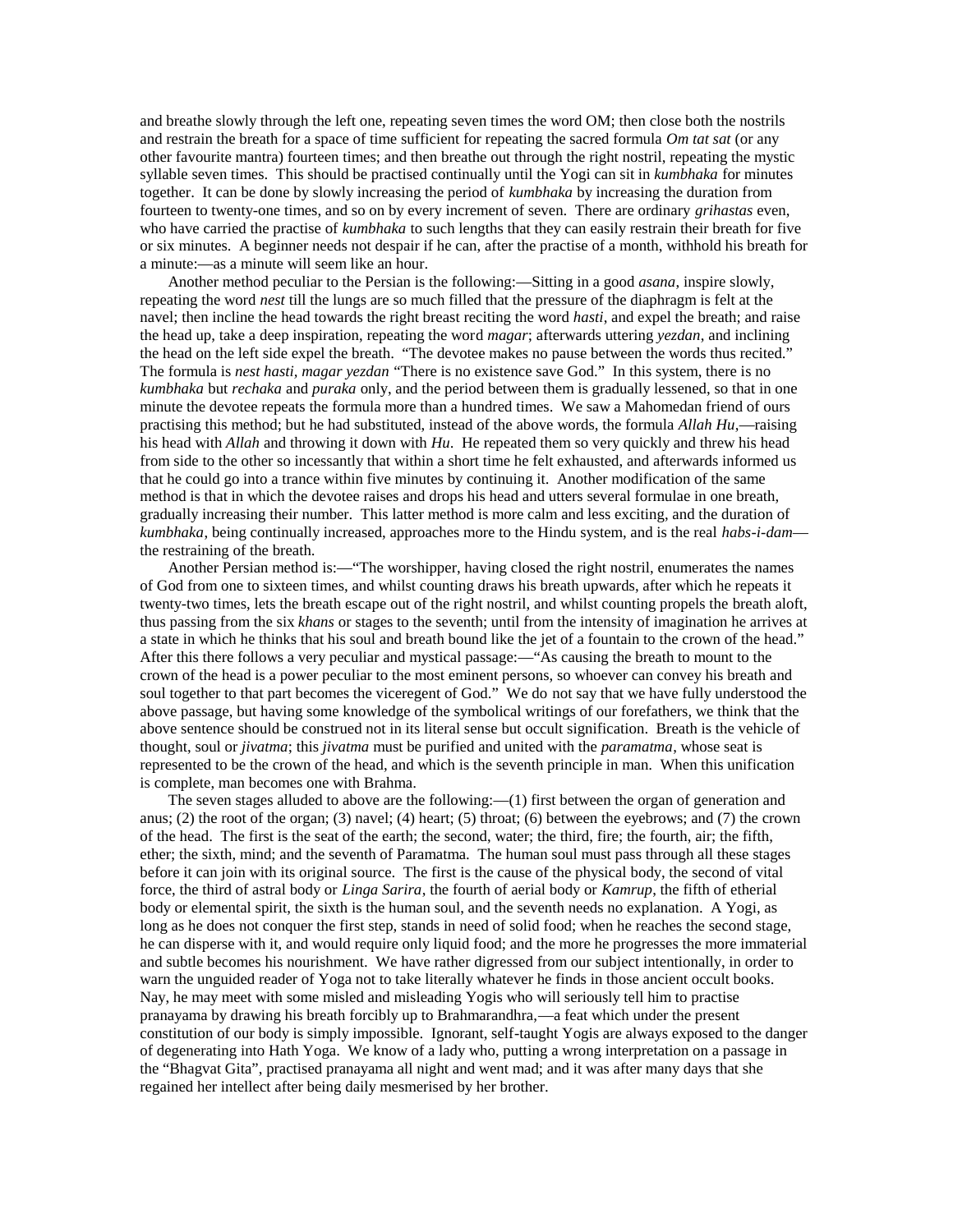Buddhists enumerate four kinds of respiration:—"1<sup>st</sup>, windy;  $2^{nd}$ , gasping;  $3^{rd}$ , emotional; and  $4^{th}$ , pure respiration. The first three modes are unharmonised; the last is harmonised. When the breath passing in and out of the nostrils is perceived by the noise it makes, it is called windy; second, although there is no noise in breathing, yet when respiration is broken and uneven, as though it comes not through a clear passage, it is gasping; the third is emotional. When although there is no noise or gasping, still the respiration is not equable or smooth. Proper and pure respiration is that in which there is neither noise nor gasping nor uneven breathing, but it is calm and regular, the sign of an equable and well balanced mind."

Another method of regulating the breath is as follows:—Close with the thumb of your right hand the right ear, and with that of the left hand, the left ear. Close with the two index fingers the two eyes, place the two middle fingers upon the two nostils, and let the remaining fingers press upon the upper and lower lips. Draw a deep breath, close both the nostils at once, and swallow the breath. This act of swallowing, if well done, will make a partial vacuum in the passages of the nostrils and the mouth, and there will be felt a strain upon the auditory nerves which will be partially paralysed, followed by confused humming in the ears. Keep the breath inside as long as you conveniently can; then expire it slowly, and so on. Swallowing of the breath not only facilitates the deadening of the nerves of the ear, but after some time the eye in its turn will be affected. Strange coruscations similarly blue and white flashes like lightning will pass before the eyes. These lights must not be mistaken for the pure astral light of which we will speak soon, but they owe their existence to the physical pressure which falls upon the optic nerve.

Another mode, which is rather dangerous, is by directing the current of the breath towards the heart. Breath is drawn in such a way that the left lung is distended more than the right, and presses upon the heart. But the process being somewhat perilous, and the present writer having pledged his word to his instructor not to reveal it without his express permission, though there is after all nothing much in it worth keeping back, he forbears for the present from entering into details. Broad hints, however, have been given in the foregoing lines, which, if understood and practiced, might lead to speedy attainment of perfection in pranayama than any other method.

Sanskrit authors of comparitively modern period unnecessarily complicate this simple system of pranayama, as taught by the original discoverer Patanjali by enumerating five different kinds of *vayus* or winds. These *vayus* preside over the various functions in the human economy, and are called—1<sup>st</sup>, the Pran vayu, or the ascending air with its seat at the fore end or tip of the nose;  $2<sup>nd</sup>$ , Apana vayu, or the descending air with its seat in the anus; 3<sup>rd</sup>, Vyana vayu moves in all directions, and is present in all parts of the body; 4<sup>th</sup>, Udana vayu is the ascending air situated in the throat; 5<sup>th</sup>, Samana vayu, the air inside the body, which helps the digestion of food. "These vital airs originate in the active attribute of ether and other elements. With the five organs of action they constitute what is designated "the life-sac." From the above classification of vayus and their intimate connection with the life-sac or *anna-maya kosha* it has been argued that to suspend, though temporarily, the active phenomena of life one must have control over these five winds. But to us all this seems to be altogether unnecessary. Proper regulation of the Pran vayu is sufficient for the purpose, and we need not try to learn the method of regulating the other winds.

Pranayama is both natural as well as artificial. Whenever a person thinks deeply and intensely on a subject, his breath of itself assumes proper pranayamic motion. Observe the respiration of one in deep sleep, and you will get some idea of what should be the proper duration, &c., of breath for a Yogi. A Yogi but consciously produces that state of respiration which is favourable for contemplation, as others produce occasionally and unconsciously. Often have we, in the stillness of night, when sleep will not visit our eyelids, and ideas will flow uncalled and unasked for, put ourselves to sleep by merely drawing and expelling breath simultaneously and synchronously with that of any sleeping person near us. Thus often by bringing our breath in harmony with that of another we have enjoyed the same state of felicity as the other; and though we cannot vouch for the truth of the theory from our own personal experience, yet we say there might be something behind that saying, which asserts: "bring thy breath in harmony with that of another, and thou wilt know what passes in his mind."

The hygienic effect of pranayama is beyond doubt. We have seen a friend curing small ailments, like head-ache or approach of fever and cold, by simply practising pranayama.

There are many points in connection with breath which we now-a-days class among superstitions, since we have lost the rationale. Thus it is said that one's undertakings will all prove successful if he commences it when he respires through his right nostril. Similarly, if you start from your home to visit a friend, and wish to know whether you will find him or not at home, examine your breath; if it flows through the right nostril, you will see him, otherwise not. There are others who could tell the hour of the day from the motion of their breath. It is said, that in every healthy person the breath (technically known as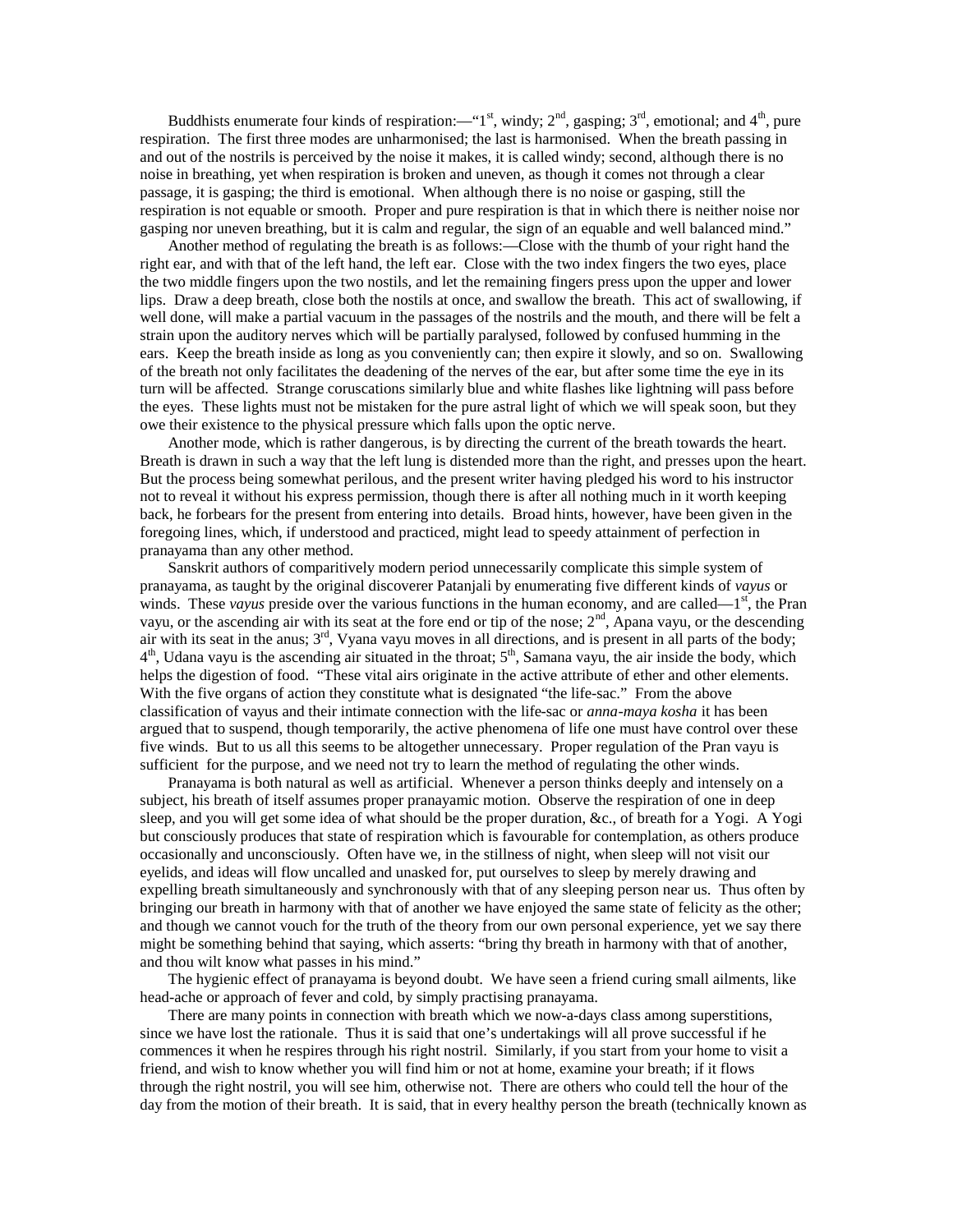*sur*) changes from one nostril to the other at well-established regular intervals, and thus from its being right or left-sided those practised in it can approximately say the hour of the day.

Now for the fruit or result of pranayama:—"Thereby is removed the obsucuration of the light." The light here alluded to is the pure *sattavik* light which the Yogi sees in his heart when in deep contemplation. It is the same light which the mesmerised subjects of Boron Reichenbach saw issuing from the poles of magnet, &c. When mesmerising, we have invariably found that the first thing which the mesmerised person sees, as soon as his eyes are closed, is utter darkness, as black as night. Slowly in this darkness there are seen flashes of blue light which growing stronger, the subject begins to see a blue atmosphere surrounding him. This is the *chidakas* of the Vedantins, the region of the imagination. Pictures and persons seen in this light are generally the products of the brain of the sensitive, and have no objective reality. This light gives way to a pure white electric light, very brilliant, and described as more pleasant, clear and luminous than that of the sun. This is the chidakash proper, the light of intelligence or soul, through which the clairvoyant sees.

A further result of pranyama is "that the mind becomes fit for acts of attention." This requires no explanation. When there is harmony in breathing, there also ensues harmony in ideas, and the mind becomes better adapted to acts of attention.

# CHAPTER IX.

## 5.—Pratyahar.

"PRATYAHAR is as it were the accomodation of the senses to the nature of the mind in the absence of concernment with each one's own object. The fruit of this is the complete subjection of the senses." Mind in ordinary men is the slave of the senses. If our sensations are pleasant, we feel pleasure; if they are painful, we are pained. Senses not only domineer but tyranize over the mind. Therefore, when the Yogi has passed through all the four stages enumerated above, *i.e., Yama, niyama, asana and pranayama* , he should try to accommodate his senses to the nature of his mind. When he does not wish to see, let not external things make any impressions on his retina, though he may have his eyes wide open. When he has no mind to hear, let no external sound make any impression on the nerves of the cochlea, and so on; not only he should be the negative master over his senses, *i.e.*, restraining them from their functions whenever he wishes, but he should be so complete and perfect master over them that they should respond like obedient servants to every call of his mind. When his mind thinks of a pleasant picture, let the nerves of the eye catch up the thoughts and show it to him in objective reality. When he *thinks* of a sound, let the ears responding to the thought make him *hear* it as well. When he imagines of a smell, let his olfactory nerves *feel* the sensation. In fact, *pratyahar* is that state in which the subjective world overcomes the objective and imagination is exalted to such a pitch that all its pictures stand forth vividly on the canvass of objectivity. The practice of pranayama as invariably induces the pratyahar as the passes of a strong mesmeriser produces sleep. Yoga has been very happily termed by Colonel Olcott self-mesmerisation, in which the subject is the mystic's own body. As in mesmerism, the operator can make his subject see any sight, hear any sound, smell any odour, taste any taste, or feel any sensation which the operator *imagines*, so the Yogi who has reached the fifth stage has a similar control over the organs of his body. He asserts the supremacy of mind over the body by the same will-force as the ordinary mesmeriser; and as the latter makes his patient unconscious to all external sensations, so that a gun may be fired without his hearing it; pungent odours like that of ammonia may be held near the nose without his smelling it; brilliant light may pass unnoticed when focussed on his eyes for the *iris* remains inert; bitter chillies may be placed on the tongue, and he will swallow them without showing any signs of pain; so does the Yogi get supremacy over his own body so as to defy sensation. Pratyahar is not a distinct method in itself, but is a result of pranyama. There are no rules laid down for the subjugation of the senses, as there are for the regulation of the breath; but it comes in the wake of the other four processess. When in practising *pranayama*, the *avarana* or obscuration of light is removed, and the Yogi sees the pellucid Chidakasha (the pure spiritual light), he enjoys such pleasant sensations that of itself his mind is transferred from taking cognition of the external things to internal ideas, and the senses become inactive.

Thus have we treated of the five externalities of Yoga—the Bahiranga as they are called. The *mind* has not yet been reached, as up to this time we have been dealing only with the *body*. The last of these five stages culminates in the supersession of the senses and total subjugation of the body to mind. The remaining three stages treat of the methods of subjecting the *mind* to the *soul*, and these processes are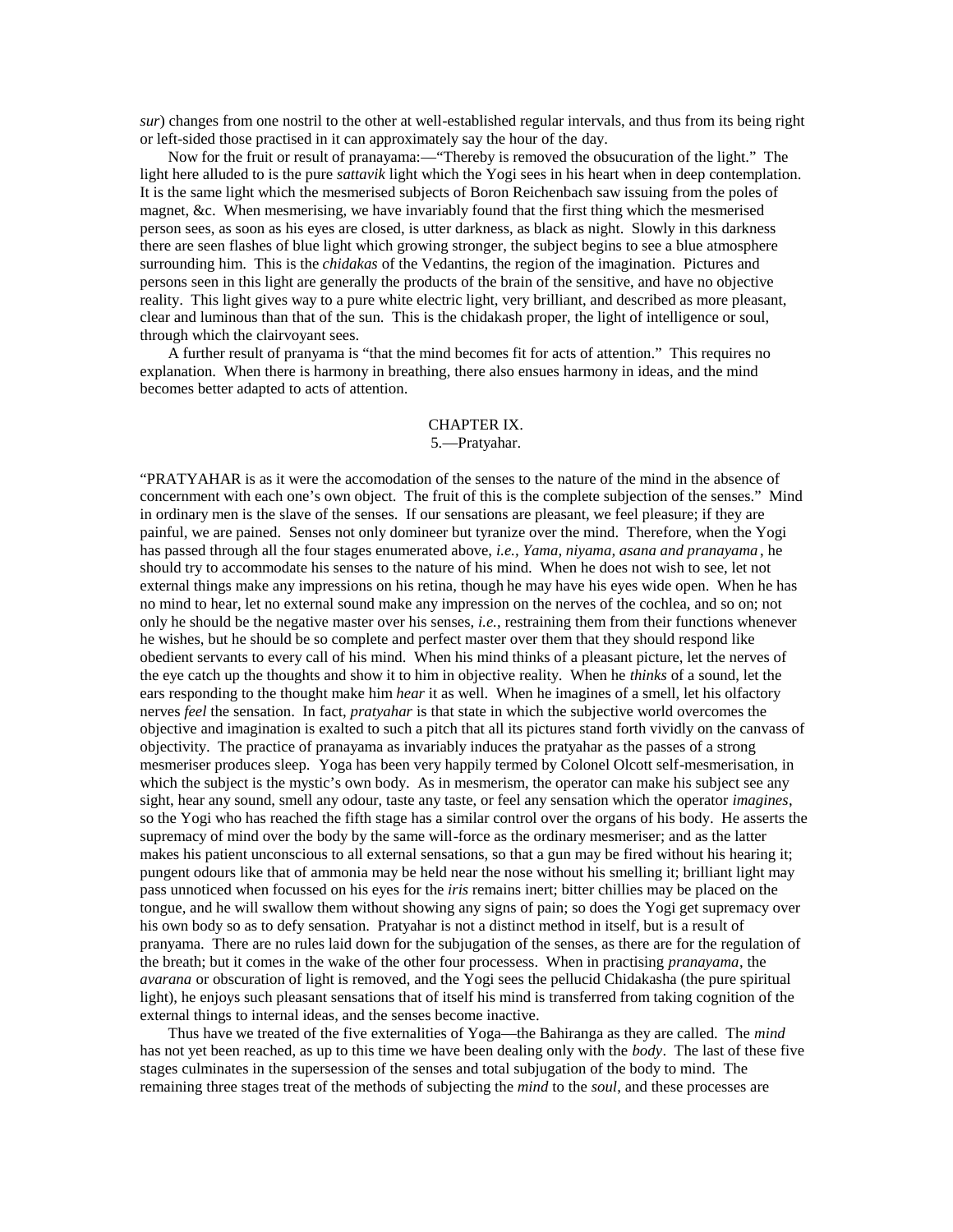called *antaranga* (internal) in relation to the *body*; while considered in relation to the *soul* they are Bahiranga.

|                                                                                                                                              | П                                                                                                                                          | Ш                                                              |
|----------------------------------------------------------------------------------------------------------------------------------------------|--------------------------------------------------------------------------------------------------------------------------------------------|----------------------------------------------------------------|
| Methods culminating<br>in the subjugation of<br>the <i>body</i> .                                                                            | Methods culminating<br>in the subjugation of<br>the <i>mind</i> .                                                                          | Method of union of<br>the human <i>Atma</i><br>with Paramatma. |
| (These 5 constitute)<br><i>Bahiranga</i> in relation<br>to class $II$ :<br>1. Yama<br>2. Niyama<br>3. Asana<br>4. Pranayama<br>5. Pratyahara | (Antaranga in relation<br>to class I, but<br><i>Bahiranga</i> to class<br>$III$ :<br>6. Dhyana.<br>7. Dharana<br>8. Savikalpa-<br>Samadhi. | Nirvikalpa Samadhi.                                            |

## *Table of Methods.*

# CHAPTER X. *(Pratyahar and Anaesthetics).*

WE have said before, that there are other methods of suspending the nerves of consciousness, or physical life besides Pranayama and Pratyahar. Some of them are occult; in short, the agency through which these results are produced is not properly understood by modern scientists; there are others which may be termed scientific in the limited acceptation of the term. All these methods tend to produce unconsciousness, to suspend vitality, and to bring on temporary death. A man in this state of Pratyahar, whether induced by medicinal drugs, or by the occult manipulation of *vayu* and *akas* is little removed from a vegetable in the external manifestations of life; but his spiritual consciousness is at the same time very much intensified.

The medicinal drugs which produce Pratyahar are known as anaesthetics. "When inhaled in the form of vapour, they possess the property of destroying consciousness (?) and at the same time causing insensibility to pain." The most important of them are (1) chloroform, (2) ether, (3) nitrous oxide gas etc. Ether was formerly in great demand than at present; now chloroform reigns supreme; while nitrous oxide gas, also known as the laughing gas, is used for smaller operations, by Dentists. The principal condition of their administration is the same, as that required in Yoga, *viz*.,—"the patient should fast for 5 or 6 hours before chloroform is exhibited," so also "before administering the nitrous oxide gas; the only precaution to be observed is that a meal should not have been recently taken." Messrs. Lallemand, Perin and Duroy observe:—"We have usually experimented [with chloroform] only on fasting animals, but once we happened to give chloroform to a dog whilst it was digesting a full meal. The course of the phenomena was so irregular and so grave (the animal dying a short time afterwards) that we considered it our duty to record the experiment. In all experiments wherein the dogs were fasting, the mark of etherism was regular." But in submitting to "inhalation three dogs, a short time after they had taken food, the results were incomplete. The animals betrayed a painful anxiety, and rejected the food which loaded the stomach, the vomiting relieved them."

"The nitrous oxide gas is the safest as an anaesthetic, leaving no injurious results, It does not act chemically on the blood, and is soon eliminated out of the system when natural respiration is commenced. The act of chloroform in its various stages towards anaesthesia will do for an illustration:—

"When inhaled in small doses, it produces a slight species of inebriation, with some impairment of vision and common sensibility, consciousness remaining. The sensation produced by these small doses are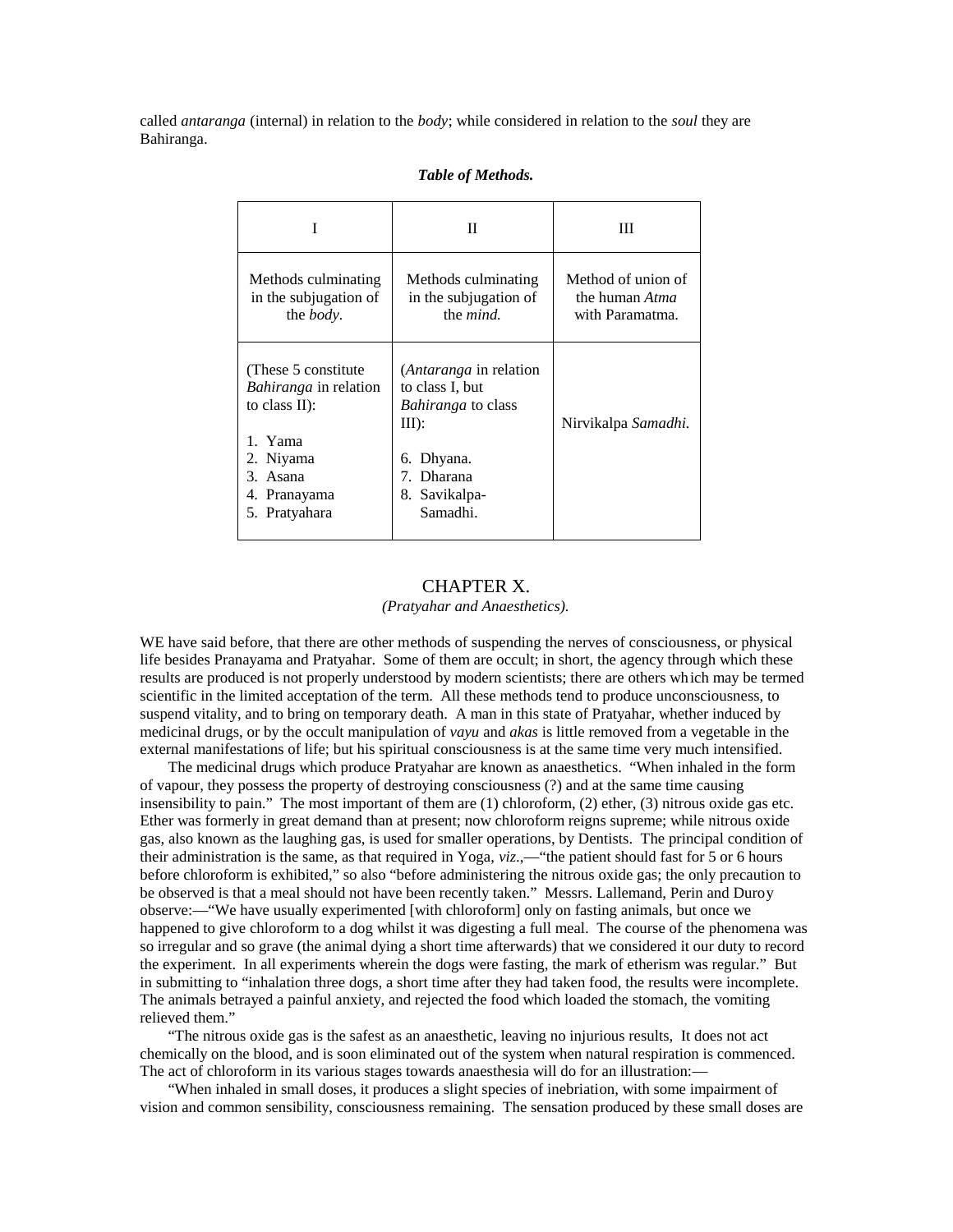usually of a pleasurable character." In the second stage "if the inhalation be continued longer, the patient passes into a dreamy (?) state, sometimes with considerable mental excitement, but with loss of common sensibility." This stage corresponds with Pratyahar, when the Yogi loses common physical sensibility, but still retains consciousness. By carrying on the inhalation "the patient loses the power of voluntary motion, and passes into unconsciousness; then there is an inclination of the eyes upwards and complete suspension of the mental faculties." This in Yoga corresponds to *savikalpa samadhi*. Here modern medical science stops, and does not profess to go beyond. It has studied with great care and precaution, taken note of the minute changes which the *body* undergoes successively; but has not been equally successful in tracing the mental side of the picture. The science of Yoga steps in to supply the hiatus. If its results are to be credited, (and we do not see why they should not,) then we must perforce differ from the scientists who would have us believe that the last stage of anaesthesia is a loss of consciousness. We are taught by those who have *experimented* with the *mind*, that the last stage, far from being loss of consciousness, is the highest and absolute state of consciousness which the human spirit, in its present stage of development, is capable of. Loss of memory which *ordinary* men experience when returning to their normal condition from a state of anaesthesia is no more proof of loss of consciousness than the *Sushuptiavastha* (the state of profound dreamless sleep). It requires special training to transfer the spiritual consciousness back into the physical consciousness. Some are naturally endowed with this faculty, and are born seers and magicians; while others can develop it by a painful and laborious course of mental training, and are known as Adepts, Yogis, &c.

Some of the results of anaesthesia and the conditions of its administration throw a curious side-light on the truth of Yoga and the phenomena observed in Pratyahar. We give the following in confirmation of our assertion from a book on Chloroform by Dr. A.E. Samson, M.B. In the second stage "the senses become affected, frequently the sounds in the room are exaggerated in their intensity, the ticking of the clock becomes like the falling of a ponderous hammer. The surrounding objects become dim and as it were dissolve in light, and then a veil enwraps them all. A strange effect is the phenomena of narcotic reminiscence. Events of the past life may be recalled, conversations may be repeated, and actions reproduced. I have heard a young girl, throughout the whole course of a surgical operation, sing "Beautiful star" correctly, word for word and note for note." Similarly the precautions, necessary in the administration of anaesthetics are almost the same as required by the Yogi. Thus to quote the same authority:—"Of all conditions of system, probably the worst to bear chloroform is *alcoholism*. It is a most note-worthy fact that when we look over the records of death from chloroform, we find that very many have occurred in *hard drinkers*. Intemperance induces a state of system most inimical to chloroform." For chloroform substitute Yoga, and it will be equally true. "The average age at which death from chloroform has occurred is 30, *the married are almost twice the number*." Here again we see the necessity of celibacy and the early practice of Yoga.

# SHIVA SANHITA

# CHAPTER I.

#### EXISTENCE ONE ONLY.

KNOWLEDGE only is eternal; it is without beginning or end; there exists no other real substance. The diversities which we see in the world are results of sense-condition; when the latter cease, then knowledge only, and nothing else, remain.

2-3. Shiva, the lover of his devotees, and giver of spiritual emancipation to all creatures, having discarded all those doctrines of the wranglers which cause false knowledge thus declares the science of *Yoganusasan* (the exposition of Yoga). It is for the spiritual disenthralment of persons whose minds are undistracted.

## DIFFERENCE OF OPINION.

4. Some praise truth, others purificatory rites and austerities; some praise forgiveness, others justice and sincerity.

5. Some praise alms-giving, others laud works done for the good of one's ancestors; some praise action (*Karma*), others think (*vairagya*) indifference to be the best.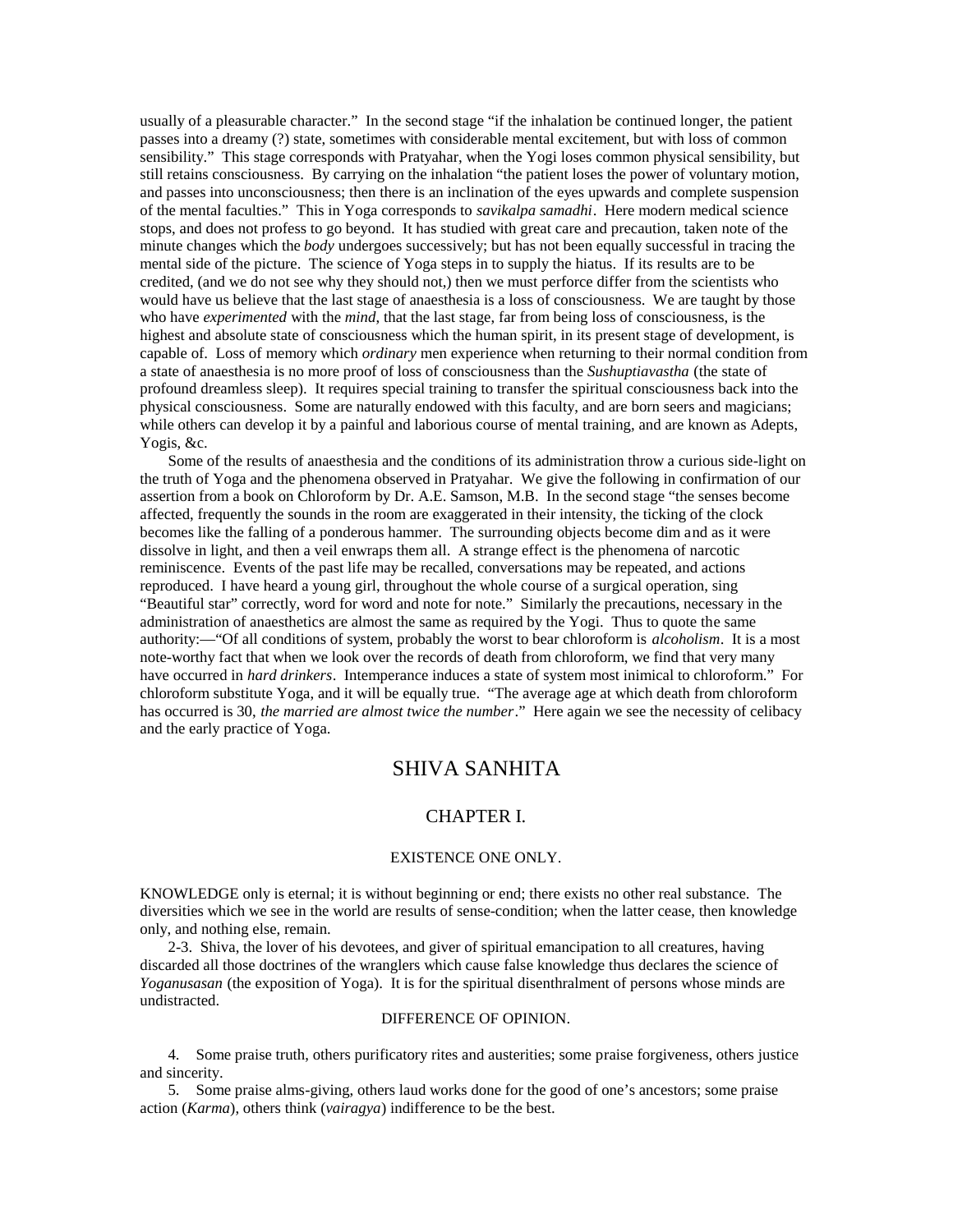6. Some praise the works of the householder; other authorities hold up fire-sacrifice, &c., as the highest.

7. Some praise *Mantra Yoga*, others pilgrimage; thus manifold have been the ways declared for emancipation.

8. Those who know what actions are good and what evil, though free from sin are deceived; and are even more subjected to bewilderment.

9. Persons who following these doctrines, have commited good and bad actions, continue to move in this world in the cycle of births and deaths through dire necessity.

10. Others, wiser among the wise, and eagerly devoted to the occult, declare spirits are many, and eternal, and omni-present.

11. Others say "only those things can be said to exist which are perceived through the senses; Where is heaven or hell?" Such is their firm belief.

12. Others believe only in an ocean of knowledge; some call the void space as the greatest. Others believe in two essences—Matter (*Prakriti*) and Spirit (*Purusha*).

13-14. Thus believing in widely different doctrines, devoid of real meaning (the sublime truth), they think according to their limited sense that this universe is without God; others believe there is a God; basing their assertions on arguments as full of contradictions as they are untenable.

15-16. These and many other sages with various different denominations, have been declared in the *Shastras* as leaders of the human mind into delusion. I cannot uphold their doctrines as they are fond of quarrel and contention, and wander in this universe, being driven away from the path of emancipation.

# YOGA THE ONLY TRUE METHOD.

17. Having studied all the *Shastras* and having pondered over them well, again and again, this *Yoga Shastra* has been found to be the only true and firm one.

18. When by that Yoga all this cosmos is certainly known, it ought to be practiced with industry and labor. What is the necessity then of any other doctrines?

19. This *Yoga Shastra* now being declared by me is a very secret doctrine, only to be revealed to a high souled, pious devotee throughout the three worlds.

# KARMA KANDA.

20. There are two doctrines (as found in the Vedas). *Karma Kanda* (sacrificial works, etc.,) and *Jnana Kanda* (science and knowledge). *Jnana Kanda* and *Karma* are sub-divided into two parts.

21. The *Karma Kanda* is twofold—lawful (good), and prohibited (bad) acts.

22. Prohibited acts when done, will certainly bring forth sin; from lawful acts there certainly results good.

23. The lawful acts are threefold—*nitya* (regular), *naimityka* (occasional), and *kamya* (optional). Daily rites procure freedom from sin; occasional and optional duties if done or left undone produce merit and demerit.

24. Fruits of actions are twofold—heaven or hell. There are many enjoyments in heaven; in hell there are many sufferings.

25. From good actions heaven is obtained; and sinful deeds, hell; the creation is caused through the bondage of *Karma* and nothing else.

26. Creatures enjoy many pleasures in heaven; many intolerable pains are suffered in hell.

27. From sinful acts pain, from good acts happiness result. For the sake of happiness, men constantly (should) perform good actions.

28. When the suffering for evil actions are gone through, then there take place many re-births; when the fruits of good actions have been exhausted then also verily the result is the same.

29. Even in heaven there is sorrow from desire for others, women, &c.; verily there is no doubt in it that this whole universe is full of sorrow.

30. The classifiers of *Karma* have divided it into two parts: good and bad actions are the veritable bondage of the embodied souls.

31. Those who are not desirous of enjoying the fruits of their actions in this or the next world, should renounce all actions together with their fruits; and having discarded daily, occasional, and *naimityka* acts should employ themselves in the practice of Yoga.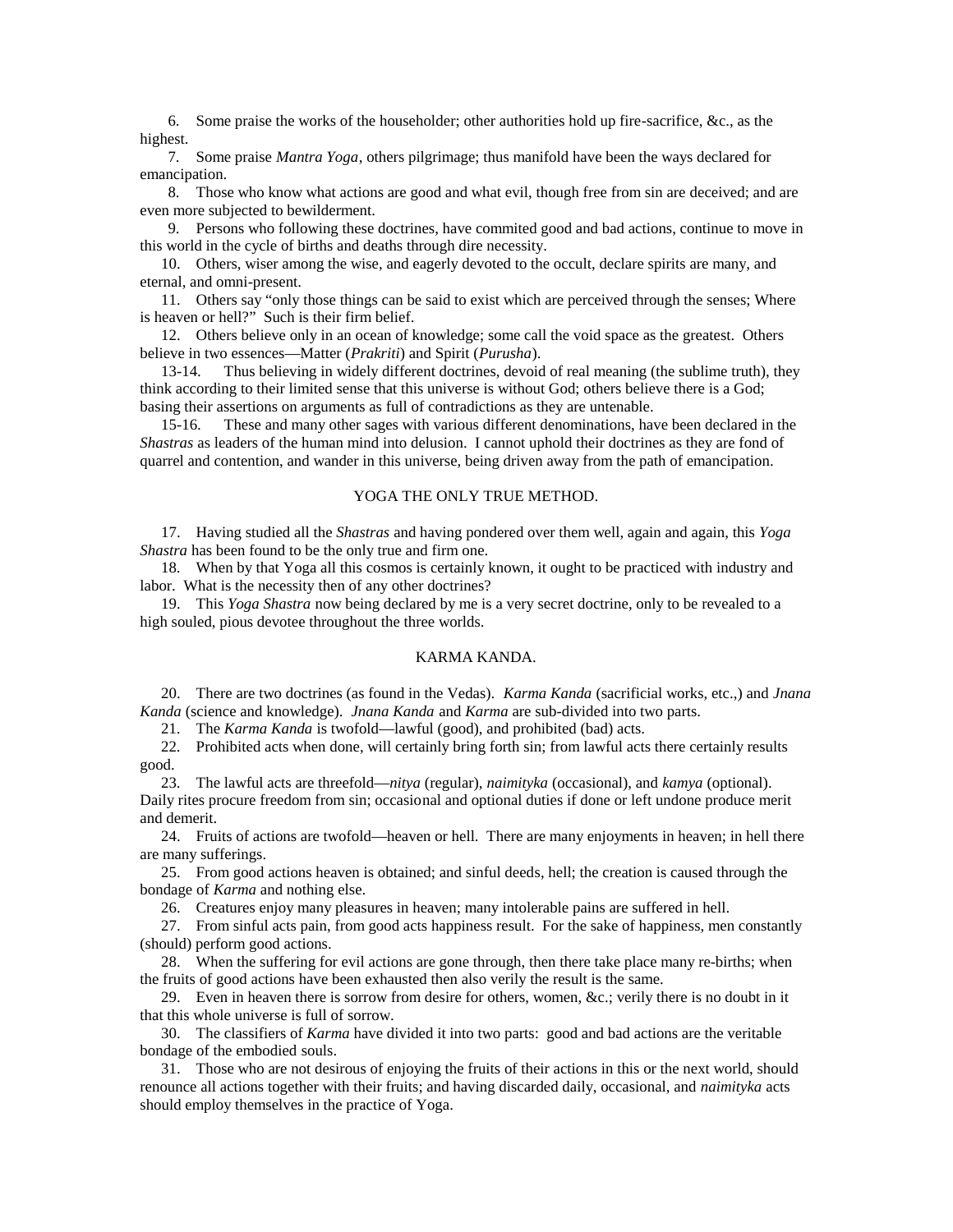## GYANA KANDA

32. The wise Yogi, having realised the truth of *Karma Kanda* (works), should renounce them; and having left both virtue and vice, he must engage in *Jnana Kanda* (knowledge).

33. The Vedic texts, "The spirit ought to be seen;"—"About it one must hear," &c., are the real saviours and givers of true knowledge. They must be studied with great care.

34. That intelligence which incites the functions into the paths of virtue or vice "am I." All this universe, moveable and immoveable, are from me; all things are seen through me; all are absorbed into me (at the time of *pralaya*); because there exists nothing but spirit and "I am that spirit."—There exists nothing else.

35. As in innumerable cups full of water, many reflections of the sun are seen, but the substance is the same; similarly individuals, like cups, are innumerable, but the vivifying spirit like the sun is one.

36. As in dream one substance appears many, but on awaking every thing vanishes but the one; so is this universe.

37. As through illusion a rope appears like a snake, or nacre silver; similarly all this universe exists in the *Paramatma* (the Universal Spirit).

38. As when the knowledge of nacre is obtained, the erroneous notion of its being silver does not remain; so through the knowledge of spirit the world always appears a delusion.

39. *[no paragraph number "39." – editor.]*

40. As when a man besmears his eyelids with the collyrium prepared from the fat of frogs, a bamboo appears like a serpent, so the world appears in the *Paramatma* owing to the delusive pigment of habit and imagination.

41. As through knowledge of rope the serpent appears a delusion; similarly through spiritual knowledge, the world. As through jaundiced eyes white appears yellow; similarly through the disease, ignorance, this world appears in the spirit;—an error very difficult to be removed.

42. As when the jaundice is removed the patient sees the white colour as it is, so when delusive ignorance is destroyed, the true nature of the spirit is made manifest.

43. As a rope can never become a snake in the past, present or future; so the spirit which is without any attributes, and which is pure, never becomes the universe.

44. Some wise men well versed in Scriptures, receiving the knowledge of spirit, have declared that even gods like Indra, etc., are non-eternal; as are the sacred writings transient and of short duration.

45. Like a bubble in sea rising through the agitation of the wind, this transitory world arises from spirit.

46. The Spirit always exists without any difference; there is no divisibility of substance in it; two-fold; three-fold; and manifold distinctions arise only through error.

47. Whatever was, is or will be, either formed or formless, in short, all this universe exists in the Spirit.

48. Imagined through ignorance, born of untruth, whose very essence is unreal, how can this world with such antecedents (foundations), be true?

# THE SPIRIT.

49. All this universe, moveable or immoveable, has come out of Intelligence. Renouncing everything else, take shelter of it (Intelligence).

50. As space pervades a jar both in and out, similarly within and beyond this ever changing universe there exists one universal Spirit.

51. As the space pervading the five false states of matter, does not mix with them, so the Spirit does not mix with this ever changing universe.

52. From gods down to this material universe all are pervaded by one Spirit. There is one Sachchidananda (Existence, Intelligence and Bliss) all-pervading and secondless.

53. Since it is not illumined by another, therefore self-luminous; and for that self-luminosity, the Spirit is like the light.

54. Since the Spirit is not limited by time, or space or form, it is therefore infinite, all-pervading and full.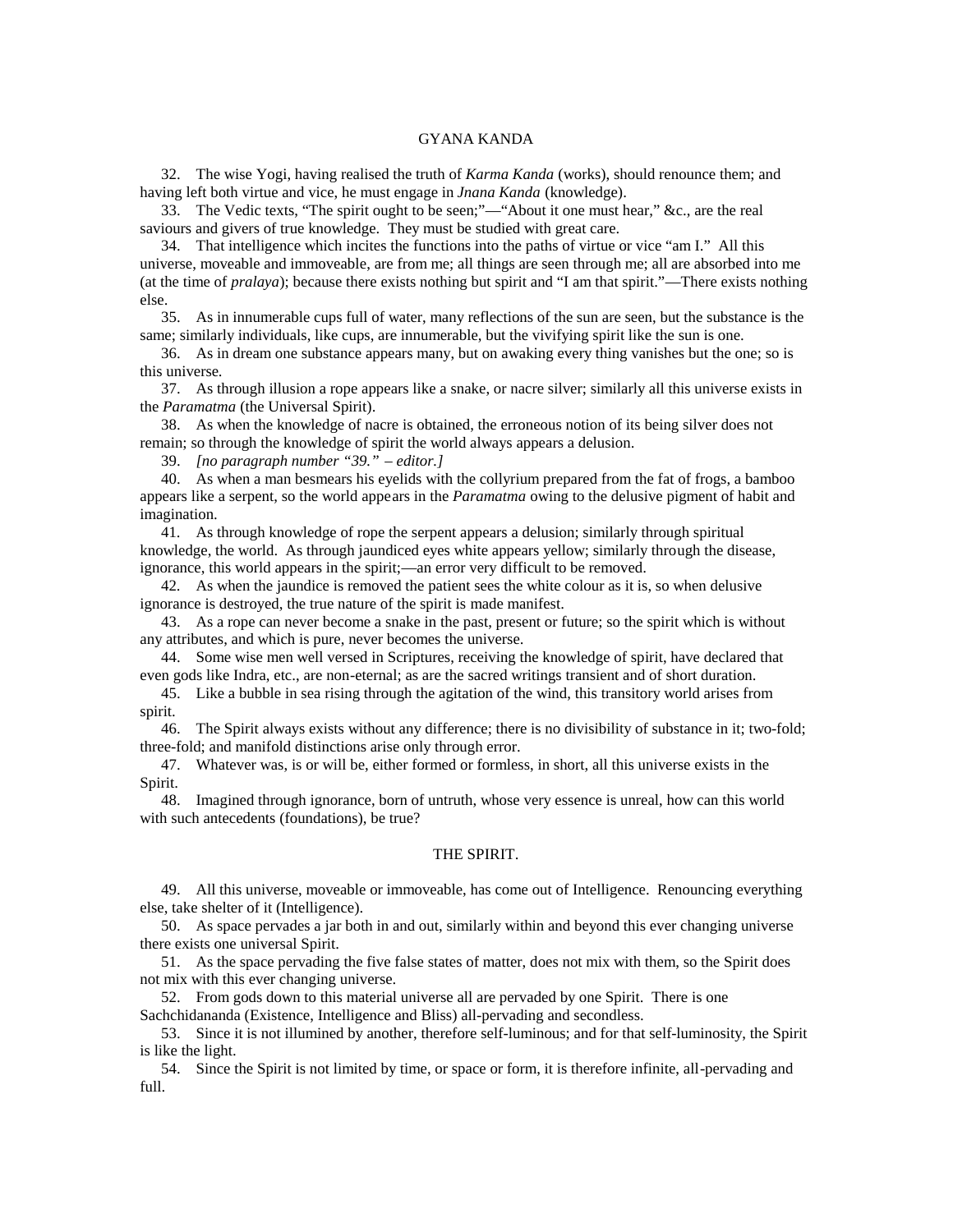55. Since the Spirit is unlike this world, which is composed of five states of matter, that are false and subject to destruction, therefore it is eternal. It is never destroyed.

56. Save and beyond it, there is no other substance, therefore, it is one; without it everything else is false; therefore, it is True Existence.

57. Since in this world created by ignorance, sorrows are destroyed and happiness gained through it, and through its knowledge immunity from all sorrow ensues; therefore the Spirit is Bliss.

58. Since from knowledge of that Cause of the universe, ignorance is destroyed, therefore the Spirit is Knowledge; and this Knowledge is everlasting.

59. That Spirit from which this manifold universe existing in time takes its origin is one, and unthinkable.

60. Neither ether, air, fire water, earth, their force, nor the gods are full [perfect]; the Spirit alone is so.

61. All these external substances will perish in the course of time; [but] that Spirit which is indescribable (will exist) without a second.

# YOGA AND MAYA.

62. Having renounced all false (worldly) desires and chains, the Sannyasi and Yogi see certainly in their own spirit the universal Spirit.

63. Having seen the Spirit, that brings forth happiness, in their own spirit, they forget this universe, and enjoy the ineffable bliss of *Samadhi* (profound meditation).

64 *Maya* (illusion) is the mother of the universe. Not from any other principle has the universe been created; when this *Maya* is destroyed, the world certainly does not exist.

65. He to whom this world is but the pleasure ground of *Maya*, therefore, contemptible and worthless, cannot find any happiness in riches, body, etc., and pleasure.

66. This world appears in three different aspects to men—either friendly, inimical or indifferent; such is always found in worldly dealings; there is distinction also in substances, as they are good, bad or indifferent.

67. That one Spirit through differentiation verily becomes a son, father, etc. The *Sacred Scriptures* have demonstrated the universe to be the freak of *Maya* (illusion). The Yogi destroys this phenomenal universe by realising that it is but the result of *Adhyaropa* (illusory attribution), and *Apabad* (withdrawl or rescission).

68. When a person is freed from the infinite distinctions and states of existence as caste, individuality, etc., then can he say that he is *indivisible*, *intelligence*, *pure*,—Brahma.

# EMANATION OR EVOLUTION.

69. The Lord willed to create his creatures; from his will came out *Avidya* (Ignorance), the mother of this false universe.

70. The connotation "Pure Brahma" is applicable to Knowledge (wisdom) only; that which is not Brahma is ignorance (*Avidya*), from which emanated the ether (akas).

71. From the ether emanated the air; from air came the fire; from fire—water; and from water came the earth. This is the order of emanation.

72. From the ether, air; from the air and ether combined came fire; from the triple compound of ether, air and fire came water; and from the combination of ether, air, fire and water was produced the earth.

73. The quality of ether is sound; of air motion and touch. Form is the quality of fire, and taste of water. And smell is the quality of the earth. There is no gain saying this.

74. Ether has one quality; air two, fire three, water four, and earth five qualities, *viz*:—sound, touch, taste, form and smell. This has been declared by the wise.

75-76. Form is perceived through the eyes, smell through the olfactory nerves, tastes through the tongue, touch through the skin and sound through the ear. These are verily the organs of perception.

77. From Intelligence is come out all this universe, moveable and immoveable; whether or not Its existence can be inferred, the "All Intelligence" One does exist.

# ABSORBTION OR INVOLUTION.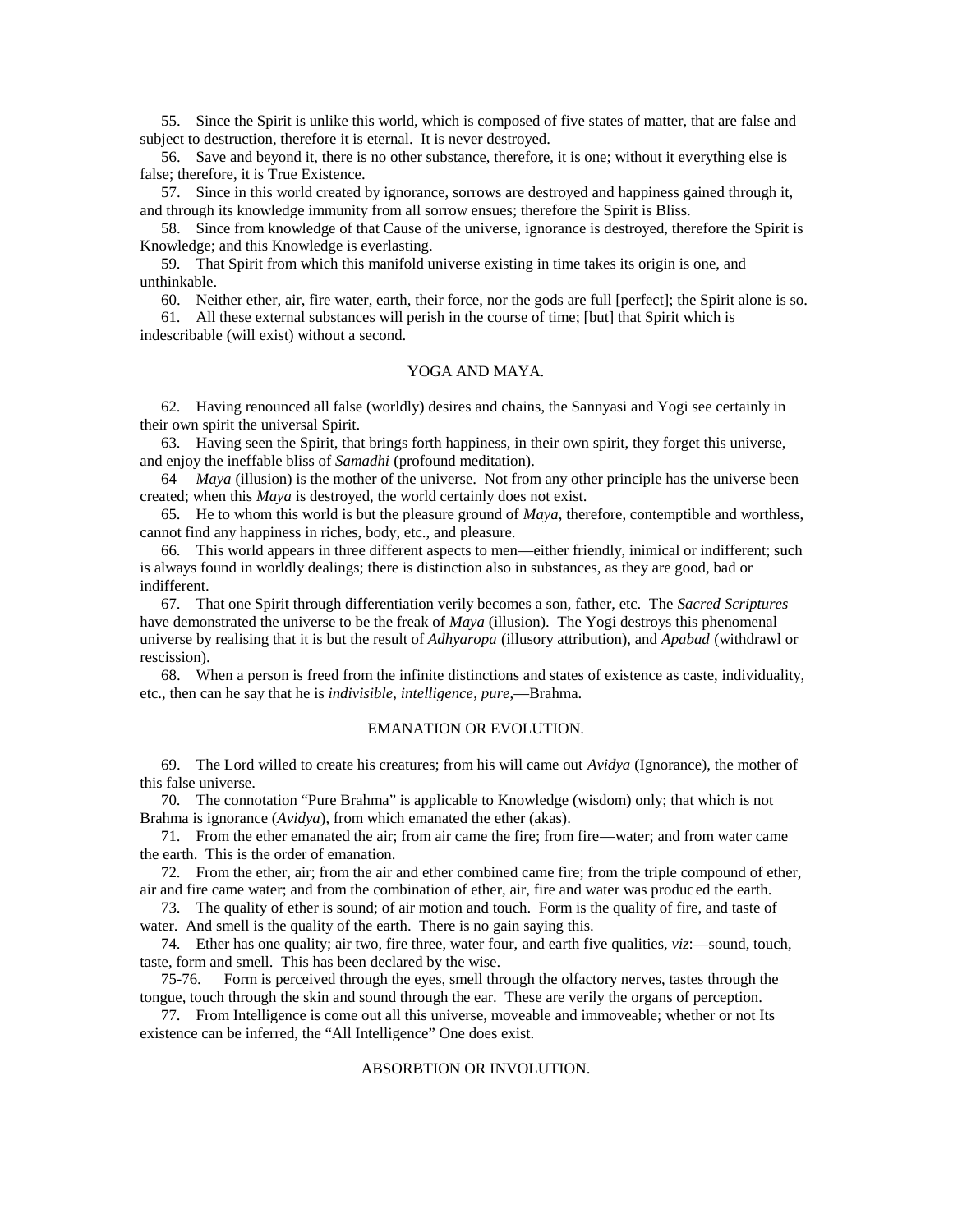78. The earth becomes subtle and is dissolved in water; water in fire; fire in air; air in ether; and either in *Avidya* (Ignorance), which merges into the great Brahma.

79. There are two forces—*vikshepa*, (the force of creation or projection), and *avarana* (concealment), which are of great potentiality and power, and whose form is happiness. The great *Maya*, when nonintelligent and material, has three attributes *satwa* (good) *rajas* (active) and *tamas* (bad).

80. The intelligent form of *Maya* covered by the *avarana* force (concealment), manifests itself as the universe, owing to the nature of *vikshepa* force.

81. When the *avidya* has an excess of *tamas* (bad), then it manifests itself as the beautiful Lakshmi; the intelligence which presides over her is called Vishnu.

82. When the avidya has an excess of rajas (active), it manifests itself as the wise Saraswati; the intelligence which presides over her is known as Brahma.

83. Gods like Shiva, Brahma, Vishnu, etc., are all seen in the great Spirit; bodies and all material objects are the various products of *avidya*.

84. The wise have thus explained the creation of the world—tatwas (elements) and non-tatwas (nonelements) are thus produced—not otherwise.

85. All things are seen as finite, etc., (endowed with qualities etc.), and there arise various distinctions merely through words and names; but there is no real difference:

86. Therefore the things do not exist; the great and glorious One that manifests them, alone exists; though things are false and unreal, yet, as the reflection of the real, they, for the time being, appear so.

87. The One Entity, blissful, full and all-pervading, alone exists, and nothing else; he who constantly realises this knowledge is freed from death and the sorrows of the world.

88. When through the knowledge of illusory attribution and withdrawl this universe is annihilated, there exists that One and nothing else; then this is clearly perceived by the mind.

#### KARMA CLOTHES THE JIVA WITH BODY.

89. From the *Annamaya Kosha* (the sheath of food) of the father, and in accordance with its past *karma* the human soul is re-born; therefore, consider this beautiful body as a punishment, for the suffering of the effects of past Karma.

90. This temple of suffering and enjoyment (human body) made up of flesh, bones, nerves, marrow, blood, and intersected with blood vessels, etc., is only for the sake of suffering punishment.

91. This body, the abode of Brahma, and composed of five elements and known as Brahmanda (The egg of Brahma or microcosm) has been made for enjoyment of pleasure or suffering pain.

92. From the combination of the sperm, which is Shiva and the ovum which is Shakti, and through the action of material forces, all creatures are born.

93. From the combination of all subtle elements, in this universe, gross innumerable objects are produced. The intelligence that is in them confined, through Karma, is called the *Jiva*. All this world is derived from the five elements. The Jiva is the enjoyer of the fruits of action.

94. In conformity with the effects of past *karma*, I regulate all these events. *Jiva* is immaterial, and is in all things; but it enters the material body to enjoy the fruits of *karma*.

95. Bound in the chain of matter by their *karma*, the Jiva receives various names. In this world, they come again and again to undergo the consequences of their *karma*.

96. When the fruits of karma have been enjoyed, the *Jiva* is absorbed in the Parambrahma.

# CHAPTER II.

#### (1).—THE MICROCOSM.

IN this body, the (mount *Meru*) vertebral column is surrounded by seven islands; there are rivers, seas, mountains, fields; and lords of the fields too.

2. There are in it seers, sages; all the stars and planets as well. There are sacred pilgrimages, shrines; and presiding deities of the shrines.

3. The sun and moon, agents of creation and destruction, also move in it. Ether, air, fire, water and earth are also there.

#### (2).—THE NERVE CENTRES.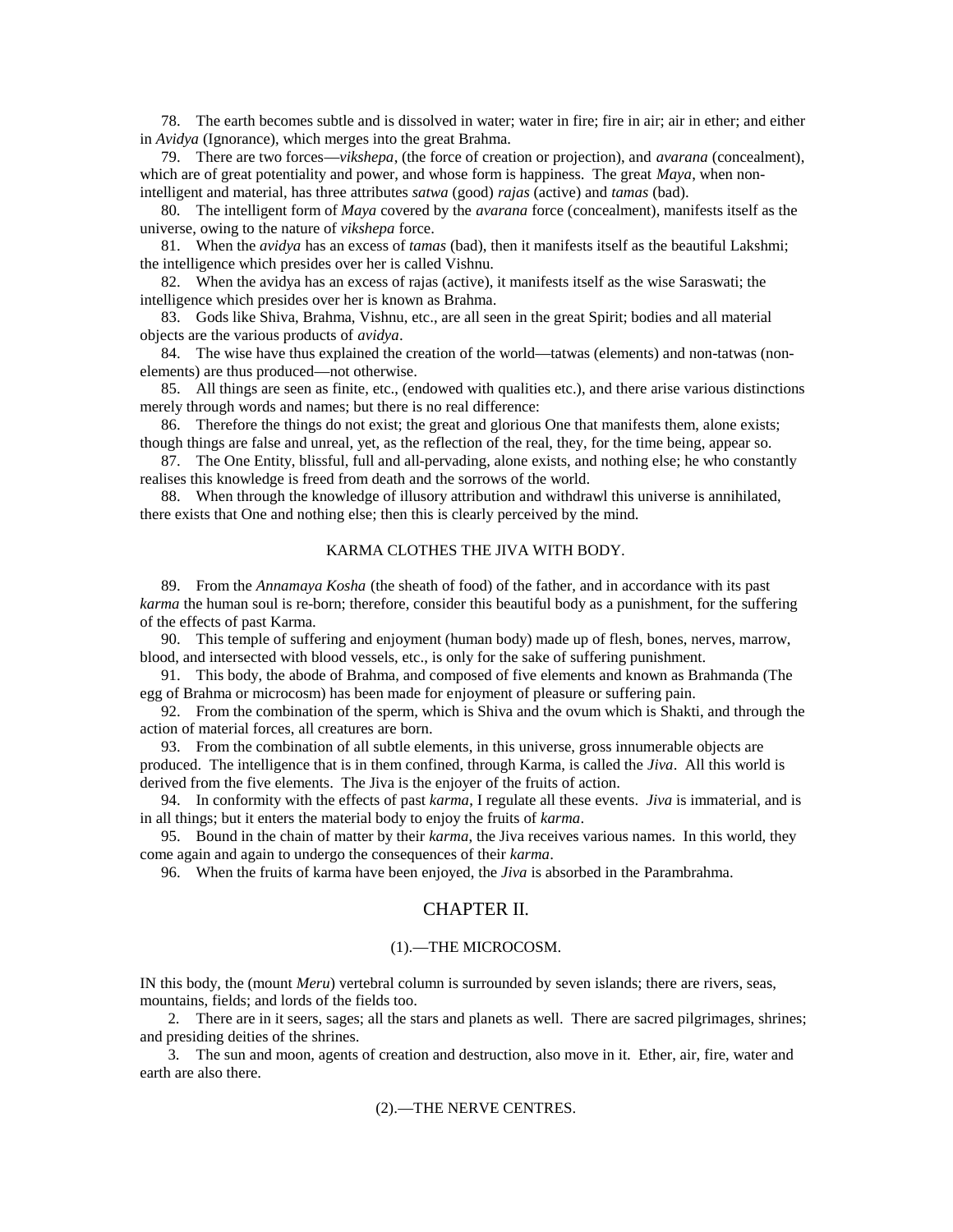4. All the creatures that inhabit the three worlds are in the body; surrounding the *Meru* they are engaged in their respective functions.

5. He who knows all this is a Yogi; there is no doubt about it.

6. In this body, which is called Brahmanda (microcosm, literally the mundane egg) there is the nectar-rayed moon, in its proper place, on the top of the spinal cord, with eight Kalas.

7. This has its face *downwards*, and rains nectar day and night. This ambrosia further sub-divides itself into two subtle parts:

8. One of these through the channel named Ida goes over the body *to nourish* it like the waters of the heavenly Ganges—Certainly this ambrosia nourishes the whole body through the channel of Ida.

9. This milk-ray (moon) is on the left side. The other ray, brilliant as the purest milk and fountain of great joy, enters through the middle path (called *sushumna*) into the spinal cord in order *to create*.

10. At the bottom of the *Meru* there is the sun having twelve Kalas. In the right side path (Pingala) the lord of creatures carries (nectar) through its rays *upwards*.

11. It certainly swallows the vital secretions, and ray-exuded nectar. Together with the atmosphere, the sun moves through the whole body.

12. The right-side vessel, which is *pingala* is another form of the sun, and is the giver of Nirvana. The lord of creation and destruction (the sun) moves in this vessel through auspicious ecliptical signs.

## (3).—THE NERVES

13. In the body of man there are 350,000 *nadis*; of them, the principal are fourteen:

14-15. Shushumna, Ida, Pingala, Gandhari, Hasti-jihvika, Kuhu, Saraswati, Pusa, Sankhini,

Payaswini, Varuni, Alumbusa, Vishwodari, and Yasaswini. Among these Ida, Pingala and Shushumna are the chief.

16. Among these three, Shushumna alone is the highest and beloved of the Yogis. Other vessels are subordinate to it in the cranium (the whole of Brahma).

17. All these principal nadis (vessels) have their mouths downwards, and are like thin threads of lotus. They are all supported by the vertebral column, and represent the sun, moon and fire.

18. The innermost of these three is Chitra; it is my beloved. In that there is the subtlest of all hollows called Brahmrandhra.

19. Brilliant with five colours, pure, moving in the middle of Shushumna, this Chitra is *the* vital part of body and the centre of Shushumna.

20. This has been called in the Shastras the heavenly way; this is the giver of the joy of immortality; by contemplating it, the great Yogi destroys all sins.

## (4).—THE PELVIC REGION.

21. Two digits above the anus, and two digits below the sexual organ is the *adhar* lotus,—having a dimension of four digits.

22. In the pericarp of the *adhar* lotus there is the triangular, beautiful *yoni*, hidden and kept secret in all the Tantras.

23. In it is the supreme goddess Kundali of the form of electricity, in a coil. It has three coils and a half (like a serpent), and is in the mouth of Shushumna.

24. It represents the creative force of the world, and is always engaged in creation. It is the goddess of speech, whom speech cannot manifest, and who is praised by all gods.

25. The *nadi* called Ida is on the left side coiling round the Shushumna, it goes to the right nostril.

26. The *nadi* called Pingala is on the right path; coiling round the central vessel, it enters the left nostril.

27. The *nadi* which is between Ida and Pingala is certainly Shushumna. It has six stages, six forces, six lotuses, known to the Yogis,

28. The first five stages of Shushumna are known under various names; being necessary, they have been made known in this book.

29. Other *nadis* rising from Muladhar, go to the various parts of the body, e.g., tongue, penis, eyes, feet, toes, ears, the abdomen, the armpit, fingers of the hands, the scrotum, and the anus. Having risen from their proper place, they stop at their respective destinations as above described.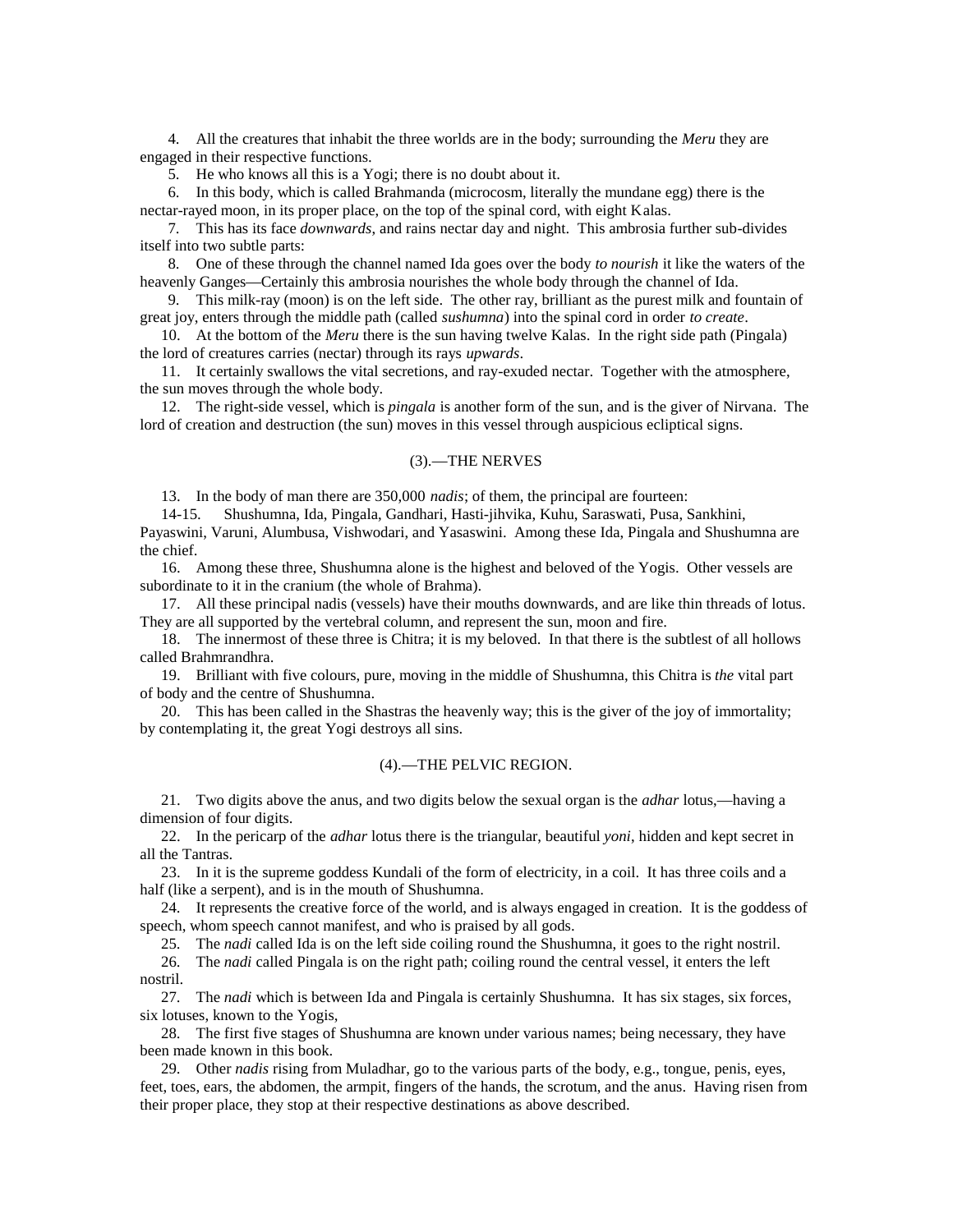30. From all these (fourteen) *nadis*, there arise gradually other branches and sub-branches, so that at last they become three hundred thousand and a half in number, and supply their respective places.

31. These *nadis* are spread through the body crosswise and lenghthwise; they carry enjoyment (and suffering) and keep watch over the movements of the air.

#### (5).—THE ABDOMINAL REGION.

32. In the abdomen there burns the fire—digestor of food—situated in the middle of the sphere of the sun having twelve Kalas (solar plexus). Know this as the fire of Vaiswanara; it is born from a portion of my own energy. I digest the various food of creatures, being inside their bodies.

33. This fire increases life, and gives strength and nourishment; makes the body full of energy, destroys all diseases and gives health.

34. The wise Yogi, having kindled this Vaishwanaric fire according to the proper rites, should sacrifice food into it every day in conformity with the teachings of his spiritual teacher.

35. This body called the Brahmanda (microcosm) has many parts, but I have enumerated the most important of them in this book. [Surely] they ought to be known.

36. Various are their names, and innumerable are the places in this human body; all of them cannot be enumerated.

# (6).—THE JIVATMA.

37. In the body thus described, there dwelleth the Jiva, all-pervading, adorned with the garland of endless desires and chained (to the body) by *karma*.

38. The Jiva possessed of many qualities, the agent of all events, enjoys the fruit of his various *karma* amassed in the past life.

39. Whatever is seen among men (whether pleasure or pain) is born of karma. All creatures enjoy or suffer according to the results of their actions.

40. The desires, etc., which cause pleasure or pain act according to the past karma of the Jiva.

41. The Jiva that has accumulated an excess of good and virtuous actions receives a happy life; and in the world he gets pleasant and good things to enjoy without any trouble.

42. In proportion to the force of his karma, man suffers misery or enjoys pleasure. The soul that has amassed an excess of bad karma never enjoys happiness. The Jiva is not born but through karma; except karma, there is nothing in this world. From the Intelligence veiled by *Maya*, all things have been evolved.

43. In their proper season, various creatures are born to enjoy the consequences of their karma. As through mistake a mother-of-pearl is taken for silver, so through the error of one's own karma man mistakes Brahma for the universe.

44. From desire all these delusions arise; they can be eradicated with great difficulty; when the salvation-giving knowledge of the unreality of the world arises, then are the desires destroyed.

45. Being too much and deeply engaged in the manifested (objective) world, the delusion arises about that which is manifested—the subject. There is no other cause (of this delusion). Verily, verily, I tell you the truth.

46. That Brahma which causes these visible perceptions can only destroy the delusion about the subject, and the object as well; so long as this knowledge is not obtained, the delusion that Brahma is separate from the universe is not removed.

47. By looking closely and critically into the matter, this false knowledge vanishes. It cannot be removed otherwise: the delusion of silver remains.

48. As long as knowledge does not arise about the pure cause of the perceptible universe, so long all things appear separate and many.

49. When this body obtained through karma is made the means of obtaining Nirvana (divine beautitude); then only the carrying of the burden of the body becomes fruitful,—not otherwise.

50. Of whatever nature is the original desire that clings to, and accompanies the Jiva (through various incarnations); similar is the delusion which it suffers, according to its deeds and misdeeds.

51. If the practiser of Yoga wishes to cross the ocean of the world, he should renounce all the fruits of his works, having performed all the duties of his *ashrama* (the condition of life).

52. Persons attached to sensual objects and desirous of sensual pleasures, descend from the road of Nirvana and fall into sinful deeds.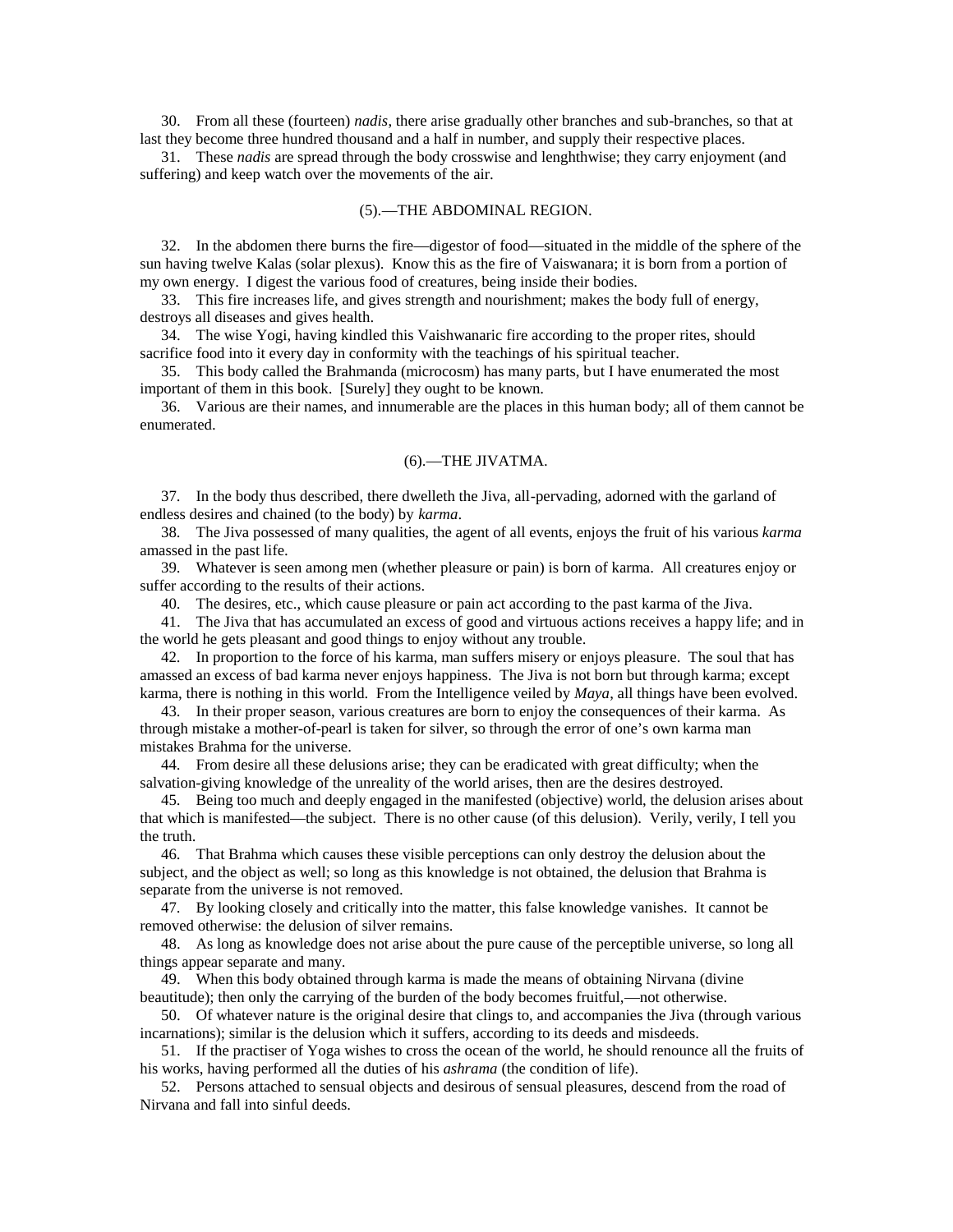53. When through spirit one perceives the spirit, and sees nothing else (in this world), then, if he leaves off the performance of every work, he commits no sin. This is my opinion.

54. All passions, desires, etc., are destroyed only through knowledge and not otherwise; when no other *tatwas* (priciples) remain, then my *tatwa* (essence or nature) manifests itself.

# CHAPTER III.

# THE VAYUS.

IN the heart there is a brilliant lotus adorned with a brilliant sign. It has the letters from k to th (i.e., k, kh, g, gh, n, ch, chh, j, jh, n, t, th,)—the twelve beautiful letters.

2. The *Prana* lives there, adorned with various desires, accompanied by its past works, that have no beginning and joined with egoism (*ahankara*).

3. From the different modifications of the *Prana*, it receives various names; all of them cannot be stated here.

4. *Prana, apana, samana, udana, vyana, naga, kurma, vrikodara, devadatta, and Dhananjaya* .

5. These are the ten principle names, described by me according to the Shastras; they perform all the functions, brought on by their own actions.

6. Again, out of these ten, the first five are the leading ones; even among these, the *Prana* and *Apana* are the highest agents in my opinion.

7. The seat of *Prana* is the heart; of *apana*, anus; of *samana*, the region about the navel; of *udana*, the throat; while *vyana* moves all over the body.

8. The five remaining *vayus, naga,* etc., perform the following functions in the body:—Eructation, opening the eyes, hunger and thirst, gaping or yawning, and lastly hiccup.

9. He who in this way knows the microcosm of the body, being absolved from all sins, reaches the highest state.

#### (2). THE GURU.

10. Now I shall tell you how easily to attain success in Yoga, by knowing which the Yogis never fail in the practice of Yoga.

11. Only the knowledge imparted by a Guru is powerful and useful; otherwise it becomes fruitless, weak and very painful.

12. He who attains knowledge by pleasing his Guru with every attention, readily obtains success therein.

13. There is not the least doubt that Guru is father, Guru is mother, and Guru is God even: and as such, he should be served by all with their thought, word and deed.

14. By Guru's favour with every felicity (or good) relating to the soul is obtained. So the Guru ought to be daily served; else there can be nothing auspicious.

15. Let him salute his Guru after walking three times round him, and touching with his right hand his lotus-like feet.

### (3). THE ADHIKARI.

16. The prudent (or spiritual-minded) person attains success through faith; none other can succeed. It should be practised with care and perseverance.

17. Those who are addicted to sensual pleasures or keep bad company, who are disbelievers, who are devoid of respect towards their Guru, who resort to promiscuous assemblies, who are addicted to falsehood, who are cruel in their speech, and who do not give satisfaction to their Guru never attain success.

18. The first condition (or sign) of success is the firm belief that it must succeed and be fruitful; the second condition is having faith in it; the third is respect towards the Guru; the fourth is the spirit of impartiality and justice (towards all living creatures or universal equality); the fifth is the restraint of the organs of the sense; the sixth is moderate and scientific eating, these are all. There is no seventh condition.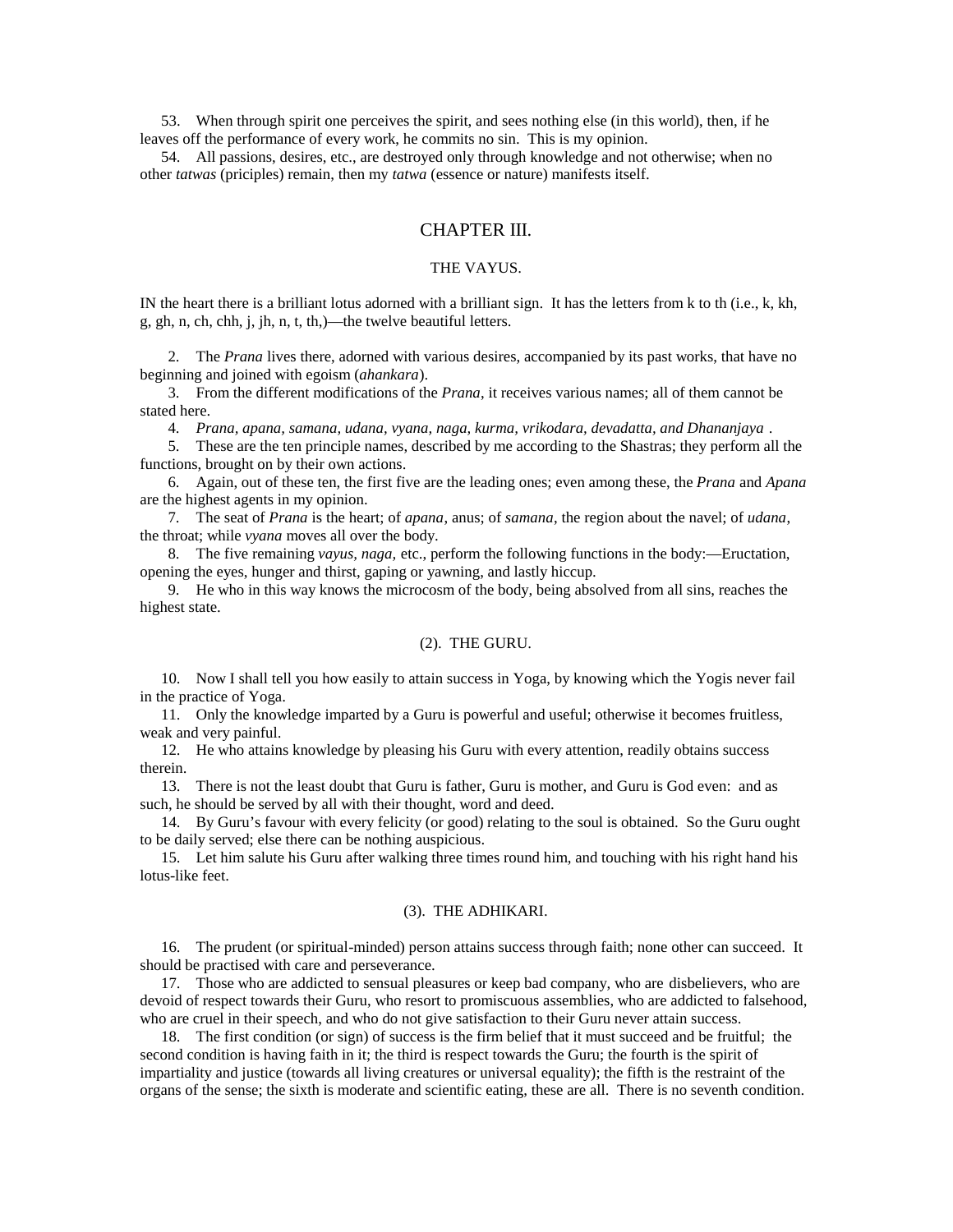19. Having received instructions in Yoga, and obtained a Guru who knows Yoga, let him practice with earnestness and faith according to the method taught by the teacher.

#### (4). THE PLACE, ETC.

20. Let the Yogi go to a beautiful and pleasant place of retirement or cell, assume the posture *padmasana*, and sitting on a seat (made of *kusa* grass) begin to practise the regulation of breath.

21. The prudent student should keep his body firm and inflexible, his hands joined as if in supplication, and salute his Guru. He should also pay salutations to Ganesh (the destroyer of all obstacles) who presides over the right side, and to Siva (literally the guardian of the fields) and goddess Ambika, who are on the left side.

## (5). THE PRANAYAMA.

22. Then let the intelligent student close with his right thumb the *pingala* (the right nostril), inspire air through the Ida (the left nostril), and keep the air confined—suspend his breathing—as long as he can; and afterwards let him breathe out slowly, and not forcibly, through the right nostril.

23. Again, let him draw breath through the right nostril, and stop breathing as long as his strength permits; then let him expel the air through the left nostril, not forcibly but slowly and gently.

24. According to the above method of Yoga, let him practice twenty *kumbhakas* (stopping of the breath). He should practice this daily without neglect or idleness, and without any contention or doubt.

25. These *kumbhakas* should be practised four times:—once early in the morning at sun-rise, then at mid-day, the third at sun-set, and the fourth at the middle of the night.

26. When this has been practised daily for three months with energy, the *nadis* (the vessels) of the body will readily and surely be purified.

27. When the *nadis* of the truth-perceiving Yogi are purified, his defects being all destroyed, he becomes capable of beginning the practise of Yoga.

28. Signs are perceived in the body of the Yogi whose *nadis* have been purified. I shall describe in brief all these various physical signs.

29. His body becomes harmoniously developed, emits sweet scent, looks beautiful and lovely, and he becomes an adept in the science of breath. In all kinds of Yoga, there are four stages of Pranayama:—1. Arambha-avastha (the state of beginning); 2. Ghata-avastha (the state of water-pot or trance); 3. Parichayaavastha (knowledge); 4. Nishpatti-avastha (the final consummation).

30. We have as yet stated only the beginning or Arambha-avastha of *pranayama*; the rest will be described afterwards. They destroy all sin and sorrow.

31. The following qualities are surely always found in the bodies of every Yogi:—Strong appetite, good digestion, happiness, handsome figure, great courage, mighty enthusiasm and full strength.

32. Now shall I tell you the great obstacles to Yoga which must be avoided, as by their removal the Yogis cross easily this world's sea of sorrow.

#### (6). THE THINGS TO BE RENOUNCED.

33. The Yogi should renounce or leave off the following:—Acids, astringents, pungent substances, salts, mustards, and bitter things; much walking, early bathing before sunrise, and things roasted in oil; theft, killing (of animals), enmity towards any person, pride, duplicity, and crookedness; fasting, untruth, illiberal thought and cruelty towards animals; companionship of women, worship of fire, and much talking without regard to pleasantness or unpleasantness of speech, and lastly, much eating.

## (7). THE MEANS.

34. Now I will tell you the means by which success in Yoga is quickly obtained; it must be kept secret by the adept. Certainly success comes from it.

35. The great Yogi should observe always the following observances:—He should use clarified butter, milk, sweet food, and betel without lime, camphor, kind words, pleasant monastery or retired cell having a small door; hear discourses on truth, and always discharge his house-hold duties with indifference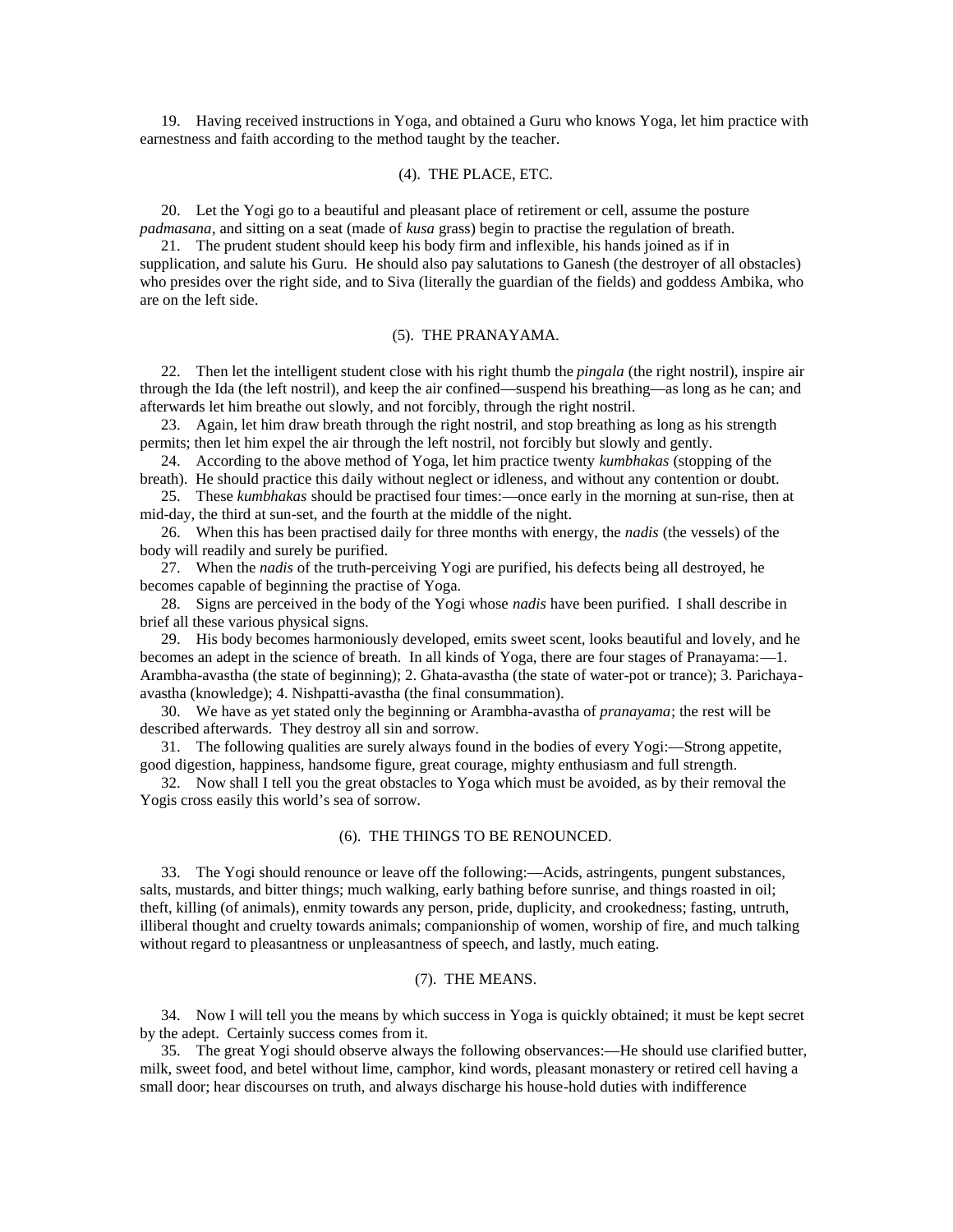(*vairagya*), sing the name of the all-pervading, hear sweetest music, have patience, constancy, forgiveness, austerities, purifications, modesty, devotion, and serve the Guru.

36. When the air enters the sun, it is the proper time for the Yogi to take his food (i.e., when the breath flows through the Pingala); when the air enters the moon, the adept should go to sleep (i.e., when the breath flows through the left nostril or the *Ida*).

37. The Yoga (*pranayama*) should not be practised just after the meals, nor when one is very hungry; before beginning the practice, some milk and butter should be taken.

38. When one is well established in his practise, then he need not observe this rule. The practitioner should eat in very small quantities various things, and should practise *kumbhaks* daily at the stated times.

39. When the Yogi can, of his will, regulate the air and stop the breath (whenever and how long) he likes, then certainly he gets success in *kumbhak*, and from the success in *kumbhak* only, what things cannot the Yogi command?

40. In the first stage of *pranayama*, the body of the Yogi begins to perspire. When it perspires, he should rub it well, otherwise the body of the Yogi loses its *dhatu* (metal).

41. In the second stage, there takes place the trembling of the body; in the third, the jumping about like a frog; and when the practise becomes greater, the adept walks in the air.

42. When the Yogi, though remaining in *Padmasana* can rise in the air and leave the ground, then know that he has gained *Vayu-siddhi* (success over air), which destroys the darkness of the world.

43. But so long (as he does not gain it) let him practise according to the rules laid down in Yoga. From the practise of *pranayama*, follows decrease of sleep, excrements and urine.

44. The truth-perceiving Yogi becomes free from disease, and sorrow or affliction; he never gets (putrid) perspiration, saliva and intestinal worms.

45. When in the body of the adept, there is neither any increase of phlegm, wind, nor bile, then he may with impunity be irregular in his diet.

46. No injurious results then would follow, were the Yogi to take a large quantity of food, or very little food, or no food at all. Through the strength of constant practice the Yogi obtains *Bhuchari-siddhi*, he moves as the frog jumps over the ground, when frightened away by the clapping of hands.

47. Though there be many hard and insurmountable obstacles in it, yet the Yogi should practise it at all hazards; even were his life to come to the throat, i.e., should death-rattle begin.

48. The prudent adept surely destroys all his *karma* whether acquired in this life or in the past, through the regulation of breath.

49. Then let the adept sitting in a retired place, and restraining his senses, utter by inaudible repetition, the long pranava OM, in order to destroy all obstacles.

50. The great Yogi destroys by sixteen *pranayamas* the various virtues and vices accumulated in his past life.

51. This *pranayama* destroys sin as fire burns away a heap of cotton; it makes the Yogi free from sin; next it destroys all his good actions.

52. The mighty Yogi having attained, through *pranayama*, psychic powers, and having crossed the ocean of virtue and vice, moves about the three worlds.

53. Then gradually he should make himself able to practise for three *gharis* (one hour and a half) at a time, (he should be able to restrain breath for that period). Through this, the Yogi undoubtedly obtains all the longed-for powers.

54. The Yogi acquires the following powers:—*Vakya-siddhi* (prophecy), transporting himself everywhere at will (*Kamachari*), clairvoyance (*duradrishti*), clairaudience (*durashruti*), subtle-sight (*shukshma-drishti*), and the power of entering another's body; turning base metals to gold by rubbing them with his excretements and urine, and the power of becoming invisible, and, lastly, moving in the air.

55. When by the practice of *Pranayama*, the Yogi reaches the state of *ghata* (water-jar), then for him, there is nothing in this circle of universe which he cannot accomplish.

56. The *ghata* is said to be that state in which the *prana* and the *apana vayus*, the *nada* and the *vindu*, the *jivatma* (the human spirit) and the *Paramatma* (the Universal Spirit) combine and are united.

57. When he gets the power of holding breath (to be in a trance) for three hours, then certainly the wonderful state of pratyahar is reached without fail.

58. Whatever object the Yogi perceives, let him consider it to be the spirit. When the modes of action of various senses are known, then they can be conquered.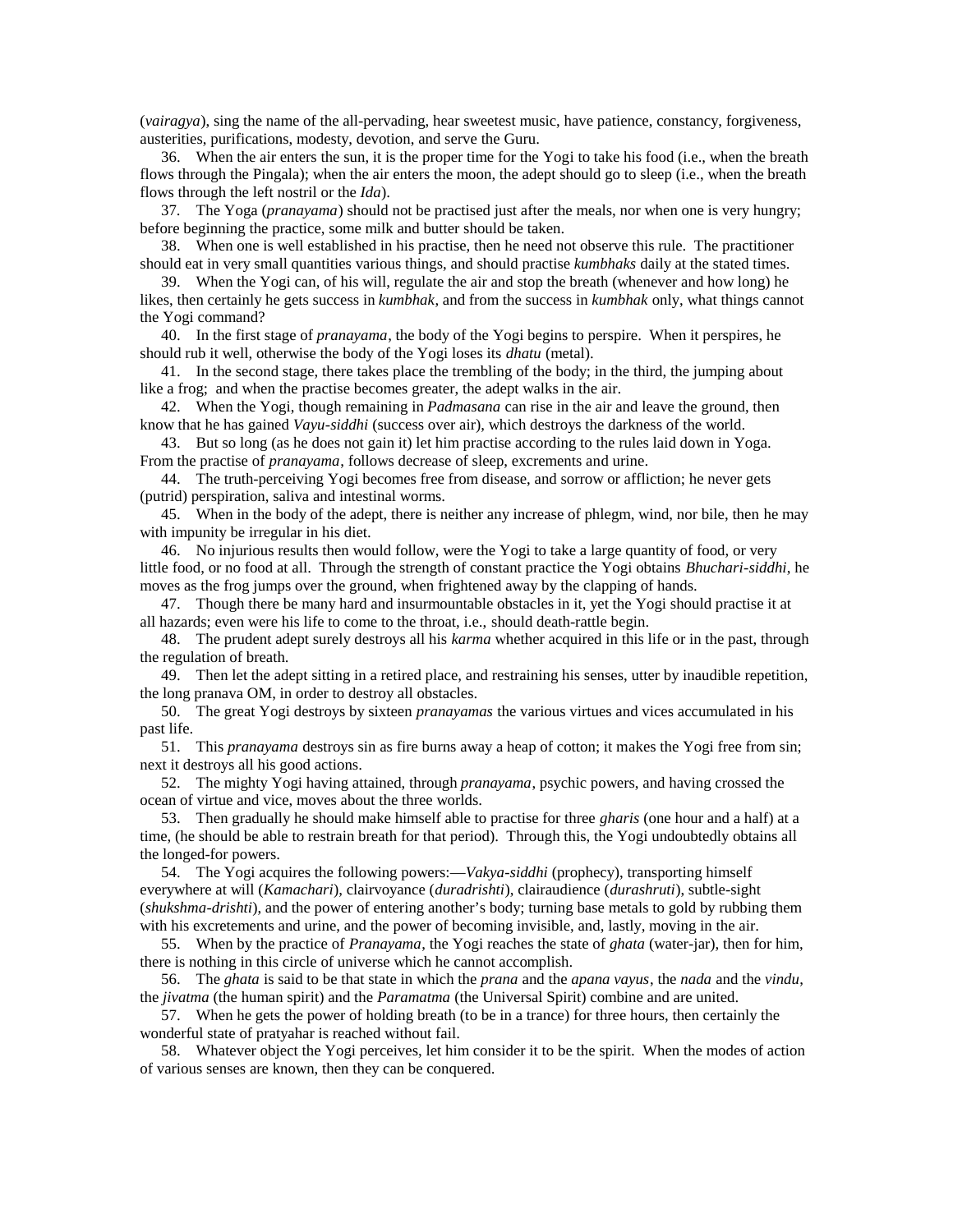59. When through great practice, the Yogi can perform one *kumbhak* for full three hours, [when for eight *dandas* (=3 hours) the breathing of the Yogi is suspended] then that wise one can balance himself on his thumb.

#### III. THE PARICHAYA.

60. After this, through exercise, the Yogi reaches the *Parichaya avasta*. When the air leaving the sun and the moon, (the right and the left nostrils) remains unmoved and steady in the ether of the tube of *sushumna*, then it is in the *parichaya* state.

61. When he by the practice and Yoga acquires power of action, and pierces through the six *chakras*, and reaches the sure condition of *parichaya*, then the Yogi verily sees the three-fold effects of *karma*.

62. Then, let the Yogi destroy the multitude of *karma* by the *pranva* (OM); let him accomplish *kayavyuh*, (a mystical process of arranging the various *skandas* of the body) in order to enjoy or suffer the consequences of all his actions in one life, without the necessity of re-birth.

63. At that time let the great Yogi practise the five-fold *hdaarna* forms of concentration on Vishnu, by which command over the five elements is obtained, and fear of injuries from any one of them is removed. (Earth, water, fire, air, *akas* cannot harm him).

64. Let the wise Yogi practise *dharana* thus—five *ghatis* (2 1/2 hours) in the *adhara* lotus, five *ghatis* in the seat of the *linga*, five *ghatis* in the region above it, in the navel, and the same in the heart; five *ghatis* in the throat, and, lastly let him hold dharana for five *ghatis* in the space between the two eye-brows. By this practice the elements cease to cause any harm to the great Yogi.

65. The wise Yogi who thus continually practises concentration (*dharana*) never dies through hundreds of cycles of the great Brahma.

#### IV. THE NISHPATTI.

66. After this, through gradual exercise, the Yogi reaches the *Nishpatti-avasta* (the condition of consummation). The Yogi, having destroyed all the seeds of *karma* which existed from the beginning, then drinks immortality.

67. When the *jivan-mukta* (delivered in the present life), tranquil Yogi has obtained through practice the consummation of *samadhi* (meditation), and when this state of consummated *samadhi* can be voluntarily evoked, then let the Yogi take hold of the *chetana* (conscious intelligence), together with the air, and with the force or power of action (*kria-sakti*) conquer the six circles, and absorb it in the power of knowledge (*jnana-sakti*).

68. Now we have described the management of the air in order to remove the troubles (which await the Yogi); through this knowledge of vayu-sadhan all sufferings and enjoyments vanish in the circle of this universe.

69. When the skillful Yogi, by placing the tongue at the root of the palate, can drink the *pran vayu* (the vital air), then there occcurs complete dissolution of all Yogas (i.e., he is no longer in need of Yoga).

70. When the skillful Yogi, knowing the laws of the action of *Prana* and *Apana*, can drink the cold air through the crow-bill (the *nada-vindu*), then he becomes entitled to liberation.

71. That wise Yogi who daily drinks the ambrosial air according to the proper rules, destroys fatigue, burning [fever], decay and old age, and injuries.

72. Pointing the tongue upwards, when the Yogi can drink the nectar flowing from the moon (situated between the two eye-brows), within a month he certainly would conquer death.

73. When having firmly closed the glottis by the proper yogic method, and contemplating on the goddess Kundalini, he drinks (the moon fluid of immortality), he becomes a sage within six months.

74. When he drinks the air through the crow-bill both in the morning and the evening, contemplating that it goes to the mouth of the Kundalini, consumption of the lungs (phthisis) is cured.

75. When the wise Yogi drinks the fluid day and night through the crow-beak, he acquires certainly the powers of clairaudience and clairvoyance.

76. When firmly closing the teeth (by pressing the upper on the lower jaw), and placing the tongue upwards, the wise Yogi drinks the fluid very slowly, within a short period he conquers death.

77. One who daily continues this exercise for six months only, is freed from all sins, and destroys all diseases.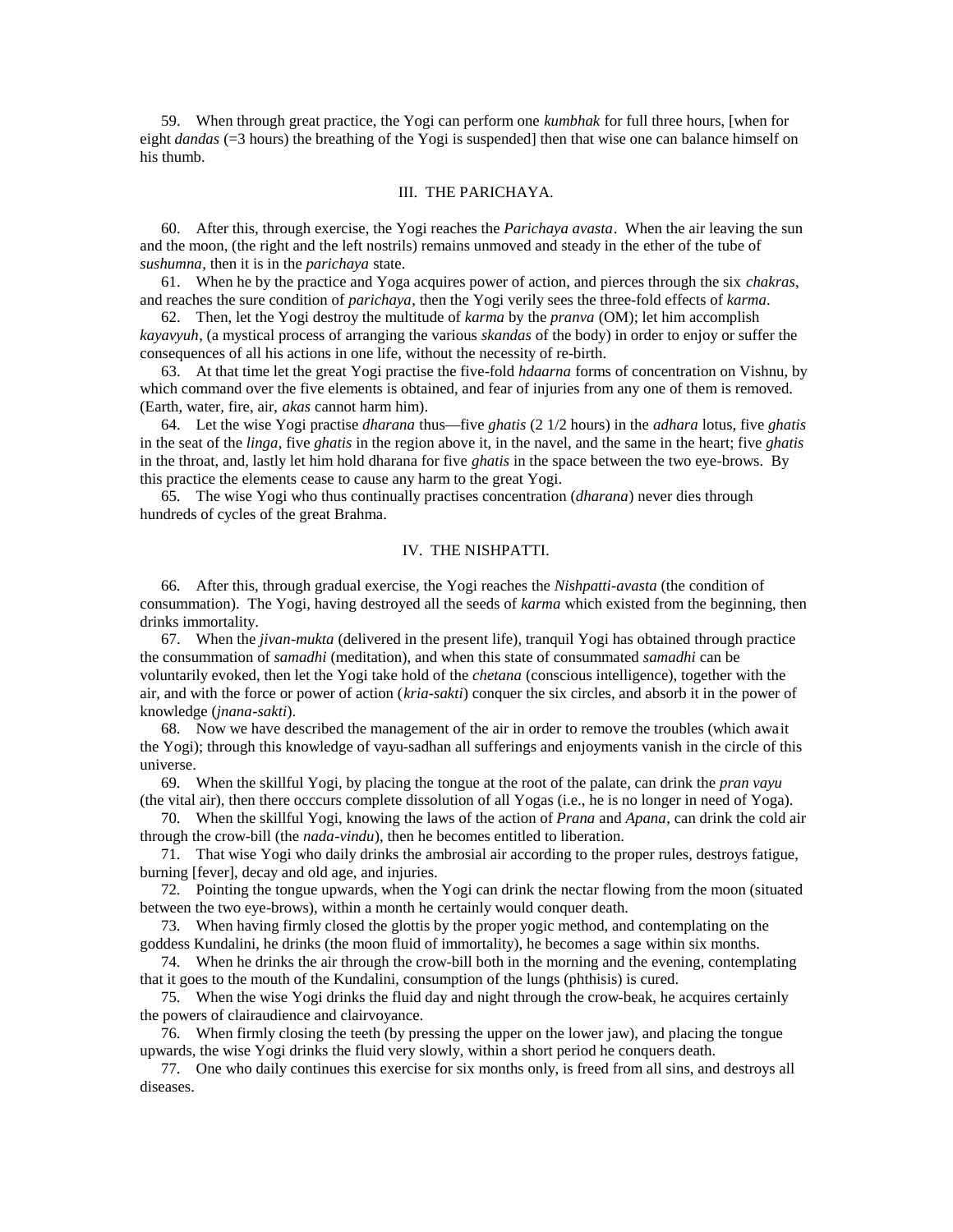78. If he continues this exercise for a year, he becomes Bhairava (the terrible); he obtains the powers of *anima*, &c., and conquers all elements and the elementals.

79. If the Yogi can remain for half a second with his tongue drawn upwards, he becomes free from disease, death, and old age.

80. Verily, verily, I tell you the truth that the person never dies who contemplates by pressing the tongue, combined with the vital fluid.

81. Through this exercise and Yoga he becomes like a Kamdeba (the lord of desires) without a rival. He feels neither hunger, nor thirst, nor sleep, nor trance.

82. Acting upon these methods, the great Yogi becomes in the world perfectly independent; and freed from all obstacles, he can go everywhere.

83. By practising thus, he is never re-born, nor acquires virtue and vice, but enjoys eternity with the gods.

#### THE POSTURES.

84. There are eighty-four postures, of various modes. Out of them, four ought to be adopted, which I mention below:—1. Siddhasana; 2. Padmasana; 3. Ugrasana; 4. Svastikasana.

85. The Siddhasana that gives success to the adept is as follows:—Pressing with care by the heel the *yoni*, the other heel the Yogi should place on the *Lingam*; he should fix his gaze upwards on the space between the two eyebrows, should be steady, and restrain his senses. His body particularly must be inflexible and without any bend. The place should be a retired one without any noise.

86. He who wishes to attain quick consummation of Yoga by exercise should adopt the Siddhasana posture and practise regulation of the breath.

87. Through this posture the Yogi leaving the world attains the highest end; throughout the world there is no posture more secret than this. By assuming and contemplating in this posture, the Yogi is freed from sin.

#### THE PADMASANA

88. I describe now the Padmasana which wards off (or cures) all diseases:—Having crossed the legs, carefully place the feet on the opposite thighs (*i.e*., the left foot on the right thigh, and *vice versa*); cross both the hands and place them similarly on the thighs; fix the sight on the tip of the nose; pressing the tongue against the root of the teeth, (the chin should be elevated, the chest expanded) then draw the air slowly, fill the chest with all your might, and expel it slowly in an unobstructed stream.

89. It cannot be practised by everybody; (success cannot be obtained in it by *hoi polloi*); only the wise attains this grandeur.

90. By performing and practising this posture, undoubtedly the vital airs of of the adept at once become completely equable,—flow harmoniously through the body.

91. Sitting in the Padamasana posture, and knowing the action of the Prana and Apana, when the Yogi performs the regulation of the breath, he is emancipated. I tell you the truth. Verily I tell you the truth.

#### THE UGRASANA

92. Stretch out both the legs and keep them apart; firmly take hold of the head by the hands, and place it on the knees. This is called Ugrasana (the stern posture); it excites the motion of the air, destroys uneasiness of the body, and is also called *Paschima-uttan* (the posterior crossed posture). That wise man who daily practises this noble posture can certainly induce the flow of the air *per viam posteriori*.

93. Those who practise this obtain all the *siddhis* (psychic powers); therefore those desirous of attaining powers should practise this diligently.

94. This should be kept secret with the greatest care, and not be given to anybody and everybody. Through it, *vayu-siddhi* is easily obtained, and it destroys a multitude of miseries.

#### THE SVASTIKASANA

95. Place the soles of the feet completely under the thighs, keep the body straight, and sit at ease. This is called the Svastikasana.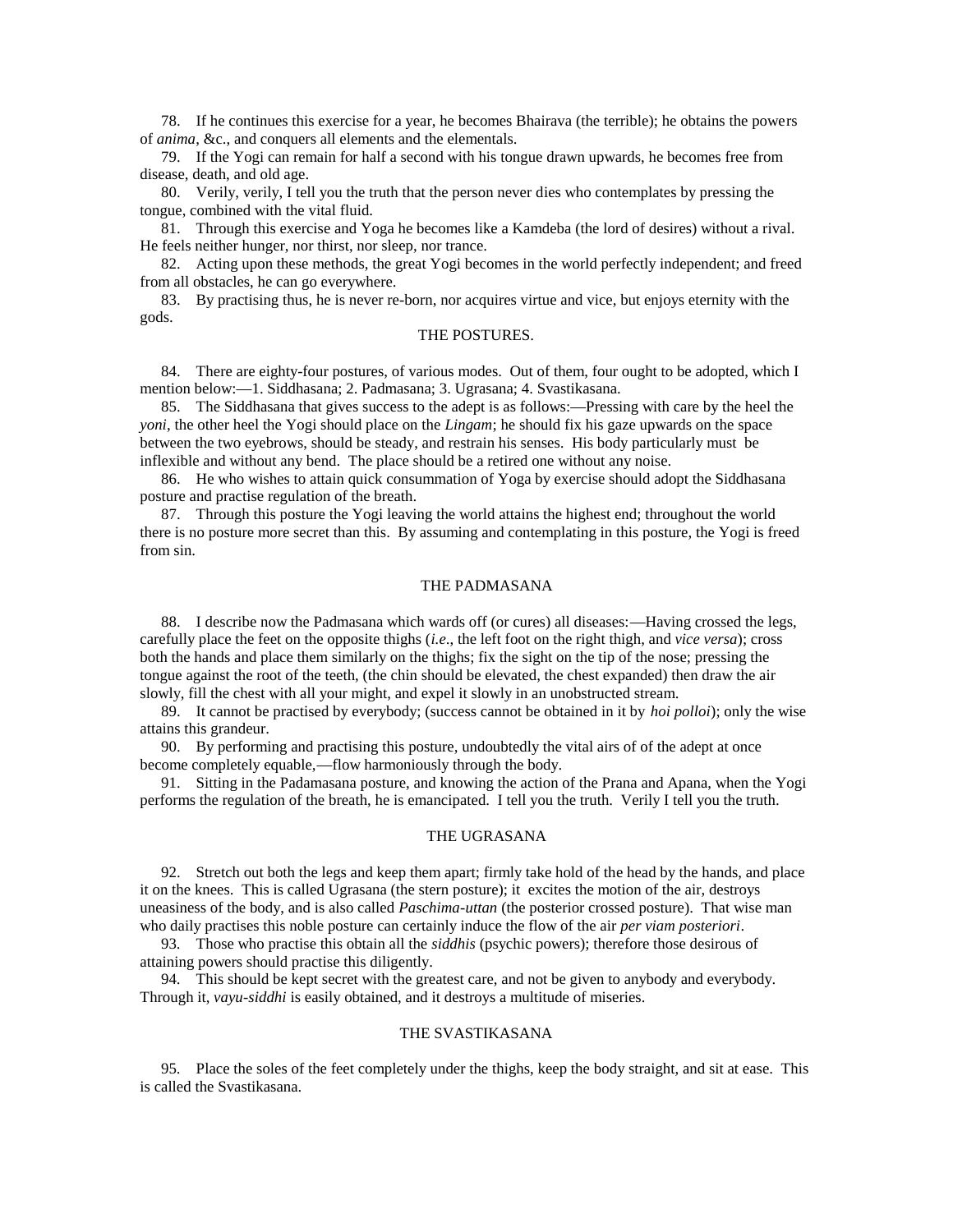96. In this way, the wise Yogi should practise the regulation of the air. No disease can attack his body, and he obtains *vayu siddhi.*

97. This is also called the Sukhasana, the posture of felicity. This health-giving good Svastikasana should be kept secret by the Yogi.

# CHAPTER IV.

# YONI-MUDRA.

FIRST with a strong inspiration fix the mind in the *adhar* lotus. Then engage in contracting the Yoni which is situated between the anus and the genital organ.

2. Then let him contemplate that the God of Love resides in that Brahma Yoni, and that he is beautiful like Bandhuk flower (*Pentapetes Phoenicia*)—brilliant as tens of millions of suns, and cool as tens of millions of moons. Above this (Yoni) is a very small and subtle flame, whose form is intelligence (and which is very amiable). Then let him imagine that an union takes place between (Shiva and Shakti) spirit and matter.

3. There go through the path of Brahma (*i.e.,* sushumna vessel), the three bodies in their due order (*i.e.,* the gross, the subtle, and the causal bodies). Thence also is emitted the nectar, the characteristic of which is great bliss. Its colour is rosy, full of splendour, showering down in jets the immortal fluid. Let him drink this wine of immortality which is divine, and then again enter the Yoni (again enter the tavern, which most not be taken literally).

4. Then let him go again to the tavern (*i.e.,* the Yoni) through the practice of *matra Yoga* (*i.e.,* pranayama or drinking wine slowly or material copulation, &c.). This Yoni has been called by me as equal to life, in the Tantras. [The followers of the left hand path or Vam margis as they are called, may cite these verses as their authority for their demoralizing and profligate practice, which however is not actually meant by Siva.] 5. Again let him be absorbed in that Yoni where dwells the fire of death—the nature of Shiva, &c. Thus has been described by me the method of practising the great Yoni-mudra. From success in its practice there is nothing which cannot be accomplished.

6. Even those spells or mantras which are deformed, or paralyzed, or scorched by fire, or whose flame has become attenuated, or which are dark, and ought to be abandoned, or which are evil, or too old, or whi ch are proud of their budding youth, or have gone over to the side of the enemy, or weak and essence-less, without vitality; or which have been divided into hundreds of parts, even they (spells) become fertile through time and method. All these can give powers and emancipation when properly given to the neophyte by the Guru; after having initiated him according to the proper rites, and annointed him a thousand times. This Yoni-mudra has been described in order that the student may deserve (to be initiated into the mysteries of,) and receive the mantras (spells).

7. He who practises Yoni-mudra is not polluted by sin, were he to murder thousand Brahmans or kill all the inhabitants of the three worlds.

8. Were he to kill his Guru, or drink wine, or commit theft, or violate the bed of his Guru, he is not to suffer for any of these transgressions.

9. Therefore those who wish for emancipation should practise this daily. Through practice (*abhyasa*) success is obtained; through practice one gains liberation.

10.Perfect knowledge is formed through practice. Yoga is attained through practice; success in Mudras comes by practice: through practice is gained the success in pranayama. Death can be cheated of its prey through practice, and man becomes the conqueror of death by practice.

11.Through practice one gets the power of *vach* (prophecy), and the power of going everywhere through mere exertion of will. This Yoni-mudra should be kept in great secrecy, and not to be given to everybody. Even when threatened with death, it should not be revealed or given to others.

# THE MUDRAS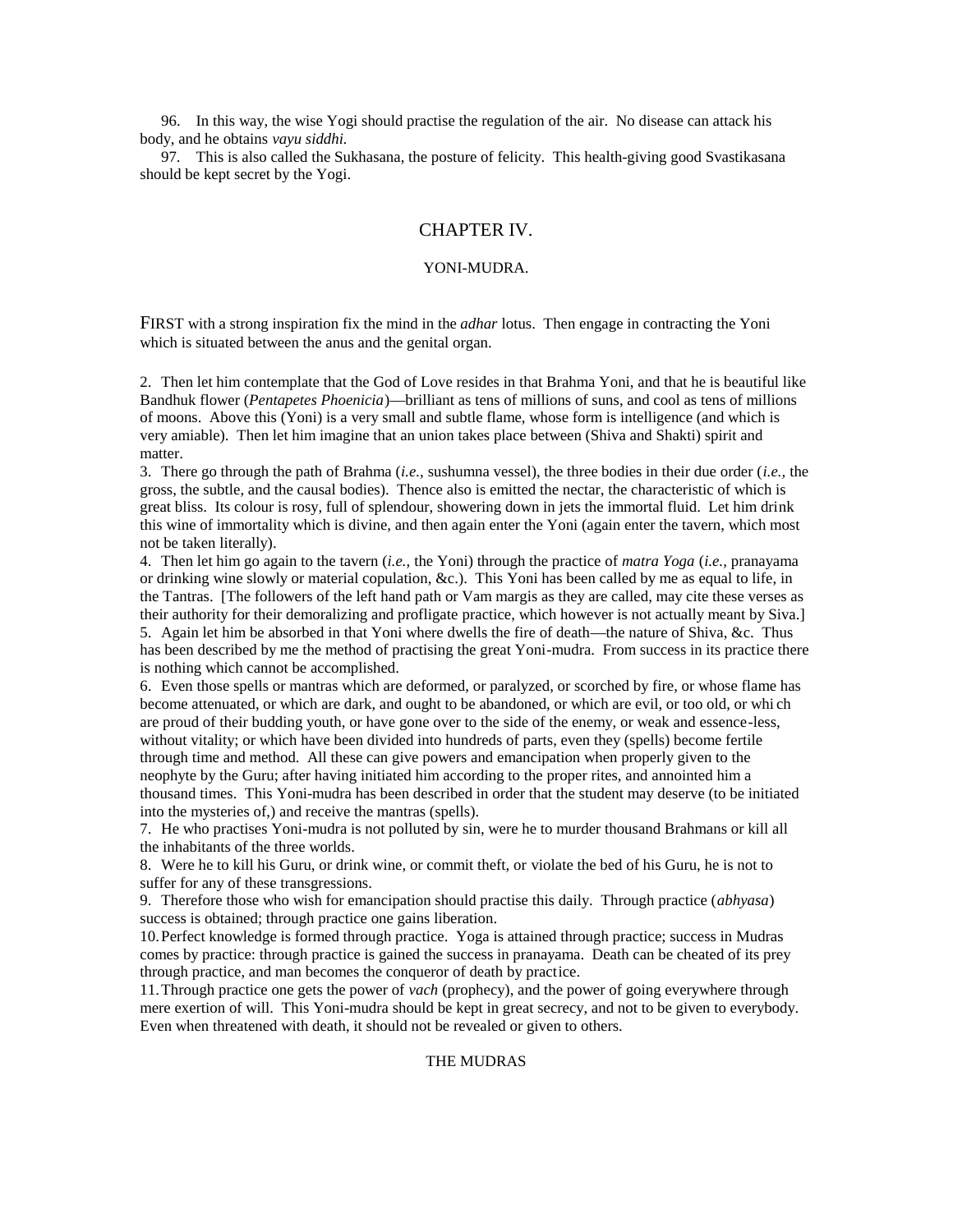12.Now I shall tell you the highest agency of success in Yoga. Wise adepts should keep it secret. It is the most inaccessible Yoga or magic.

13.When the sleeping goddess Kundali is awakened through the favor of Guru, then all the lotuses and the bonds are readily pierced through.

14.Therefore, in order that the goddess who is asleep in the mouth of the Brahmarandhra (the innermost hollow of Sushumna) be awakened, the Mudras should be practised with the greatest care.

15.Out of the many Mudras, the following ten are the best:—(1) Mahamudra, (2) Mahbandha, (3) Mahveha, (4) Khechari, (5) Jalandhar, (6) Mulabandha, (7) Viparitkarana, (8) Uddana, (9) Vajroni, and (10) Shaktichalana.

16.My dearest, I shall now describe to you the Mahamudra; from whose knowledge the ancient adept Kapila and others obtained psychic powers and success.

#### 1.—MAHA-MUDRA.

17.In accordance with the instructions of the Guru, press gently the perineum situated between the anus and the sexual organ with the heel of the left foot. Stretching the right foot out, hold it fast by the two hands. Having closed the nine gates (of the body) place the chin on the chest. Now send the thinking principle (chitta) to the path of thought, and practise the art of dreaming. This is the Mahamudra, held secret in all the Tantras. The steady-minded Yogi having practised it on the left side should then practise it on the right side; and in all cases must be firm in pranayama—the regulation of the breath.

18.In this way, even the most unfortunate Yogi might obtain success. By this means all the vessels of the body are roused and stirred into activity; the semen is stopped within, the decay of life is checked, and sins destroyed. All diseases are healed, the gastric fire is increased; it gives faultless beauty to the body, and destroys decay and death. All the fruits of desires and pleasures are obtained, and the senses are conquered. The Yogi fixed in meditation acquires all the above-mentioned things through practice. There should be no hesitation in doing so.

19.O ye worshipped of the gods! know that this Mudra is to be kept secret with the greatest care. Obtaining this, the Yogi crosses the ocean of the world.

20.This Mudra described by me is the giver of all desires to the practitioner; it should be practised in secrecy, and ought never to be given to everybody.

# 2.—MAHA-BANDHA

21.Having extended the (right) foot, place it on the (left) thigh; contract together the anus and the perenium, draw the *apana vayu* upwards and join it with the *samana vayu*; bend the *prana vayu* downwards, and then let the wise Yogi bind them in trinity in the navel (*i.e.* the *prana* and the *apana* should be forced to join with the *samana* in the navel). I have told you now the Mahabandbha, which shows the way to emancipation. By this, all the fluids in the vessels of the body of the Yogi are driven or propelled towards the head. This should be practised with great care alternately with both feet. 22.Through this practice, the wind enters the middle channel of the Sushumna, the body is invigorated by it, the bones are firmly knitted, the heart of the Yogi becomes full (of cheerfulness). By this Bandha, the great Yogi accomplishes all his desires.

#### 3.—MAHA-VEDHA

23.O goddess of the three worlds, when the Yogi, while performing the Mahabandha, causes the union of the *prana* and *apana vayus,* and filling in the viscera with air drives it slowly towards the nates, it is called Mahavedha.

24.The best of the Yogis having, through the help of the *vayu,* pierced with this perforator, the knot which is in the path of Sushumna, should then pierce the knot of Brahma.

25.He who practises this Mahavedha (the great perforation) with great secrecy, obtains *vayu-siddhi* (success over the wind). It destroys decay and death.

26.The gods residing in the circles (nervous plexuses and ganglionic centres) tremble owing to the gentle influx and eflux of air in pranayama); the great goddes Kundali Maha Maya is also absorbed in the mount Kailasa.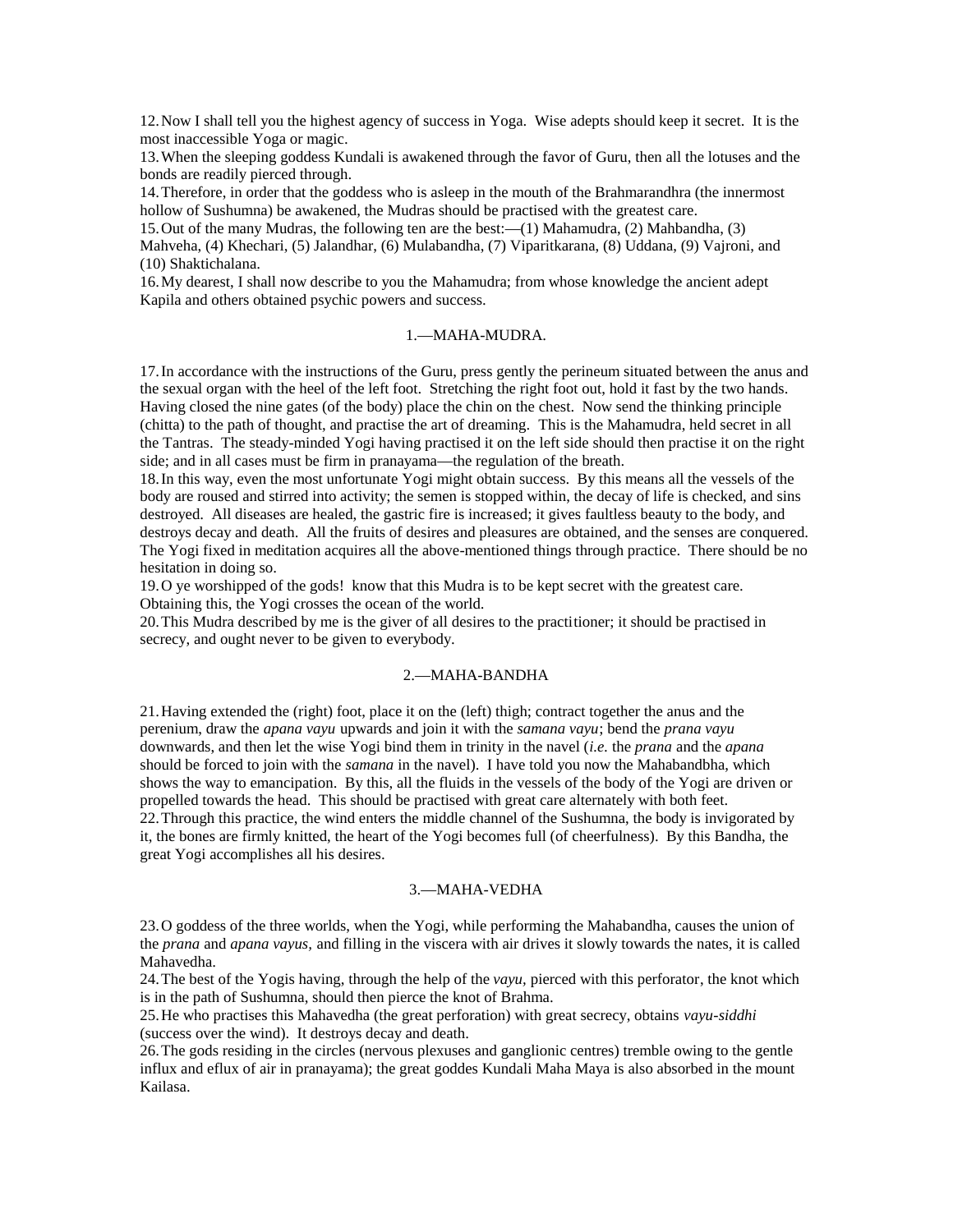27.The Mahamudra and Mahabandha become fruitless if they are not followed by Maha-vedha; therefore the Yogi should practice all these three successively with great care.

28.He who practices these three daily four times with great care, undoubtedly conquers death within six months.

29.Only the adept knows the importance of these three and no one else; knowing these, the practitioner obtains all psychic powers.

30.This should be kept in great secrecy by the practitioner desirous of obtaining power; otherwise it is certain, that the coveted powers can never be obtained through the practice of Mudras.

# 4.—KHECHARI.

31.The wise Yogi sitting in *vajrasana* posture, should firmly fix his gaze on the spot in the middle of the two eye-brows, in a place free from all disturbance; and reversing the tongue backwards, fix it in the hollow under the epi-glottis placing it with great care on the mouth of the well of nectar. This Mudra, described by me for the gratification of my devotees, is the Khechari-Mudra.

32.O, my beloved! know this to be the source of all psychic power; always practising it let him drink the ambrosia daily. By this he obtains *vigraha-siddhi* (psychic power over the microcosm) even as a lion to the elephant of death.

33.Whether pure or impure, in whatever condition one may be, if success be obtained in the Khechari, he becomes pure. There is no doubt in it.

34.He who practises it even for a moment crosses the great ocean of sins, and having enjoyed the pleasures of Devachan, is born into a noble family.

35.He who practises this Khechari-Mudra calmly and unrestrained, counts as seconds the period of hundred Brahmas.

36.He who knows this Khechari-Mudra according to the instructions of his Guru, obtains the highest end, though immersed in great sins.

37.O, ye adored of gods, this Mudra dear as life should not be given to everybody; it should be concealed with great care.

# 5.—JALANDHARA.

38. Having contracted the muscles of the throat, to press the chin on the breast, is said to be the Jalandhara-Mudra; even gods reckon it as inestimable. The fire in the region of the navel (*i.e.,* the gastric juice) drinks the nectar which exudes out of the thousand-petalled lotus. [In order to prevent the nectar to be thus consumed], he should practise this Bandha.

39. Through this Bandha, the wise Yogi himself drinks the nectar and obtaining immortality, enjoys the three-world.

40. This Jalandhara-Bandha is the giver of psychic powers to the adept; the Yogi desirous of powers should practise it daily.

#### 6.—MULA-BANDHA.

41. Pressing well the anus with the heel, forcibly to draw upwards the *apana vayu* slowly by practise, is described as the Mula-Bandha—the destroyer of decay and death.

42. If in the course of the practise of this Mudra the Yogi can unite the *apana* with the *prana vayu,* then it becomes of course the Yoni-Mudra.

43. He who has accomplished the Yoni-Mudra, what can he not accomplish in this world? Sitting in the *padmasana* posture, free from idleness, the Yogi, leaving the ground, moves through the air in virtue of this Mudra.

44. If the wise Yogi is desirous of crossing the ocean of the world, let him practise theis Bandha in secret, in a retired place.

45. Putting the head on the ground, let him stretch out his legs upwards, moving them round and round. This is *Vipa-rit-karana,* kept secret in all the Tantras.

46. The Yogi who practises it daily for three hours, conquers death and is not destroyed even in the Great Pralaya.

47. He who drinks nectar becomes equal to an adept; he who practises this Bandha becomes an adept among all creatures.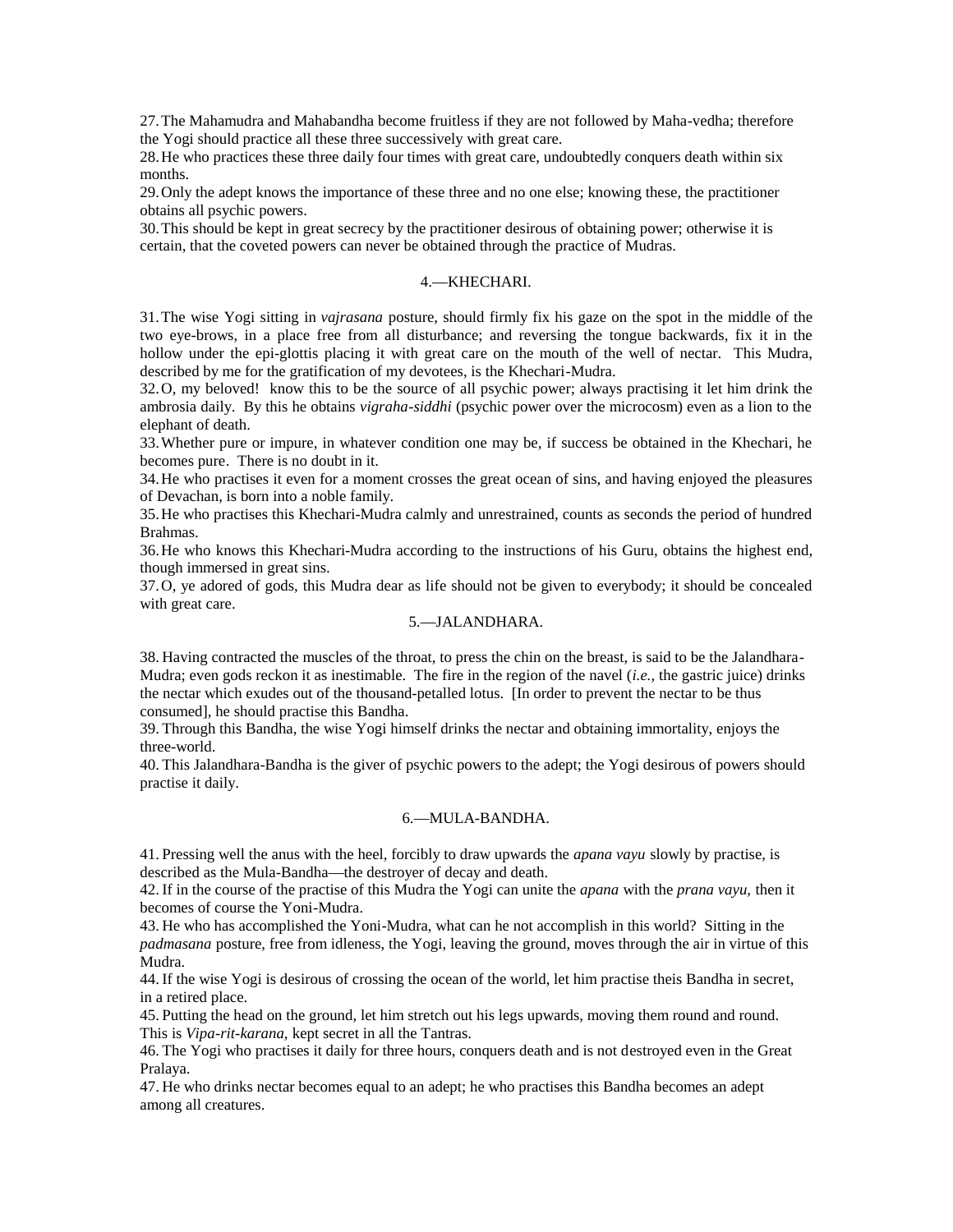## 8.—UDDANA-BANDHA.

48. When the intestines above and below the navel are brought to the left side, it is called the Uddana-Bandha—the destroyer of all sins and sorrows. The left vessels of the viscera should be brought above the navel. This is Uddana-Bandha, the lion of the elephant of death.

49. The Yogi who always practises it four times a day, purifies thereby his navel, through which the winds are purified.

50. By practising it for six months, the Yogi certainly conquers death; the fire of the stomach (the gastric juice) is kindled, and there takes place an increase of the fluids of the body.

51. Through this consequence the vigraha-siddhi is obtained. All the diseases of the Yogi are certainly destroyed by it.

52. Having found out a Guru, the wise Yogi should practise it with great care. This most inaccessible Mudra should be practised in a retired and undisturbed place.

#### 9.—VAJRONI-MUDRA

53. Actuated by mercy for my devotees, I shall now explain the Vajroni-Mudra, the destroyer of the darkness of the world, the most secret among all the secrets.

54. Even while following all his desires, and without conforming to the regulations of Yoga, a householder can become emancipated, if he practices the Vajroni-Mudra.

55. This Vajroni Yoga practice, gives emancipation even when one is immersed in sensuality; therefore it should be practised by the Yogi with great care.

56. First let the talented practioner introduce into his own body, according to the proper methods, the germcells from the female organ of generation, by suction up through the tube of the meatus urinarius; restraining in his own semen, let him practise copulation. If by chance the semen begins to move, let him stop its emission by the practice of the Yoni-Mudra. Let him place place the semen on the left hand duct, and stop further intercourse. After a while, let him continue it again. In accordance with the instructions of his preceptors, and by uttering the sound *hoom,* let him forcibly draw up through the contraction of the *apana vayu* the germ cells from the uterus.

57. The Yogi, worshipper of the lotus-feet of his Guru, should, in order to obtain quick success in Yoga, drink milk or nectar in this way.

58. Know semen to be moon-like, and the germ-cells the emblem of sun; let the Yogi make their union in his own body with great care.

59. I am the semen, *Sakti* (the goddess) is the germ-fluid; when they both are combined, then the Yogi reaches the state of success, and his body becomes brilliant and divine.

60. Ejaculation of the semen is death, preserving it within is life; therefore, let the Yogi preserve his semen with great care.

61. Verily, verily, men are born and die through semen; knowing this, let the Yogi always practise to preserve his semen.

62. When through great efforts success in the preservation of the semen is obtained, what then cannot be achieved in this world? Through the greatness of this preservation, (*i.e.,* through celibacy) one becomes like me in glory.

63. The *vindu* (semen) causes the pleasure and pain of all creatures living in this world, who are infatuated, are subject to death and decay. For the Yogi, this preservation of semen is the best of all Yogas, and it is the giver of happiness.

64. Though immersed in enjoyments, men get powers through its practice. Through the force of his practice, he becomes an adept in due season, in his present life.

65. The Yogi certainly obtains through this practice all kinds of powers, at the same time enjoying all the innumerable enjoyments of this world.

66. This Yoga can be practised along with much enjoyment; therefore the Yogi should practise it.

67. There are two modifications of the Vajroni, called *sahajoni,* and *amarani*. By all means let the Yogi preserve the semen.

68. If at the time of copulation, the *vindu* is forcibly emitted, and there takes place an union of the sun and the moon, then let him absorb this mixture through the tube of the male organ. This is *amarani*.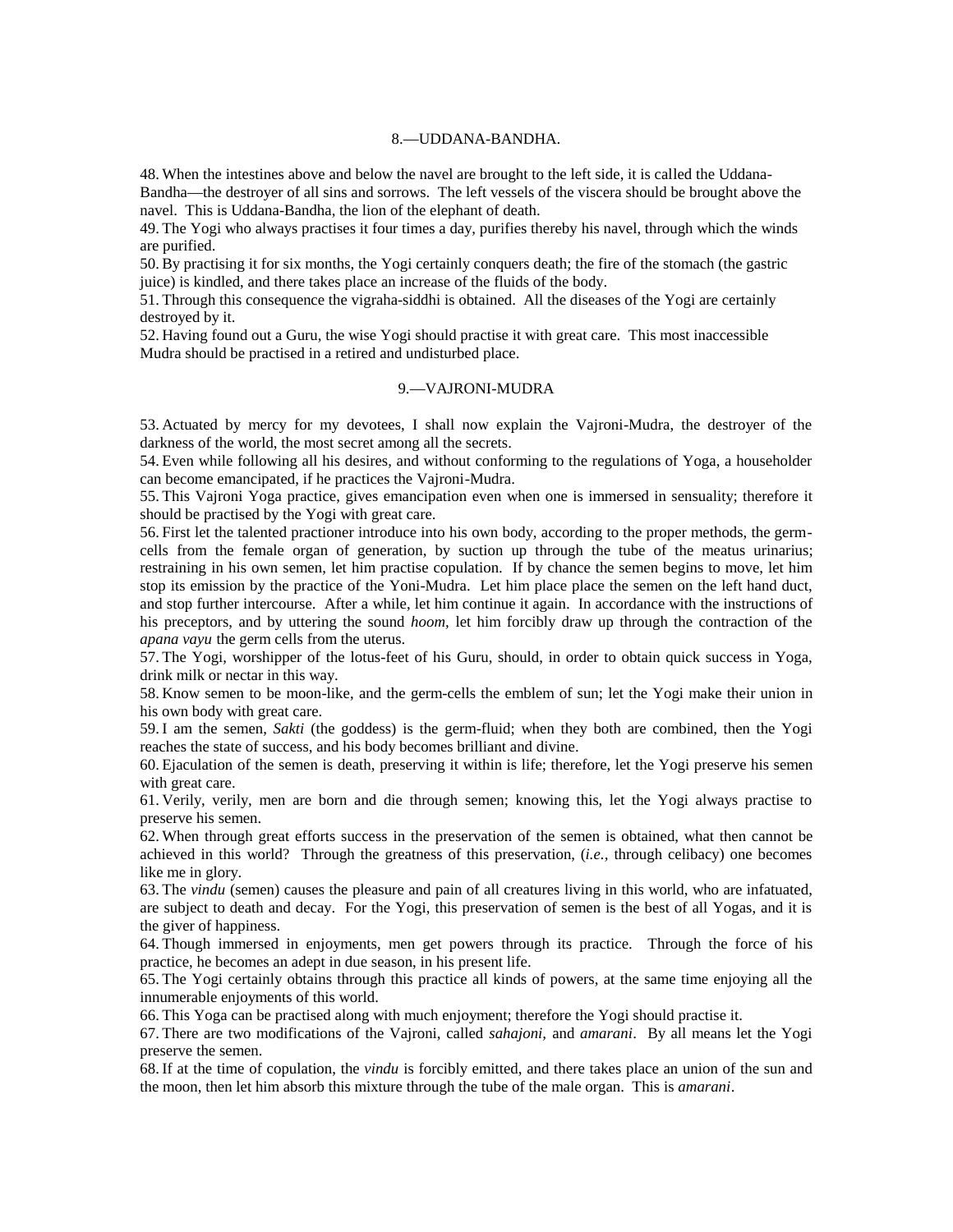69. The method by which the *vindu* on the point of emission can be witheld through the Yoni-Mudra, is called *sahajoni*. It is kept secret in all Tantras.

70. Though ultimately the action of them (*amarani* and *sahajoni*) is the same, there has arisen difference owing to the difference of nomenclature. Let the Yogi practise them with the greatest care and perseverance.

71. Through love for my devotees, I have revealed this Yoga; it should be kept secret with the greatest care, and not to be given to every body.

72. It is the most secret of all secrets that ever were or shall be; therefore let the prudent Yogi keep it with the greatest secrecy possible.

73. When at the time of voiding urine, the Yogi draws it up forcibly through *apana vayu,* and keeping it up, discharges it surely and slowly; and practises this daily according to the instructions of his Guru, he obtains the *vindu-siddhi* power over semen, that gives great powers.

74. He who practises this daily according to the instructions of his Guru does not lose his semen, were he to enjoy a hundred women at a time.

75. O Pavarti, when *vindu siddhi* is obtained, what else cannot be accomplished? even the inaccessible glory of my godhead can be attained through it.

## 10.—SAKTI-CHALAN

76. Let the wise Yogi forcibly and firmly draw up the goddess Kundali sleeping in the *adhar* lotus, by means of the *apana vayu*. This is Sakti-Chalan Mudra, the giver of all powers.

77. He who practises this Sakti-Chalan daily, gets increase of life, and destruction of diseases.

78. Leaving sleep, the serpent (*i.e.,* the Kundali) herself goes up; therefore le the Yogi desirous of power practise this.

79. He who practises always this best Sakti-Chalan according to instructions, obtains the *vigraha-siddhi,* which gives the powers of the *anima,* etc., and has no fear of death.

80. He who practises the Sakti-Chalan properly for two seconds, and with care, is very near to success. This Mudra should be practised by the Yogi in the proper posture.

81. These are the ten Mudras, whose equal there never was, nor ever shall be; through the practise of any one of them, a person becomes an adept and obtains powers.

# **CHAPTER V.**

PAVARTI.-O Lord, O beloved Shankar! tell me, for the sake of those whose minds search after the sumnum bonum, the obstacles and hinderances to Yoga.

2. SHIVA.-Hear O Goddess! I shall tell thee, all the obstacles that stand in the path of Yoga. For the atttainment of emancipation, enjoyments *(bhoga)* are the greatest of all impediments.

#### BHOGA (ENJOYMENT).

3. Women, beds, seats, dresses, and riches are but mockeries. Chewing of betels, carriages, emoluments, kindoms, and powers; gold, silver, as well as copper, gems, aloe wood, and kine; learning theVedas and the Shastras; dancing, singing and ornaments, harp, flute and drum; riding on elephants and horses; wives and children, worldly enjoyments; all these are so many impediments. These are the obstacles which arise from *bhoga* (enjoyment). Hear now the impediments which arise from religion.

# DHARMA (RELIGION).

4. The following are the obstacles which religion interposes:-ablutions, worship of deities, observing the sacred days of the moon, fire sacrifice, desire of *moksha,* vows and penances, fasts, religious observances, silence, the controlling of senses, contemplation, and the object of contemplation, *mantras,* alms-giving, world-wide fame, excavating and endowing of tanks, wells, ponds, convents and groves; sacrifices, vows of starvation, Chandrayana, and pilgrimages.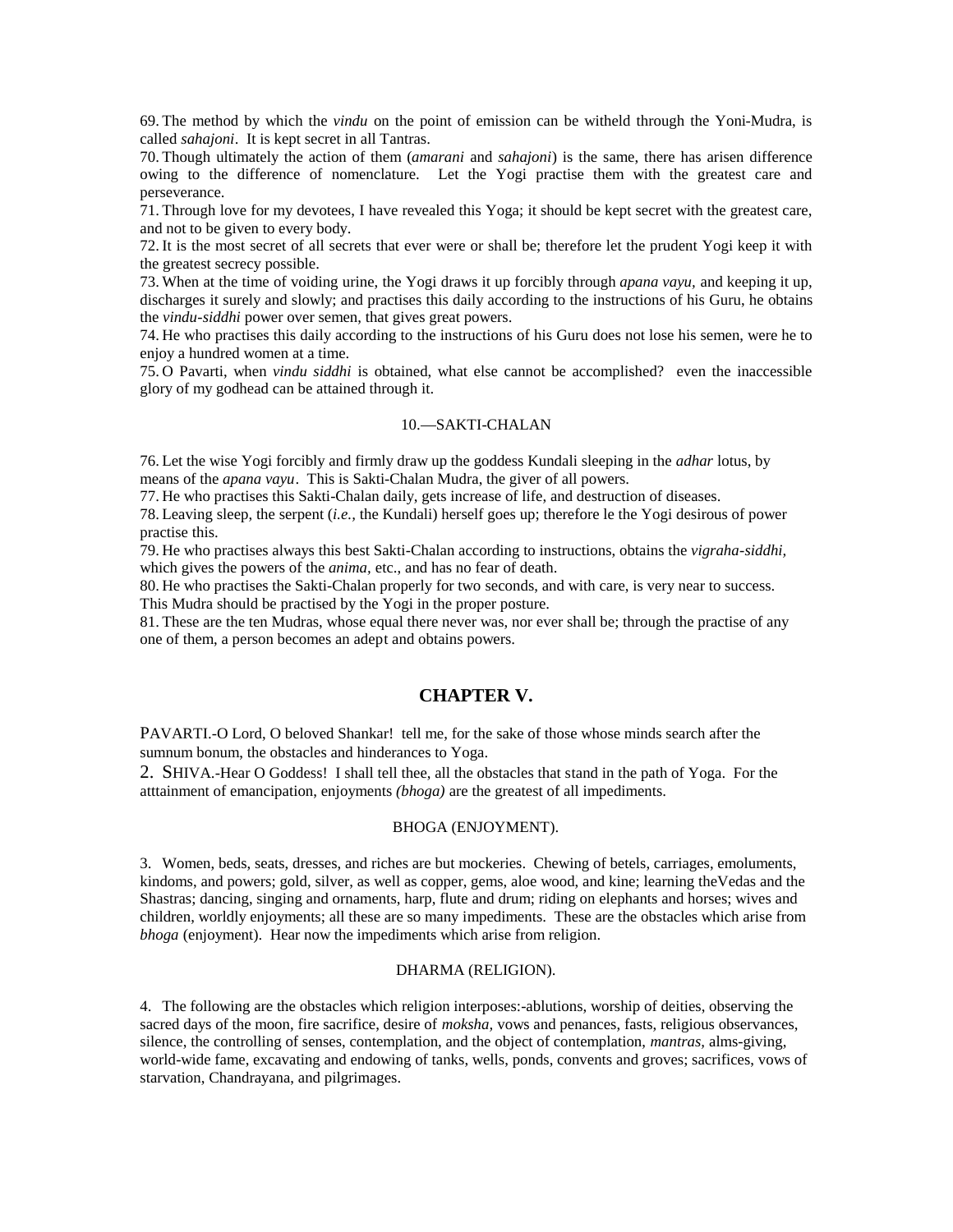#### JNANA (KNOWLEDGE-OBSTACLES).

5. Now I shall describe, O Parvati, the obstacles which arise from knowledge. Sitting on the *Goumukh* posture and practising Dhauti (washing the intestines by Hatha Yoga). Knowledge of the distribution of the *nadis* (the vessels of the human body), learning of pratyahar (subjugation of the senses), trying to awaken the Kundalini force, moving quickly the belly (a process of Hatha Yoga), entering into the path of the *indriyas,* and knowledge of the action of the *nadis;* these are the obstacles. Now listen to the mistaken notions of diet, O Parvati!

6. That *samadhi* (trance) can be at once induced by drinking certain new chemical essences, and by eating certain kinds of food is a mistake. Now hear about the mistaken notions of the influence of company. 7. "Keep the company of the virtuous, and avoid that of the vicious" (is a mistaken notion). Measuring of the heaviness and lightness of the inspired and expired air (is an erroneous idea).

8. Belief that Brahma (God) is personal, with or without form, and that he comforts our hearts is also a mistake: all the above false notions are impediments which appear in the shape of jnana (knowledge).

# KINDS OF YOGA.

9. First Mantra-Yoga, second Hatha-Yoga, third Laya-Yoga, fourth Raj-Yoga, which discards duality.

## SAKHAKS (ASPIRANTS).

10. Know that aspirants are of four orders:-mild, moderate, ardent and the most ardent-the best, who can cross the ocean of the world.

#### MRIDU (MILD).

11. Men of small enterprise, oblivious, sickly and finding faults with their teachers; avaricious, sinful gourmands, and those who cannot live without women, fickle, timid, diseased, not independent, and cruel; those whose characters, are bad and who are weak-know all the above to be mild sadhaks. With great efforts such men succeed in twelve years; them the teacher should know fit for the Mantra-Yoga.

## MADHYA (MODERATE).

12. Liberal-minded, merciful, desirious of virtue, sweet in their speech; who never go to extremes in any undertaking-these are the middling. These are to be initiated by the teacher in Laya-Yoga.

#### ADHIMATRA (ARDENT).

13. Firm-minded, knowing the Laya-Yoga, independent, full of energy, magnanimous, full of sympathy, forgiving, truthful, courageous, full of faith, worshippers of the lotus-feet of their Gurus, engaged always in the practice of Yoga, -know such men to be adhimatra. They obtain success in the practice of Yoga within six years, and ought to be initiated in Hatha-Yoga and its branches.

# ADHIMATRA-TAMA (THE MOST ARDENT).

14. Those who have the largest amount of energy, are enterprising, engaging, heroic, who know the Shastras, and are persevering, free from the effects of blind emotions, and not easily confused, who are in the prime of their youth, moderate in their diet, rulers of their senses, fearless, clean, skilful, charitable, a help to all; competent, firm, talented, contented, forgiving, good-natured, religious, who keep their endeavours secret, of sweet speech, peaceful, who have convictions and are worshippers of God and Guru, who are averse to fritter away their time in society, and are free from any grievous malady, who are acquainted with the duties of the *adhimatra,* and are the practitioners of every kind of Yoga-undoubtedly they obtain success in three years; they are entitled to be initiated in all kinds of Yoga, without any hesitation.

#### INVOCATION OF THE SHADOW (PRATIKOPASANA).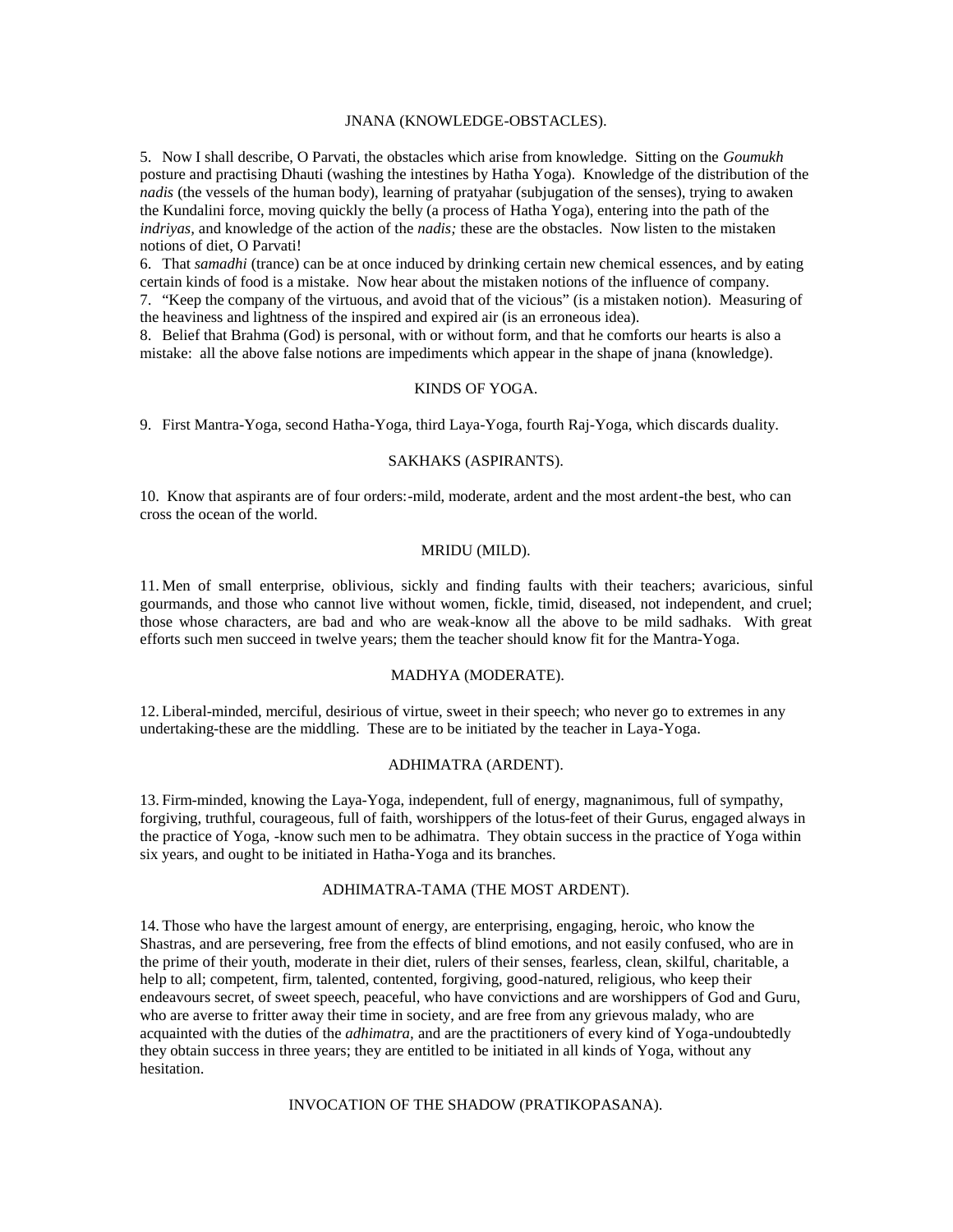15. The invocation of Pratik (shadow) gives to the devotee the objects seen as well as unseen; undoubtedly by its very sight, man becomes pure.

16. In a clear sun-lit sky behold with a steady gaze your own divine reflection; whenever this is seen even for a single second in the sky, you behold God at once in the sky.

17. He who daily sees his shadow in the sky, will get his years increased and will never die.

18. When the shadow is seen fully reflected in the field of the sky, then he obtains victory; and conquering the atmosphere, he goes everywhere.

#### HOW TO INVOKE?

19. At the time of the rising sun, or by moon, let him steadily fix his gaze on the neck of the shadow he throws; then after sometime let him look into the sky; if he sees a full grey shadow in the sky, it is auspicious.

20. He who always practises this and knows the Paramatma, becomes fully happy through the grace of his shadow.

21. At the time of commencing travel, marriage, or auspicious work, or when in trouble, it is of great use. This invocation of the shadow destroys sins and increases virtue.

22. By practising it always, he begins at last to see it in his heart, and the persevering Yogi receives salvation.

#### RAJ YOGA.

22.5 Let him close the ears with his thumbs, the eyes with the index fingers, the nostrils with the middle fingers, and with the remaining four fingers let him press together the upper and lower lips. The Yogi by having thus firmly confined the air, sees his soul in the shape of light.

23. When one sees, without obstruction, his light for even a moment, becoming free from sin, he reaches the highest end.

24. The Yogi, free from sin, and practising this continually, forgets his physical, subtle and causal bodies, and becomes one with that soul.

25. He who practises this in secrecy, is absorbed in the Brahma, though he had been engaged in sinful works.

26. This should be kept secret; it at once produces conviction; it gives *nirvan* to mankind. This is my most beloved Yoga. From practising this gradually the Yogi begins to hear the mystic sounds (nadas).

#### ANAHAD SOUNDS.

27. The first sound is like the hum of the honey-intoxicated bee, next that of a flute, then of a harp; after this, by the gradual practice of Yoga, the destroyer of the darkness of the world, he hears the sounds of ringing bells then the sounds like roars of thunder. When one fixes his full attention on this sound, being free from fear, he gets absorption, O my beloved!

28. When the mind of the Yogi is exceedingly engaged in this sound, he forgets all external things, and is absorbed in this sound.

29. By this practice of Yoga he conquers all the three qualities (*i.e.,* good, bad and indifferent); and being free from all states, he is absorbed in *chidakas* (the ether of intelligence).

#### A SECRET.

30. There is no posture like that of *Siddhasana,* no power like that of *Kumbka,* no *Mudra* like the *Khechari,* and no absorption like that of *nada* (the mystic sounds).

31. Now I shall describe to thee, O dear, the fore-taste of salvation, knowing which, even the sinful aspirant may obtain salvation.

32. Having adored the Lord God properly, and having completely performed the best of the Yogas, and being in a calm and steady state and posture, let the wise Yogi initiate himself into this Yoga by pleasing his Guru.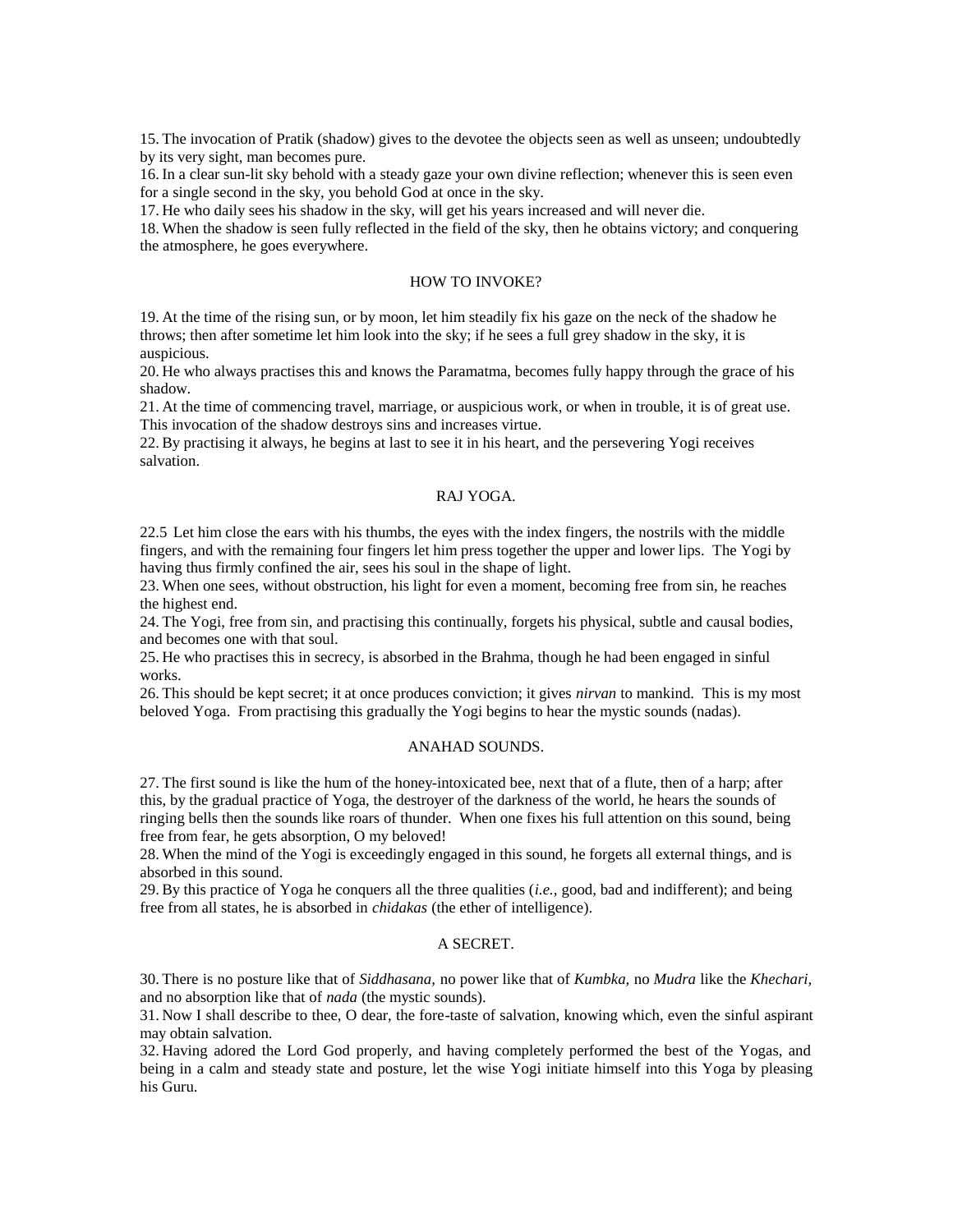33. Having given all his cattle and property to the Guru who knows Yoga, and having satisfied him with great care, let the wise man receive this initiation.

34. Having pleased the Brahmans (and priest), and accompanied by all kinds of good things, let the wise man receive this auspicious Yoga in my house (*i.e.,* the temple of Shiva) with purity of heart.

35. Having renounced by the above methods all his previous bodies (the results of his past karma), and being in his spiritual (or luminous) body, let the Yogi receive this highest Yoga.

36. Sitting in the padmasana Posture, renouncing the society of men, let the Yogi press the two *vijnana nadis* (the vessels of consciousness, perhaps coronary arteries) with his two fingers.

37. By obtaining success in this, he becomes all happiness and unstained; therefore, let him endeavour with all his might, in order to ensure success.

38. He who practises this always, obtains success within a short time; he gets also *vayu-siddhi* in course of time.

39. The Yogi who does it even once, verily destroys all sins; and undoubtedly in him, the *vayus* enter the middle channel.

40. The Yogi who practises this with perseverance is worshipped even by the gods; he receives the psychic powers of *anima, laghima,* &c., and can go everywhere throughout the three worlds at pleasure.

41. According to the strength of one's practice in commanding the *vayus,* he gets command over his body; the wise remaining in the spirit, enjoys the world in the present body.

42. This Yoga is a great secret, and not to be given to every body; it might be revealed to him only, in whom all the qualifications of a Yogi are perceived.

# VARIOUS KINDS OF DHARANA.

43. Let the Yogi seat himself in the Padmasana, and fix his attention on the cavity of the throat. Let him place his tongue at the base of the palate; by this he will extinguish hunger and thirst.

44. Below the cavity of the throat, there is a beautiful *nadi* (vessel) called kurma; when the Yogi fixes his attention on it, he acquires great concentration of the thinking principle (chitta).

45. When the Yogi constantly thinks that he has got a third eye-the eye of Shiva-in the middle of his forehead, he then perceives a fire brilliant like lightning. By contemplating on this light, all sins are destroyed, and even the most wicked person obtains the highest end.

46. If the experienced Yogi thinks of this light day and night, he sees the Siddhas (adepts), and can certainly converse with them.

47. He who contemplates on *sunya* (void or vacuum or space), while walking or standing, dreaming or waking, becomes altogether etherial, and is absorbed in the ether of *chid.*

48. The Yogi, desirous of success, should always obtain this knowledge; by habitual exercise he becomes equal to me; through the force of this knowledge, he becomes the beloved of all.

49. Having conquered all the elements, and being void of all hopes and worldly connections, when the Yogi sitting in the Padmasana, fixes his gaze on the tip of his nose, his mind becomes dead, and he obtains the spiritual power called *Khechari* (walking in the air).

50. The great Yogi beholds light, pure as the holy mountain (Kailash), and through the force of his exercise in it, he becomes the lord and guardian of the light.

51. Sleeping supinely on the ground, let him contemplate on this light; by so doing all his weariness and fatigue is destroyed. By contemplating on the back part of his head, he becomes the conqueror of death. We have described before the effect of fixing one's attention on the space between the two eyebrows (so it needs not be enumerated here).

# THE SIX CHAKRAS.

52. Of the four kinds of food (*i.e.,* that which is chewed, that which is sucked, that which is licked and that which is drunk) which a man takes, the chyle fluid is converted into three parts. The best part (or the finest extract of food) goes to nourish the *linga sharira* or subtle body (the seat of force). The second or middle part goes to nourish this gross body composed of seven *dhatus* (humours).

53. The third or the most inferior part goes out of the body in the shape of excrement and urine. The first two essences of food are found in the *nadis,* and being carried by them, they nourish the body from head to toe.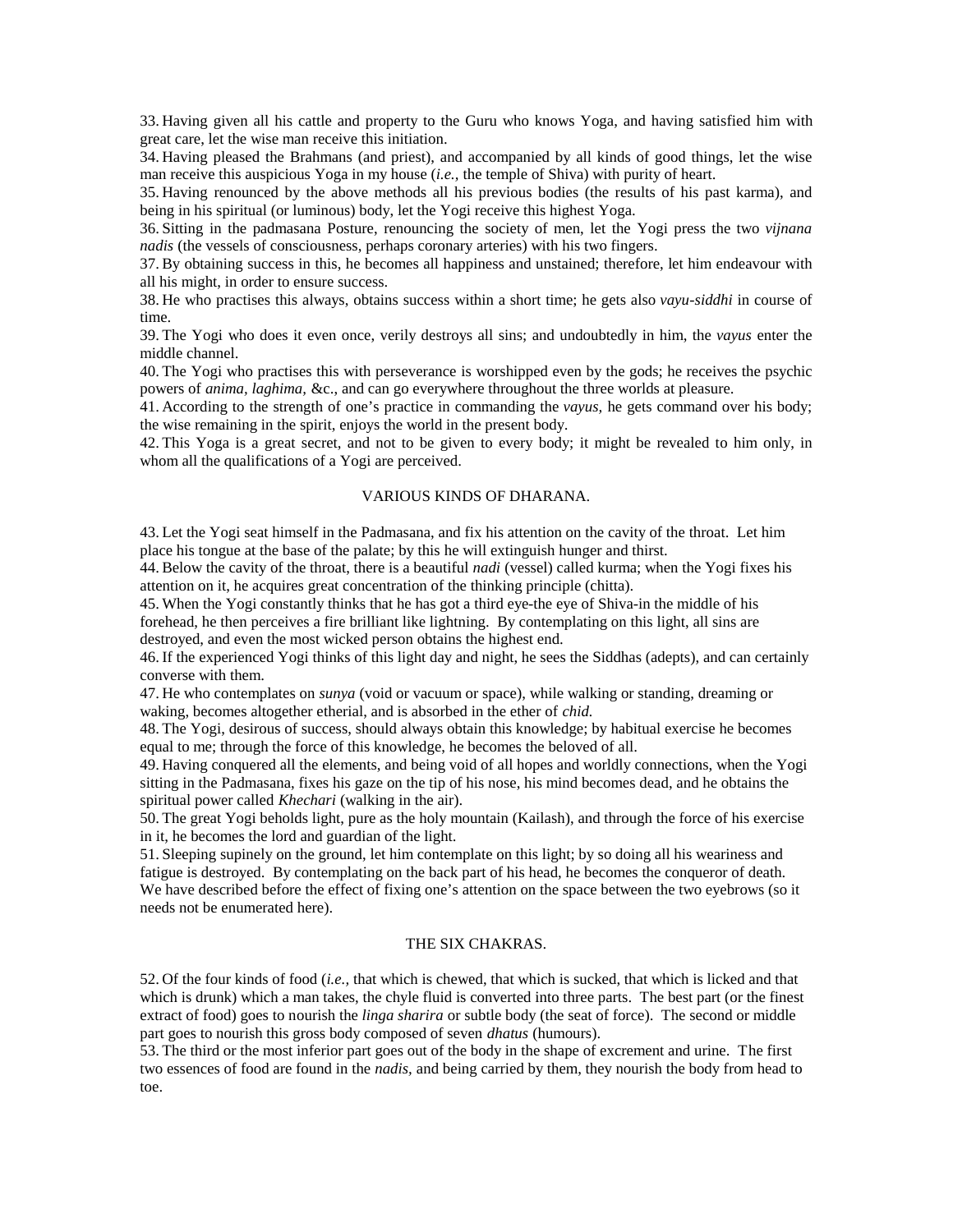54. When the *vayu* moves through all the *nadis,* then owing to this *vayu* (oxygen?) the fluids of the body get extraordinary force and energy.

55. The most important of these *nadis* are fourteen, distributed in different parts of the body and performing various functions. They are either weak or strong, and the *prana* (vitality) flows through them.

## MULADHAR CHAKRA.

56. Two fingers above the anus and two fingers below the *linga,* four fingers in width, is a space like a bulbous root.

57. Between the anus and the linga is the *yoni* having its face towards the back; that space is called the root; there dwells the goddess *Kundalini.* It surrounds all the *nadis,* and has three coils and a half; and catching its tail in its own mouth, it rests in the hole of the *Sushumna.*

58. It sleeps there like a serpent, and is luminous by its own light. Like a serpent it lives between the joints; it is the goddess of speech, and is called the *(vija)* seed.

59. Full of energy, and like burning gold, know this Kundalini to be the power *(Sakti)* of *Vishnu;* it is the mother of the three qualities-satwa (good), rajas (indifferent) and tamas (bad).

60. There, beautiful like the *Bandhuk* flower, is placed the seed of love; it is brilliant like burnished gold, and is described in Yoga as eternal.

61. The *Sushumna* also embraces it, and the beautiful seed is there; there it rests shining brilliantly like the autumnal moon, with the luminosity of millions of suns, and the coolness of millions of moons. O goddess! these three (fire, sun, and moon) taken together or collectively are called the *vija.* It is also called

the great energy. 62. It *(vija)* is endowed with the powers of action (motion), and sensation, and circulates throughout the

body. It is subtle, and has a flame of fire; sometimes it rises up, and at other times it falls down into the water. This is the great energy which rests in the perineum, and is called the *Swayambhu-linga* (the selfborn).

63. All this is called the *adhar-padma* (the fundamental lotus), and the four petals of it are designated by the letters va, s', sh, s.

64. Near this *Swayambhu-linga* is a golden region called *Kula* (family); its presiding adept is called *Deviranda,* and its presiding goddess called *Dakini.* In the center of that lotus is the *Yoni* where resides the *Kundalini;* the circulating bright energy above that, is called *kama-vija* (the seed of love). The wise man who always contemplates on this *Muladhar* obtains *Darduri-siddhi* (the frog-jump power); and by degrees he can altogether leave the ground (*i.e.,* rise in the air).

65. The brilliancy of the body is increased, the gastric fire becomes powerful, and freedom from disease, cleverness, and omniscience ensue.

66. He knows what has been, which is being, and what is to be, together with their causes; he can teach the unheard of sciences together with their mysteries.

67. On his tongue always dances the goddess of learning, be obtains *mantra-siddhi* (success in charms) through constant repetition only.

68. This is the dictum of the Guru:-"It destroys old age, death and troubles innumerable." The practitioner of pranayama ought always to meditate upon it; by its very contemplation, the great Yogi is freed from all sins.

69. When the Yogi contemplates this *Muladhar* lotus-the *Swayambhulinga*-then, undoubtedly at that very moment, all his sins are destroyed.

70. Whatever the mind desires, he gets; by habitual exercise he sees him who gives salvation, who is the best both in and out, and who is to be worshipped with great care. Better than Him, I know none.

71. He who leaving the Shiva (God) which is inside, worships that which is outside (*viz.,* worships idols), is like one who throws away the sweetmeat in his hand, and wanders away in search of food.

72. Thus meditate daily, without negligence on thy own *Swayambhulinga;* have no doubts that from this will come all psychic powers.

73. By habitual exercise, he gets success in six months; and undoubtedly his vayu enters the middle channel (the *Sushumna*).

74. He conquers the mind, and can restrain his breath and his semen; then he gets success in this as well as the other world, without doubt.

# 2. SWADHISTHAN CHAKRA.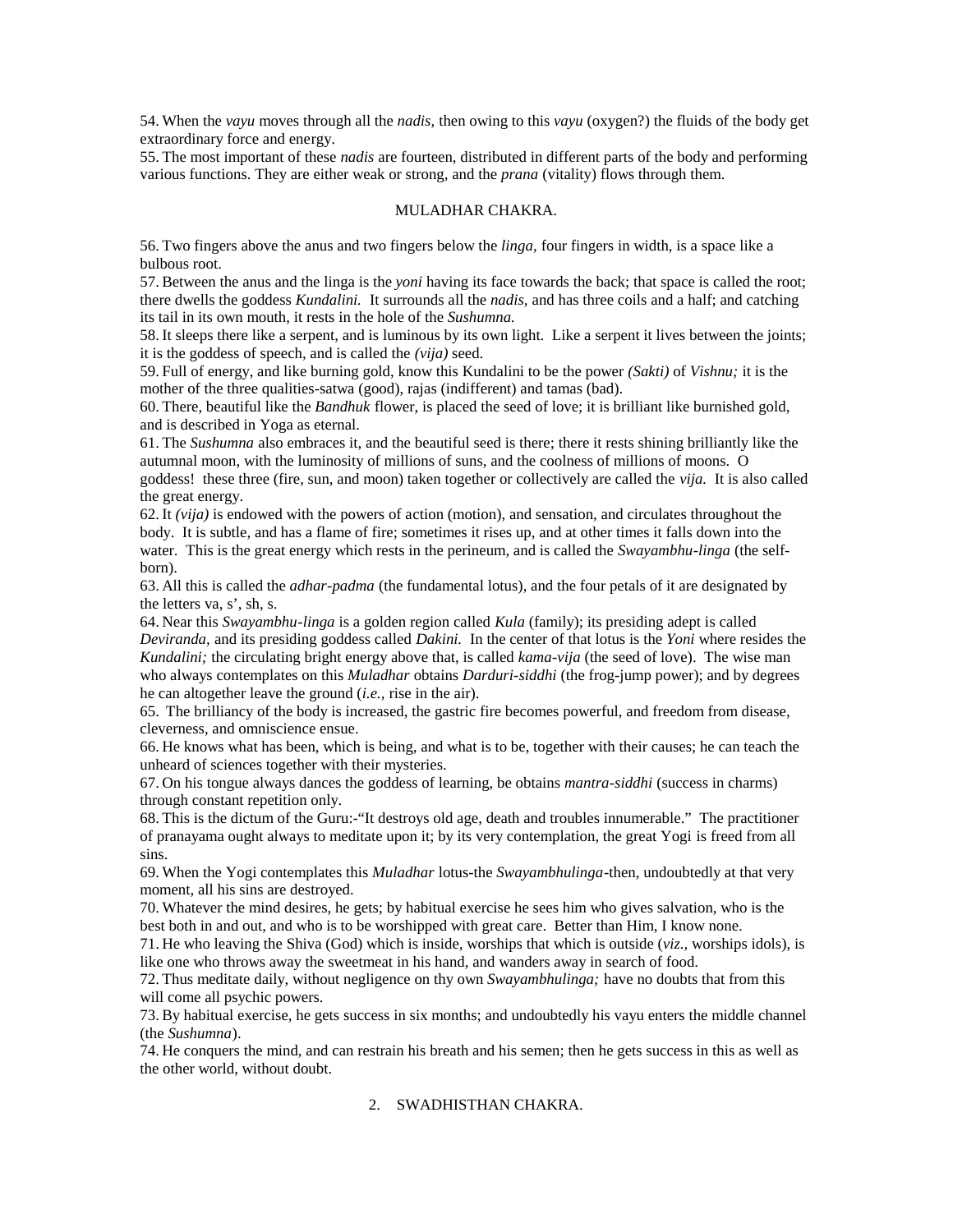75. The second Chakra is situated at the base of the sexual organ. It has six petals designated by the letters b, bh, m, y, r, l. Its stalk is called Swadhisthan, the color of the lotus is blood-red, its presiding adept is called Balakhya, and its goddess, Rakioi.

76. He who daily contemplates this *Swadhisthan-lotus* becomes an object of love and adoration to all beautiful goddesses.

77. He fearlessly recites the various Shastras and sciences unknown to him before; becomes free from all diseases, and moves throughout the entire universe.

78. Death is eaten by him, he is eaten by none; he obtains the highest psychic powers like *anima, laghima,* etc. The *vayu* moves equably throughout his body; the humours of his body also are increased; the ambrosia exuding from the etherial lotus also increases in him.

# 2. MANIPUR CHAKRA.

79. The third Chakra called Manipur is situated near the navel; it is of golden color, having ten petals designated by the letters d, dh, n, t, th, d, dh, n, p, ph.

80. Its presiding adept is called Rudrakhya-the giver of all auspicious things, and the presiding goddess of this place is called the most sacred Lakini.

81. When the Yogi contemplates on the Manipur lotus, he gets the psychic power called the patal-siddhi-the giver of constant happiness. He becomes lord of desires, destroys sorrows and diseases, cheats death, and can enter the body of another.

82. He can make gold, etc., see the adepts (clairvoyantly), discover medicines for diseases, and see hidden treasures.

# 2. ANAHAT CHAKRA.

83. In the heart, is the fourth Chakra, the Anahat. It has twelve petals designated by the letters k, kh, g, gh, n, ch, chh, j, jh, n, t, th. Its color is deep blood-red; it has the seed of *vayu,* and is a very pleasant spot. 84. In this lotus is a flame called *van linga;* by contemplating on this, one gets objects of the seen and the unseen universe.

85. Its presiding adept is Pinaki, and the Kakini is its goddess. He who always contemplates on this lotus of the heart is eagerly desired by the daughters of gods.

86. He gets immeasurable knowledge, knows the past, present and future time; has clairaudience, clairvoyance and can walk in the air, whenever he likes.

87. He sees the adepts, and the goddess known as Yoginis; obtains the psychic powers known as *Kechari,* and conquers all who move in the air.

88. He who contemplates daily the second *Van linga* undoubtedly obtains the psychic power called Khechari (moving in the air) and Bhuchari (going at will all over the world).

89. I cannot fully describe the importance of the meditation of this lotus; even the gods Brahma, etc., keep the method of its contemplation secret.

# 2. VISHUDDHA CHAKRA.

90. This Chakra is situated in the throat, is the fifth, and is called the Vishuddha lotus. Its color is like brilliant gold (or smoke color), and it is adorned with sixteen petals and is the seat of the vowel sounds-i.e., its sixteen petals are designated by the sixteen vowels-a, a', i, i', u', u', ri, ri', lri, lri', e, ai, o, au, um, ah. Its presiding adept is called *Chhagalanda,* and its presiding goddess is called *Sákini.*

91. He who always contemplates it, is truly the lord of the Yogis, and deserves to be called wise; by the meditation of his Vishuddha lotus, the Yogis at once understand the four *Vedas* with their mysteries. 92. When the Yogi, fixing his mind on this secret spot, feels angry, then undoubtedly all the three worlds begin to tremble.

93. Even, if by chance, the mind of the Yogi is absorbed in this place, then he becomes unconscious of the external world, and enjoys certainly the inner world.

94. His body never grows weak, and he retains his full strength for a thousand of years, it becomes harder than adamant.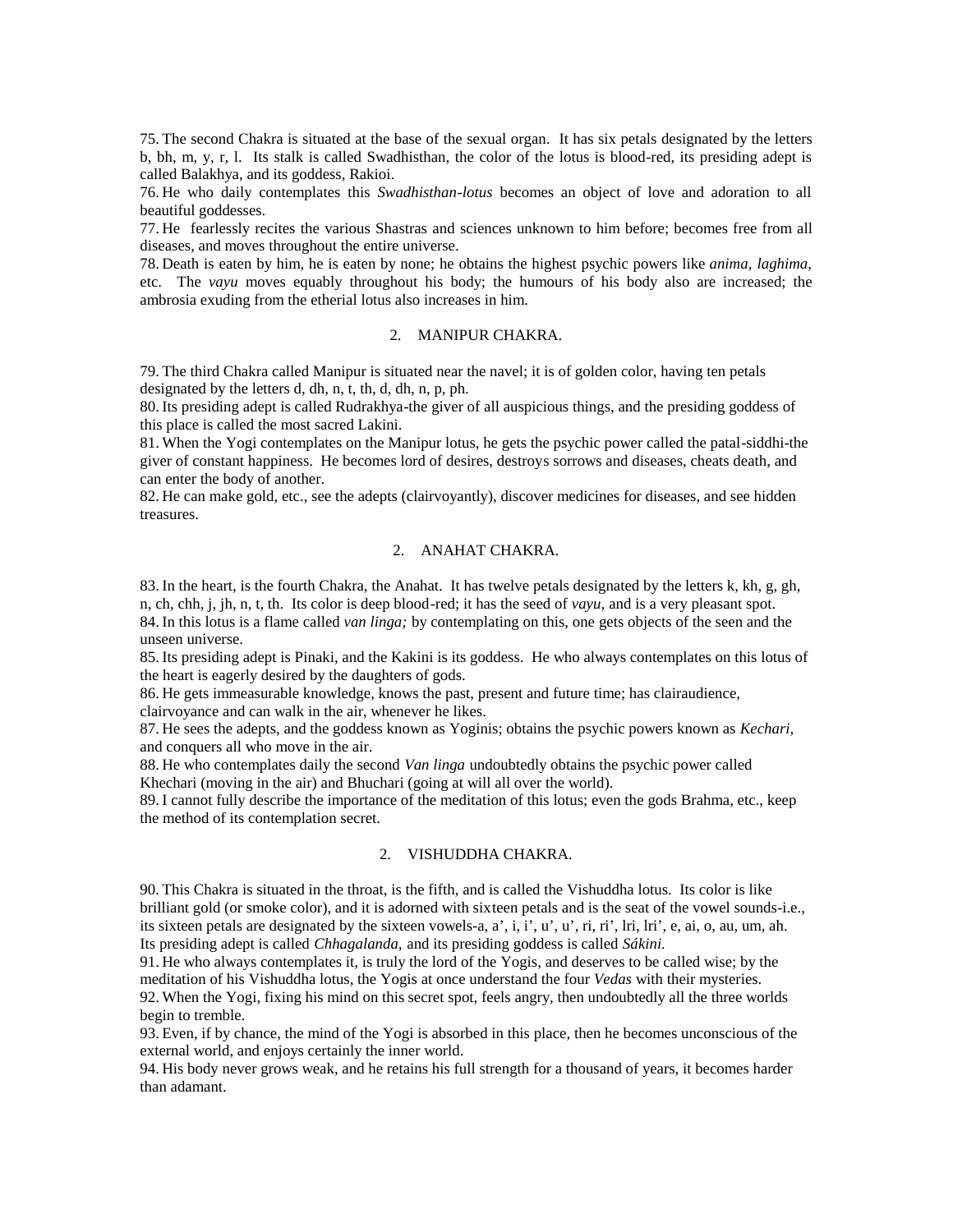95. When the Yogi leaves off this contemplation, then to him in this world, thousands of years, appear as so many moments.

# 6. AJNA CHAKRA.

96. The two-petalled Chakra called the Ajna is situated between the two eye-brows, and has the letters k, ksh; its presiding adept is called *Sukla Mahakala* (the white great time; also called *Ardhanari, "adonai"*) its presiding goddess is called *Ha'kini.*

97. Within that petal, there is the eternal seed (the seed of moon), brilliant as the autumnal moon. The wise anchorite by knowing which, is never destroyed.

98. This is the great light held secret in all *Tantras;* by contemplating on this, one obtains the greatest psychic powers, there is no doubt in it.

99. I am the giver of salvation, I am the third *linga* in the *turya* (the state of ecstacy, also the name of the thousand petalled lotus). By contemplating on this, the Yogi becomes certainly like me.

100. The two vessels called the *Ida* and the *Pingala* are the real *Varana* and *Asi.* The space between them is called *Varan'asi* (Benares the holy city of Shiva). This has been said by Viswanatha (the Lord of the universe).

101. The greatness of this holy place has been declared in manifold scriptures by the truth-perceiving sages. Its great secret has been very eloquently dwelt upon by them.

102. The *Sushumna* goes along the spinal cord where the *Brahmarandhra* (the hole of the Brahma) is situated. Thence by a certain flexure or modification, it goes to the right side of the Ajna lotus, whence it proceeds to the left nostril, and is called the Ganges.

103. The lotus which is situated in the *Brahmarandhra* is called *Sahasrara* (the thousand-petalled). In the space in its centre, dwells the moon. From that triangular place, elixir is continually exuding. This moonfluid of immortality unceasingly flows through the Ida. The elixir flows in a stream,-a continuous stream. Going to the left nostril, it receives from the Yogis the name of the "Ganges".

104. From the right-side portion of the Ajna lotus and going to the left nostril flows the *Ida.* It is here called Varana (the northward-flowing Ganges).

105. Let the Yogi contemplate on the space between the two *(Ida and Pingala)* as Varanasi (Benares). The *Pingala* also comes in the same way from the left side portion of the Ajna lotus, and goes to the right nostril, and has been called by us the *Asi.*

106. The lotus which is situated in the Muladhar has four petals. In the space between them, dwells the sun.

107. From that sphere of the sun, poison exudes continuously. That excessively heating venom flows full through the *Pingala.*

108. The venom (sun-fluid of mortality), which flows there continuously in a stream goes to the right nostril, as the moon-fluid of immortality goes to the left.

109. Rising from the left-side of the Ajna lotus and going to the right nostril, this northward flowing Pingala has been called of yore the Asi.

110. Thus has been described by Maheswara, the two petalled Ajna-lotus. Truth-seeing Yogis describe three more sacred stages above this. They are called *Vindu, Nadi* and *Sakti,* and are situated in the lotus of the forehead.

111. He who secretly always contemplates on the Ajna lotus, at once destroys all the *karma* of his past life, without any opposition.

112. Remaining in this place, when the Yogi meditates deeply, idols appear to him as mere things of imagination, *i.e.,* he perceives the absurdity of idolatry.

113. The Yakshas, Rakshashas, Gandharbas, Apsaras, and Kinnaras, all serve at his feet. They become obedient to his command.

114. By reversing the tongue and placing it in the long hollow of the palate, let the Yogi enter into contemplation that destroys all fears. All his-whose mind remains steady here even for a second,-sins are at once destroyed.

115. All the fruits which come from the contemplation of the other five lotuses, are obtained through the complete knowledge of this one Ajna lotus alone.

116. The wise who continually practise contemplation of this Ajna lotus becomes free from the mighty chains of desire, and enjoys happiness.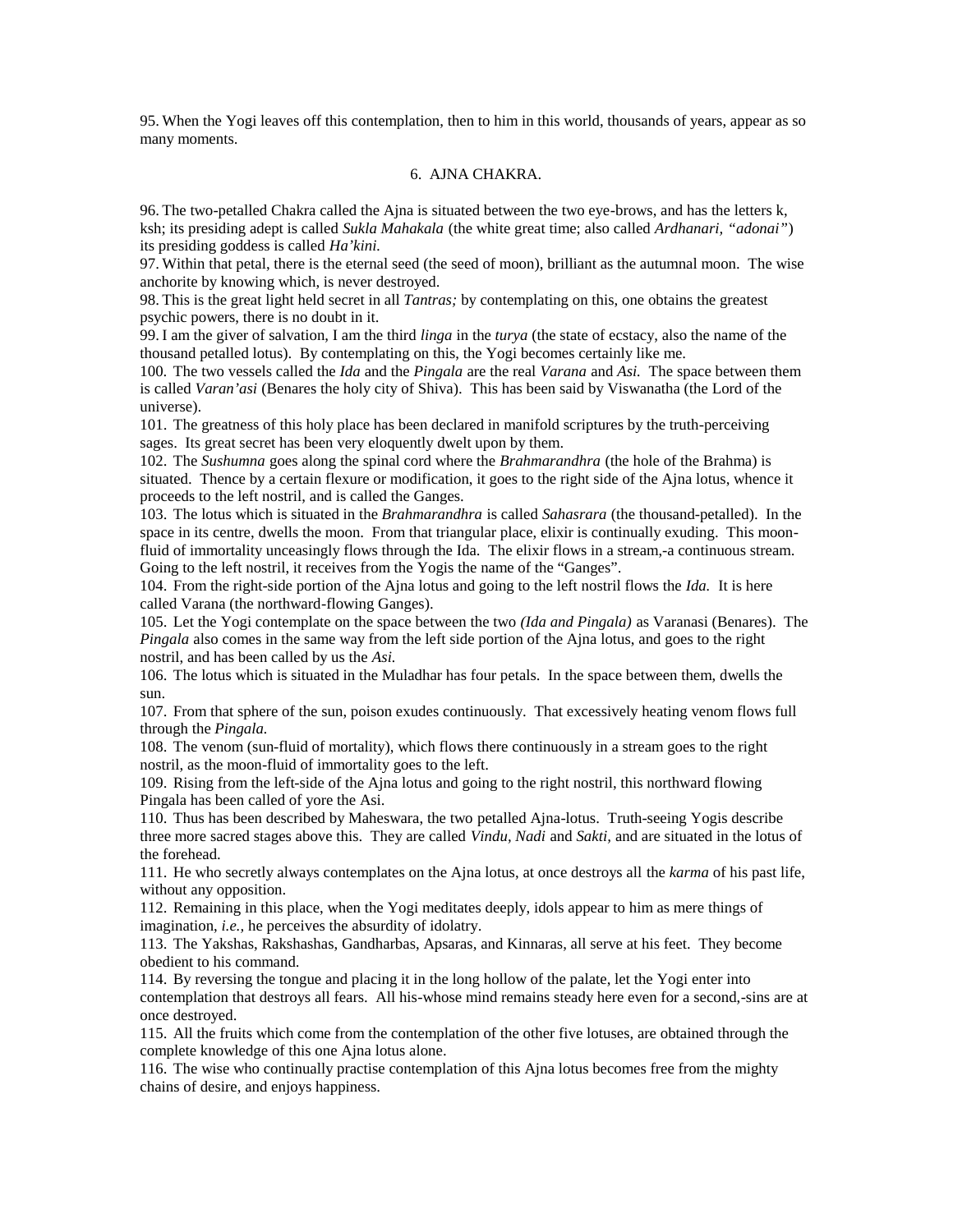117. When at the time of death, the Yogi contemplates on this lotus, leaving this life, that holy one is absorbed in the Paramatma.

118. He who contemplates on this standing, or walking; sleeping or waking; is not touched by sins, though doing sinful works.

119. The Yogi becomes free from the chain by his own exertion. The importance of the contemplation of the two-petalled lotus cannot be fully described. Even the gods like Brahma, etc., have learned only a portion of its grandeur from me.

# THE THOUSAND-PETALLED LOTUS.

120. Above this, at the base of the palate, is the most beautiful thousand-petalled lotus, in the part where the hole of the *Sushumna* is.

121. From the base or root of the palate, the *Sushumna* extends downwards, till it reaches the *Muladhar* and the perineum: all vessels surround it, or are supported by it. These *nadis* are the seeds of mystery, or the sources of all principles which constitute a man, and show the road to Brahma (i.e., give salvation). 122. The lotus which is at the root of the palate is called the *Sahasrar* (the thousand-petalled), in its centre, there is a *Yoni* (seat or force-centre) which has its face downwards.

123. In that is the root of the *Sushumna,* together with its hole; this is called the *Brahmarandhra* (the hole of Brahma) opposite to the Muladhar padma.

124. In that hole of the *Sushumna* dwells the Kundalini (coiled) force called *tat.* In the *Sushumna* there is a constant current of force called *chitra,* its actions or modifications are known as *Brahmarandhra,* etc.

125. By remembering this, one obtains the knowledge of Brahma, all sins are destroyed, and one is never born again.

126. Let him close his mouth by his fingers, by this the air which flows through the body is stopped.

127. Owing to this *(vayu)* man wanders in the circle of the universe; the Yogis, therefore, do not desire to keep up this life; all the *nadis* are bound by eight knots; only this *kundalini* can pierce these knots and pass out of the *Brahmarandhra,* and show the way to salvation.

128. When the air is confined fully in all the vessels, then the Kundalini leaves these knots and forces its way out of the Brahmarandhra.

129. Then the vital air continually and always moves in the Sushumna. On the right and the left side of the perineum situated in the Muladhar, are the Ida and the Pingala. The Sushumna passes through the middle of the perineum.

130. The hollow of the Sushumna in the sphere of the adhar is called the Brahmarandhra. The wise one who knows this is emancipated from the chain of karma.

131. All these three vessels meet certainly at the mouth of the Brahmarandhra; by bathing at this place one certainly obtains salvation.

# THE SACRED TRIVENI (ALLAHABAD).

132. Between the Ganges and the Jamuna, flows this Saraswati, by bathing at their junction, the blessed one obtains salvation.

133. We have said before that the Ida is the Ganges and the Pingala is the daughter of the sun (the Jamuna), in the middle the Sushumna is the Saraswati;-the place where all the three join is a most inaccesible one. 134. He who takes or performs mental bathing at the junction of the *Ida* and the *Pingala,* becomes free from all sins, and reaches the eternal Brahma.

135. He who performs the funeral rites of his ancestors at the junction of these three rivers (*Triveni*  procures salvation for his ancestors and himself reaches the highest end).

136. He who daily performs the threefold duties (*i.e.,* the regular, occasional and the optional ones) by mentally meditating on this place, receives the unfading reward.

137. He who once bathes at the sacred place enjoys heavenly felicity, his manifold sins are burned, he becomes a pureminded Yogi.

138. Whether pure or impure, in whatever state one might be, by peforming ablution at this mystic place, he becomes undoubtedly holy.

139. At the time of death let him bathe himself in the water of this *Triveni* (the Trinity of rivers), he who dies thinking on this, reaches salvation then and there.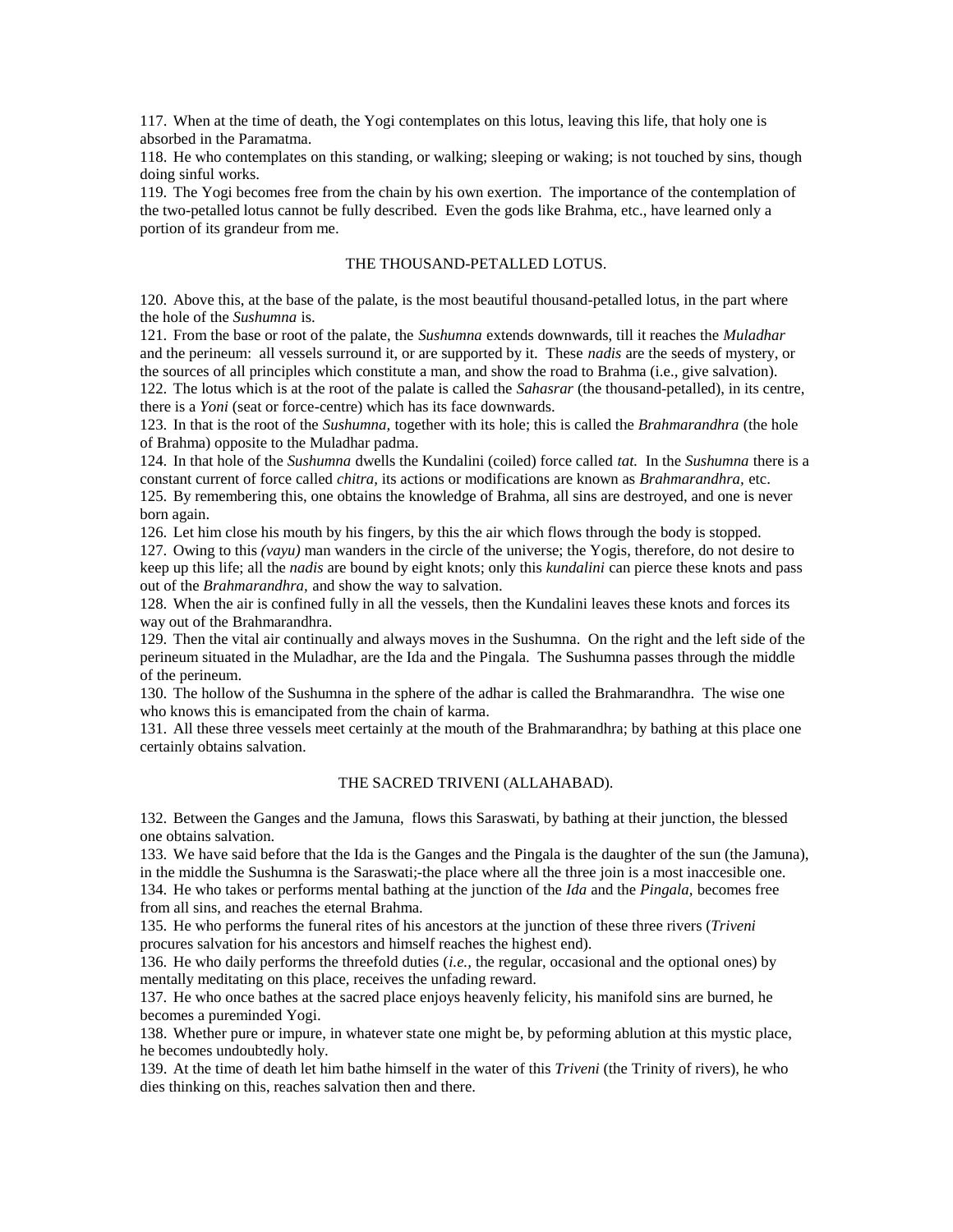140. There is no greater secret than this throughout the three worlds. This should be kept secret with great care. It ought never to be revealed.

141. If the mind becomes steadily fixed even for half a second at the *Brahmarandhra,* one becomes free from sins and reaches the highest end.

142. The Yogi whose mind is absorbed in this, is absorbed in me, that highest of man enjoys the psychic powers called *anima, laghima* etc.

143. The men knowing this *Bramarandhra,* become my beloved in this world; conquering sins they become entitled to salvation; by spreading knowledge they save thousands of people.

144. Brahmá and gods can hardly obtain this knowledge, it is the most invaluable treasure of the Yogis; this mystery of the *Bramarandhra* should be kept a great secrecy.

145. I have said before that there is a force-centre *(yoni)* in the middle of the *Sahasrara;* below that is the moon; let the wise man contemplate this.

146. By contemplating on this the Yogi becomes adorable in this world; and is respected by gods and adepts.

147. In the sinus of the forehead let him contemplate on the ocean of milk; from that place let him meditate on the moon which is the *Sahasrara.*

148. In the sinus of the forehead there is the nectar-containing moon, having sixteen rays (*kalas, i.e.,* full). Let him contemplate on this stainless one. By constant exercise he sees it in three days. By merely seeing it, the practitioner burns all his sins.

149. He knows the future events, his mind becomes pure; and though he might have committed the five great sins, by a moment's contemplation of this he destroys them.

150. All the heavenly bodies (planets, etc.,) become auspicious, all dangers are destroyed, all accidents are warded off, success is obtained in war; the *Khechari* and the *Bhuchari* powers are acquired by the seeing of the moon which is in the head. By mere contemplation all these results ensue, there is no doubt in it. By constant exercise of Yoga one verily becomes certainly my equal. The continual study of the sciences of Yoga, gives success to the Yogis.

### THE MYSTIC MOUNT KAILAS.

151. Above this (*i.e.,* the lunar sphere) is the brilliant thousand petalled lotus. It is outside this microcosm of the body, it is the giver of salvation.

152. Its name is verily the *Kailas* mount, where dwells the great Lord (Shiva), who is free from all, who enjoys all, and who is without incease or decrease.

153. Men, as soon as they discover this most secret place, become free from re-births in this universe. By exercise of this Yoga he gets the power of creating or destroying the creation.

154. When the mind of the Yogi is steadily fixed at this place which is the residence of spirit and is called *Kailas,* then that Yogi becomes free from diseases and accidents, attains great age, and lives free from death.

155. When the mind of the Yogi is absorbed in the Great God, then the fullness of the *Samadhi* is attained, then the Yogi gets steadfastness.

156. By constant meditation one forgets the world, then the Yogis obtain wonderful power.

157. Let the Yogi continually drink the nectar which flows out of it; by this he gives law to death, and conquers the *kula.* Here the *kundalini* force is absorbed, after this the quadruple creation is absorbed in the great spirit.

# THE RAJA YOGA.

158. By this knowledge, the modifications of the mind are suspended, however active they may be: therefore, let the Yogi untiringly and unselfishly try to obtain this knowledge.

159. When the modifications of the thinking principle are suspended, then one certainly becomes a Yogi; then he becomes indivisible, holy, mere knowledge or consciousness.

160. Let him contemplate on his own reflection in the sky, in the manner previously described. Through that let him think on the great void unceasingly.

161. The great void, whose beginning is void, whose middle is void, whose end is void, has the brilliancy of the tens of millions of suns, and the coolness of the tens of millions of moon. By contemplating continually on this, one obtains success.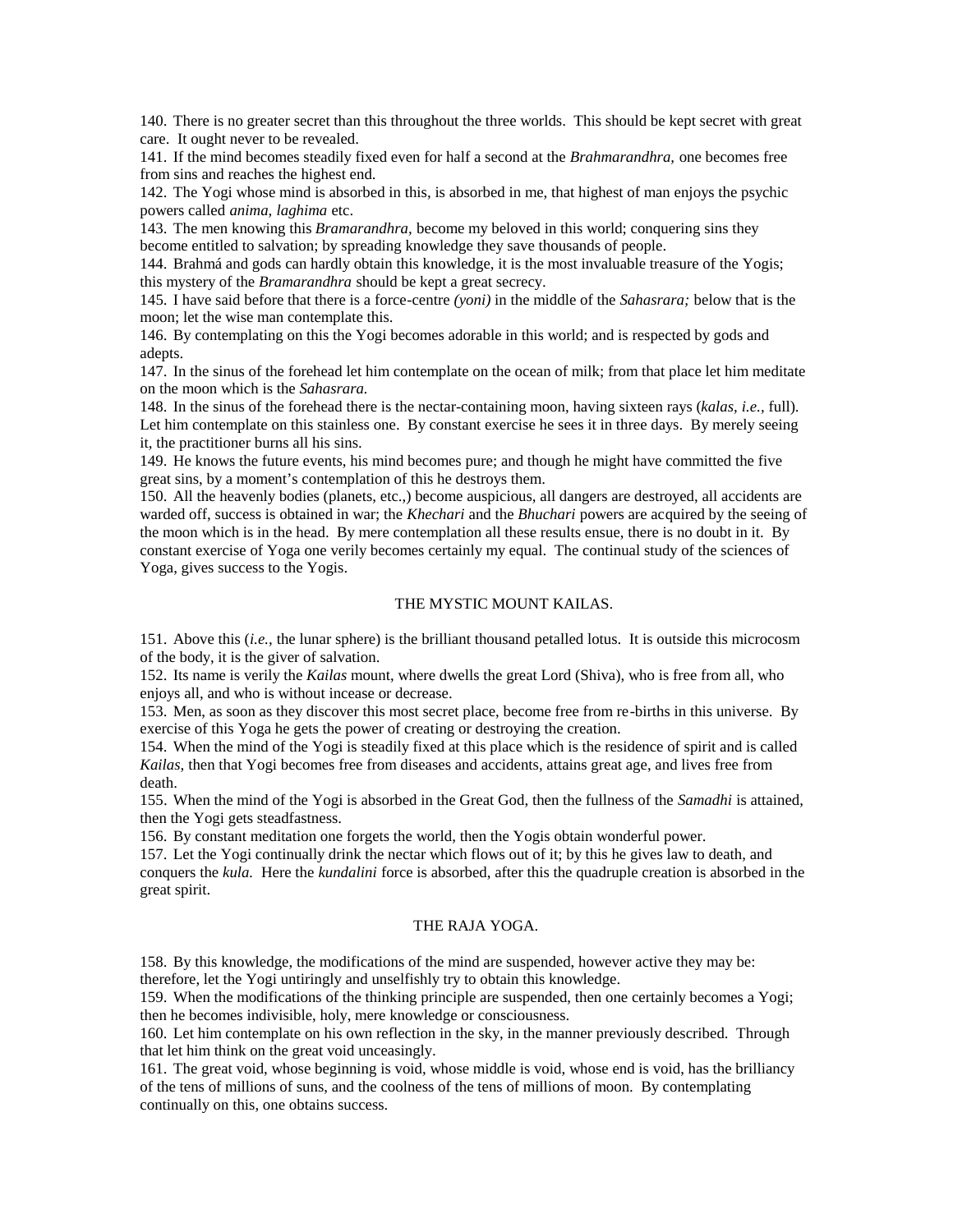162. Let him contemplate with energy daily on this, within a year he will obtain all the psychic powers. 163. He whose mind is absorbed in that place even for a second, is certainly a Yogi and good devotee, and is worshipped by all.

164. All his sins are destroyed at once.

165. By seeing it one never returns to the the path of this mortal universe; let the Yogi, therefore, practise this with great care in the *Swadhisthan.*

166. I cannot describe the grandeur of this contemplation. He who practises, knows. He becomes equal to me.

167. By meditation one at once knows the wonderful effects of this Yoga (*i.e.,* of the contemplation of the void); undoubtedly he attains the psychic powers called *anima* and *laghima,* etc.

168. Thus I have described the Raja Yoga, it is kept secret in all the Tantras; now I shall describe to you the Rajadhiraj Yoga.

## THE RAJADHIRAJ YOGA.

169. Sitting in the *Swastikasana,* in a beautiful monastery, free from all men and animals, having paid respects to his Guru, let the Yogi practise this contemplation.

170. Let the human soul become perfectly independent and self-supported by the knowledge of the arguments of the Vedanta, let him make his mind, self-supported; and let him not practise anything else. 171. Undoubtedly by this contemplation the highest success *(maha siddhi)* is obtained, by making the mind functionless, he himself becomes full of spirit.

172. He who practises this always is the real passionless Yogi, he never uses the word "I" or "ego"; but always finds himself full of spirit.

173. What is bondage, what is emancipation? to him ever all is *one;* undoubtebly he who practises this always is the really emancipated.

174. He is the Yogi, he is the true devotee, he is worshipped by all creatures. He contemplates the Jivatma and the Paramatma as one; he renounces "I" and "thou" and contemplates the indivisible; the Yogi free from all company takes shelter of that contemplation in which *adhyarop* (false perception) and *apavad* (false notion) are both absorbed.

175. Leaving that Brahma who is manifest, who is knowledge, who is bliss, and who is absolute consciousness, the fools wander about, vainly discussing the manifested and the unmanifested.

176. He who thinks the movable and immovable universe as unmanifested, and leaves the manifested Brahma, is absorbed in this universe.

177. Let the Yogi, free from all company, constantly exercise himself in the acquisition of knowledge. 178. The wise one by restraining all his senses from these objects, and being free from all company, remains in the midst of these objects as if in deep sleep, *i.e.,* does not perceive them.

179. By constant exercises of this he becomes self-illumined, here end all the teachings of the Guru, (they can help the neophyte no further, henceforth he must help himself), they can no more increase his reason or power, henceforth by the mere force of his own exercise he must gain knowledge.

180. The knowledge of Him whom speech and mind cannot describe or comprehend is only to be obtained through practise, for then this pure knowledge bursts forth of itself.

181. The Hatha Yoga cannot be obtained without the Raja Yoga, nor can the Raja Yoga be obtained without the Hatha Yoga. Therefore, let the Yogi first learn the Hatha Yoga from the instructions of the wise Guru.

182. He who while living in this physical body does not practise Yoga, may be living for the sake of sensual enjoyments.

183. From the time he begins till the time he gains perfect mastery let the Yogi eat moderately and abstemiously, otherwise however clever he cannot gain success.

184. The wise Yogi joins the assembly of the good men but does not talk much, he eats merely to keep up his physical frame; let him renounce the company of men, let him renounce the company of women, verily let him renounce all company: otherwise he cannot attain *mookti* (salvation) verily, I tell you the truth. 185. Let him practise this in secrecy free from the company of men, in a retired place. For the sake of appearances he should remain in society but should not have his heart in it. He should not renounce the duties of his profession, caste or rank, but let him perform these merely as an instrument without any thought of the event. By thus doing there is no sin.

186. Even the house-holder *(grihasti)* by wisely following this method may obtain the *siddhis,* there should be no doubt in it.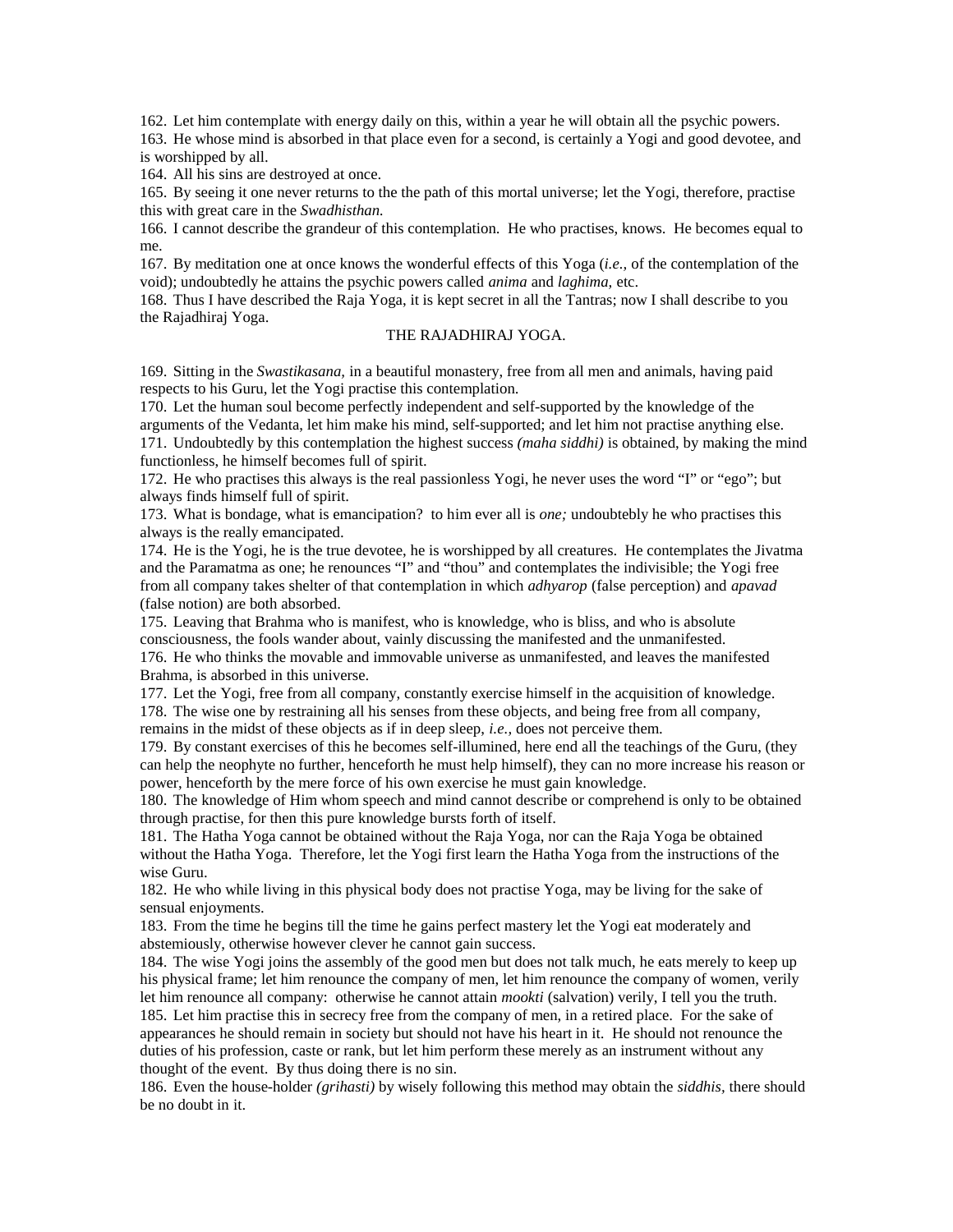187. Remaining in the midst of the family, always doing the duties of the house-holder, he who is free from merits and demerits, and has restrained his senses, attains salvation. The house-holder practising Yoga is not touched by sins, if to protect mankind, he does any sin, he is not polluted by it.

# THE MANTRAS.

188. Now I shall tell you the best way of practising *mantras* (charms), from this one gains the happiness of this as well as the world above.

189. By knowing this highest of the *mantras* the Yogis certainly attain success *(siddhi),* this gives great power to the Yogi.

190. In the four-petalled Muladhar lotus is the seed of speech, brilliant as lightening.

191. In the heart is the seed of love, beautiful as the *bandhuk* flower. In the space between the two eyebrows (*i.e.,* in the Agaya lotus), is the seed of Sakti (power of force) brilliant as tens of millions of moons. These three seeds should be kept secret-they give enjoyment and emancipation. Let the Yogi practise these three *mantras* and try to attain success. (*N.B:*-The mystical names of these seeds *i.e.,* the *mantras* are not not given in the text. They should be learnt from the Guru, by the word of his mouth).

192. Let him learn these three *mantras* from his Guru, let him repeat them neither too fast nor too slowly, keeping the mind free from all doubts, and understanding the mystic relation between the letters of the charm.

193. The wise Yogi intently fixing his attention on these *mantras,* performing all the duties peculiar to his caste, should perform three hundred thousand *homs* (fire sacrifices), and repeat these *mantras* three hundred thousand times.

194. At the end of this sacred repetition *(jap)* let the Yogi perform *hom* in a triangular hollow with sugar, milk, butter and the flower of Asafœtida *(kavari).*

195. By this ceremonial magic the goddess Tripura Vairavie who has been propitiated by the above *mantras,* becomes pleased, and grants all the desires of the Yogi.

196. Having satisfied the Guru and having received these highest of *mantras* in the proper way and performing their repetition in the way laid down, the most unfortunate one even attains success.

197. The Yogi who having controlled his senses repeats these *mantras* one hundred thousand times, gains the power of attracting others.

198. By repeating it two *lacs* of times he can control all persons-they come to him as freely as women go to a pilgrimage. They give him all that they possess, and remain always under his control.

199. By repeating these mantras three *lacs* of of times all the deities presiding over the spheres as well as the spheres are brought under his dominion.

200. By repeating these six *lacs* of times he becomes the vehicle of power and the protector of the world.

201. By repeating these twelve *lacs* of times the Yakshas, Rakshasas and the Na'ga's come under his control; all obey his command.

202. By repeating these fifteen *lacs* of times the Siddhas, the Vidyadharas, the Apsaras come under the control of the Yogi. There is no doubt in it. He becomes omniscient.

203. By repeating these eighteen *lacs* of times he in this body can rise from the ground and remain suspended in the air; he attains the luminous body (the spiritual body), he goes all over the universe wherever he likes, he sees the pores of the earth (*i.e.,* he sees the interspaces between the molecules of this solid earth.

204. By repeating these 28 *lacs* of times he becomes the lord of the Vidya'dhars, wise Yogi becomes *kama-rupi* (*i.e.,* can assume whatever form he desires). By repeating these thirty *lacs* of times he becomes equal to *Brahma* and *Vishnu.* He becomes a Rudra by sixty *lac* repetitions, by eighty *lac* repetitions he becomes all-enjoyer, by repeating one ten of millions of times the great Yogi is absorbed in the Param Brahma. Such a practitioner is hardly to be found throughout the three worlds.

205. O Goddess Shiva, the destroyer of Tripura, who was the lord of the three cities of gold, silver, and iron, is the first cause and the worshippers meet him, who is inexhaustible, all peace, immeasureable and free from disease.

206. O great Goddess, the science of Shiva is a great science *(ma'ha'vidya'),* it should be kept most secretthis science revealed by me, the wise should keep secret.

207. The Yogi, desirous of success, should keep the Hatha Yoga in great secrecy, it becomes fruitful while kept secret; revealed, it loses its power.